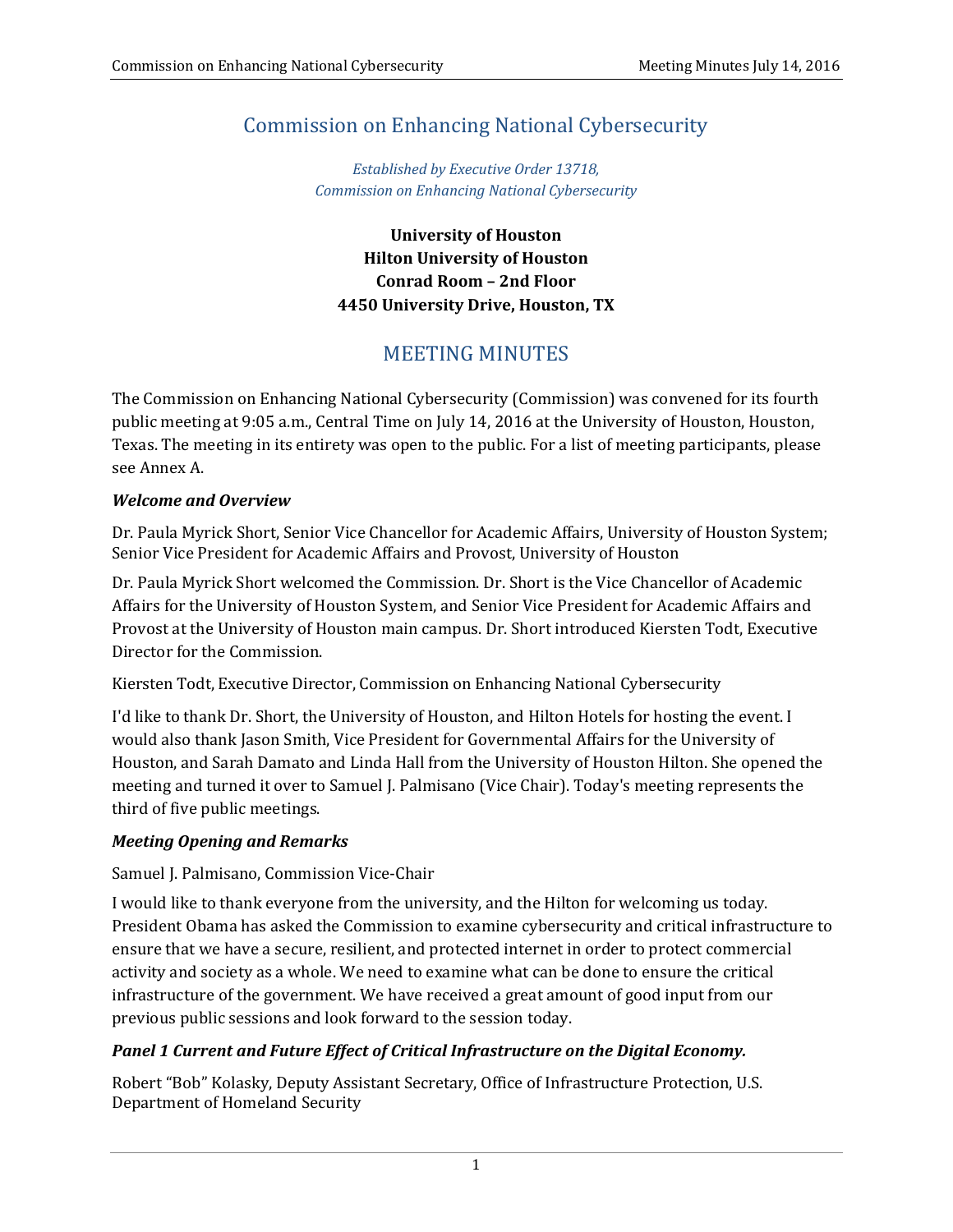Steve Mustard, Cybersecurity Committee Chair, Automation Federation

Dr. Subhash Paluru, Senior VP & Sierra Nevada Regional Manager, Western Area Power Administration 

Mark Webster, Assistant Special Agent in Charge, FBI-Houston Division

Marty Edwards, Director, Industrial Control Systems Cyber Emergency Response Team (ICS-CERT), a division of the National Cybersecurity and Communications Integration Center (NCCIC) in the Department of Homeland Security (DHS)

If we look at society's cyber-enabled systems, they're not only our smart phones, or the computers on our desks, there is a category of computers that is largely unspoken of. They run silently in the background. I'm speaking of industrial control systems, and Supervisory Control and Data Acquisition (SCADA) systems: small embedded processors and computers that are essentially all around us in critical infrastructures such as the electrical grid, the elevators in this hotel, the heating, HVAC systems. Originally, these systems were designed to be completely isolated from other systems, and ran that way, often for decades at a time.

Over the years, however, we designed these systems to interconnected those systems for business efficiencies, such as corporate IT environments and the internet. Once we start down the path of connecting everything to everything, we have to consider cybersecurity risk factors that arise. We haven't done as good a job as we should have.

Those systems were never intended to be connected in the way they are now. Some have suggested designing "old fashioned" analog or manual safeguards in order to protect systems from their digital environment. It's been characterized as the "dumbing down" things like the smart grid. It should be viewed more a prudent engineering practice, to examine what manual safeguards and overrides should be put into place to keep society safe and secure. ICS-CERT products and services have helped with some of this. We do private sector and all levels of government infrastructure assessments and provide recommendations to the asset owners to improve security.

Robert "Bob" Kolasky, Deputy Assistant Secretary, Office of Infrastructure Protection, U.S. Department of Homeland Security

The Office of Infrastructure Protection at DHS falls within the National Programs Directorate. It is the de-facto cybersecurity for DHS. Congress has proposed legislation rename the directorate to reflect this status. In that role, we are responsible for enhancing the nation's critical infrastructure against all hazards including cyber-threats. We also provide federal and network security. The DHS mission has evolved to include physical and cyber threats.

The nature of infrastructure operations in the digital economy has broadened and altered what can be considered critical infrastructure. The reality of infrastructure control has shifted the critical infrastructure landscape. Supply chains have expanded and become more interconnected. Spacebased position and time systems have expanded as well. There are interdependencies across sectors and networks. They are key to the nation's security.

Issued in 2013 Presidential Policy Directive (PPD) 21 established policy for national critical infrastructure resilience. It defines sixteen critical infrastructure sectors, and defines the need for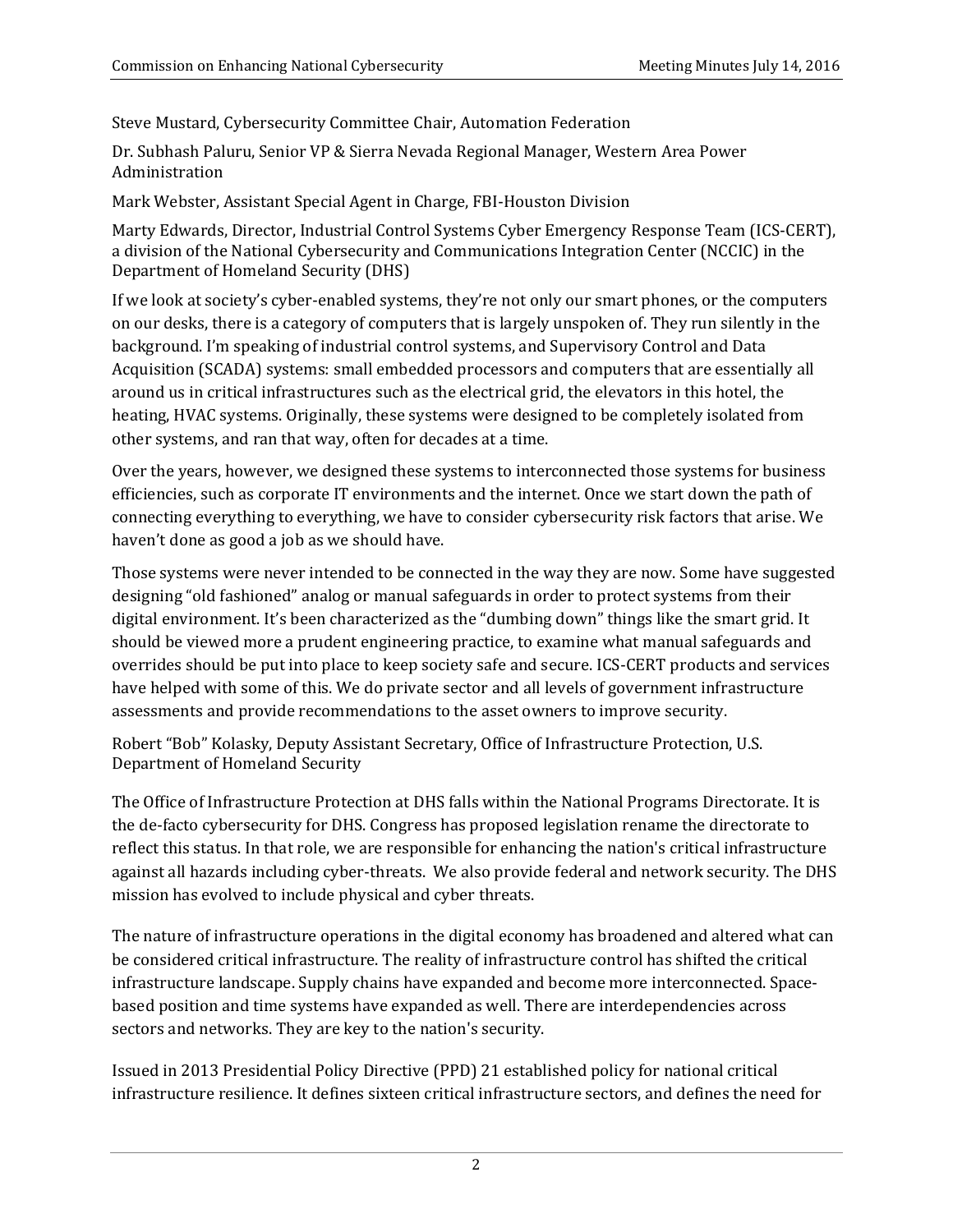an integrated cyber approach to risk management, the importance of public/private partnerships, expands the mandate for information sharing, raising critical infrastructure awareness, and calls for additional development efforts.

Two years after the task force disbanded, Mr. Kolasky believes the nation has been well-served by PPD21 and Executive Order (EO) 13636. There has also been a heightened awareness of cybersecurity across critical infrastructure. For example, the environment has been greatly enhanced by improvements in automated information-sharing. Based on recently-passed legislation, the National Cybersecurity and Communications Integration Center (NCCIC), serves as the hub for critical infrastructure information sharing by implementing automated informationsharing and identifying critical infrastructure threat indicators.

Additionally, (referring to an executive order signed in 2014), information sharing analysis organizations continue to develop to promote public/private and private/private information sharing. The Department of Energy has partnered with the intelligence community to build programs to share classified and unclassified critical infrastructure information.

Second, the National Institute of Standards and Technology (NIST) critical infrastructure framework has served as a common risk-management approach for critical infrastructure. For example, a great majority of the sixteen critical infrastructure sectors have published sectorspecific implementation guidance on how best to integrate the framework within their respective sectors. The framework has been increasingly used as the basis for an expanding critical infrastructure insurance market, and regulating agencies are working to harmonize their regulatory approaches within the NIST framework.

Third, there is a heightened awareness of critical infrastructure as a business imperative. For example, the electric sector has elevated its coordinating counsel to a chief administrative officer level, focusing on cyber resilience. The nuclear sector is coordinating a joint exercise with the UK scheduled for November 2016.

DHS utilizes four lines of business to help the private sector enhance cyber management:

The first is person-to-person and machine-to-machine information-sharing through bulletins. There are private sector companies who sit on the NCCIC floor and participate in joint events to disseminate their findings.

The second is to disseminate and enhance best practices by advocating for adoption of the NIST framework through workshops and webinars, in order to help small and medium-sized businesses understand the framework. We also do risk assessments to enable businesses to better understand their current risks. The assessments are derived from questionnaires, and from penetration tests, one of which has been scheduled with the University of Houston. Finally, we have an initiative to educate boards of directors and other top-level managers to better understand and supervise implementation of the critical infrastructure framework within their respective organizations.

The third relates to incident response. DHS assists in identifying the point of penetration by an adversary as it affects their network and assists to kick the adversary off of the network. DHS is frequently onsite with representatives of law enforcement to identify and bring the adversary to justice, however, our focus is on the victim and how best to restore service as soon as possible.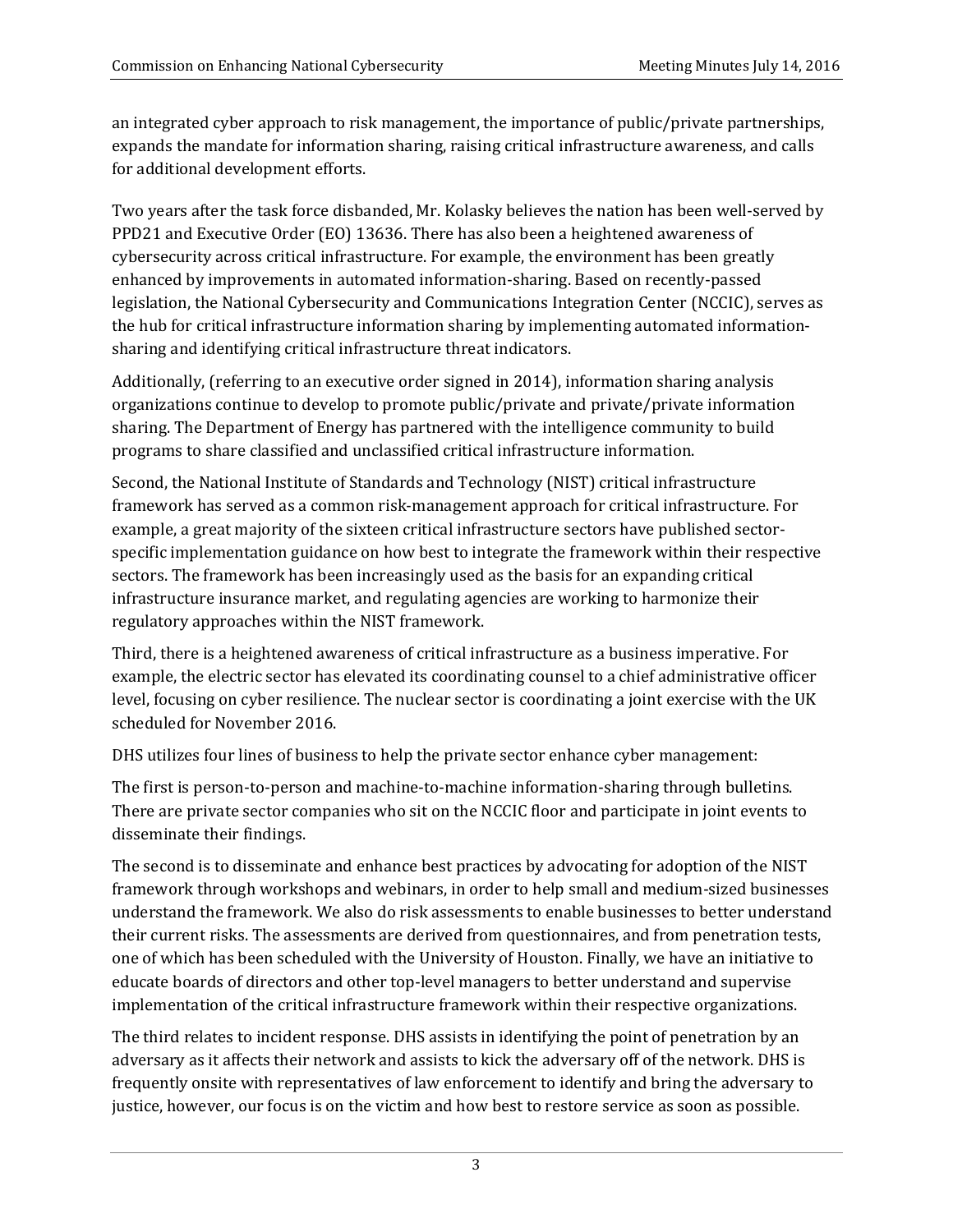The fourth is broader: to assist in shaping the entire cybersecurity ecosystem, including work to stimulate the insurance industry, encouraging agencies and businesses to incorporate critical infrastructure security into their software, and to increase the number of cybersecurity professionals in the workforce. The task force works closely with the other organizations such as the National Science Foundation (NSF), the National Security Agency (NSA), and NIST.

The fifth relates to Federal cybersecurity, but that takes on a more operational direction.

I would urge the commission to continue to consider the following ideas. The current approach to protecting critical infrastructure has raised many benefits, but there are still opportunities to raise security in the face of the current threat environment. As deliberations continue, I would offer these areas to consider:

- Improved assessment of cyber risk to inform regulatory decision-making, and understanding the cost of not investing in cybersecurity and to allow for tradeoff decisions;
- Enhanced risk management for cyber physical systems to work with the Internet of Things to enhance design and resilience
- Improved coordination between cybersecurity, DHS, and emergency management professionals to develop plans to minimize the effects of cybersecurity attacks.
- New solutions for government and industry to more flexibly work together to innovate in cases of emerging risk and to avoid possible roadblocks caused by governmental legislation.
- Implementing critical infrastructure strategies in environments constrained by limited resources common to small and medium-sized businesses.

We have the right tools in place for the government and private sector to work together. These tools only work with time and energy expended on the government side to make them worthwhile to industry, the ability to share multi-directional information, legal protections to enable collaboration, and most importantly trust to allow government and industry to collaborate to solve problems. 

### Steve Mustard, Cybersecurity Committee Chair, Automation Federation

The Automation Federation is a seventeen-member global umbrella 501–C3 (tax-exempt) organization for all entities engaged in automation-related activity. The federation enables its members to more effectively fulfill their missions, advance the science and engineering related to automation, and to develop the workforce to capitalize on that technology. The Federation is the "voice of automation."

Mr. Mustard is an expert in the field of automated industrial control systems. His presentation is based on his frequent visits to critical infrastructures around the world. The cybersecurity threat to the nation's critical infrastructure is significant. There must be immediate action to avoid potential catastrophic attacks which could result in loss of life, damage to the environment, and/or serious economic consequences.

It is often the case that critical infrastructure is controlled by antiquated technology where conventional critical infrastructure measures are difficult to apply. It could take months or even years to take these systems out of service. There remains a dearth of competent personnel to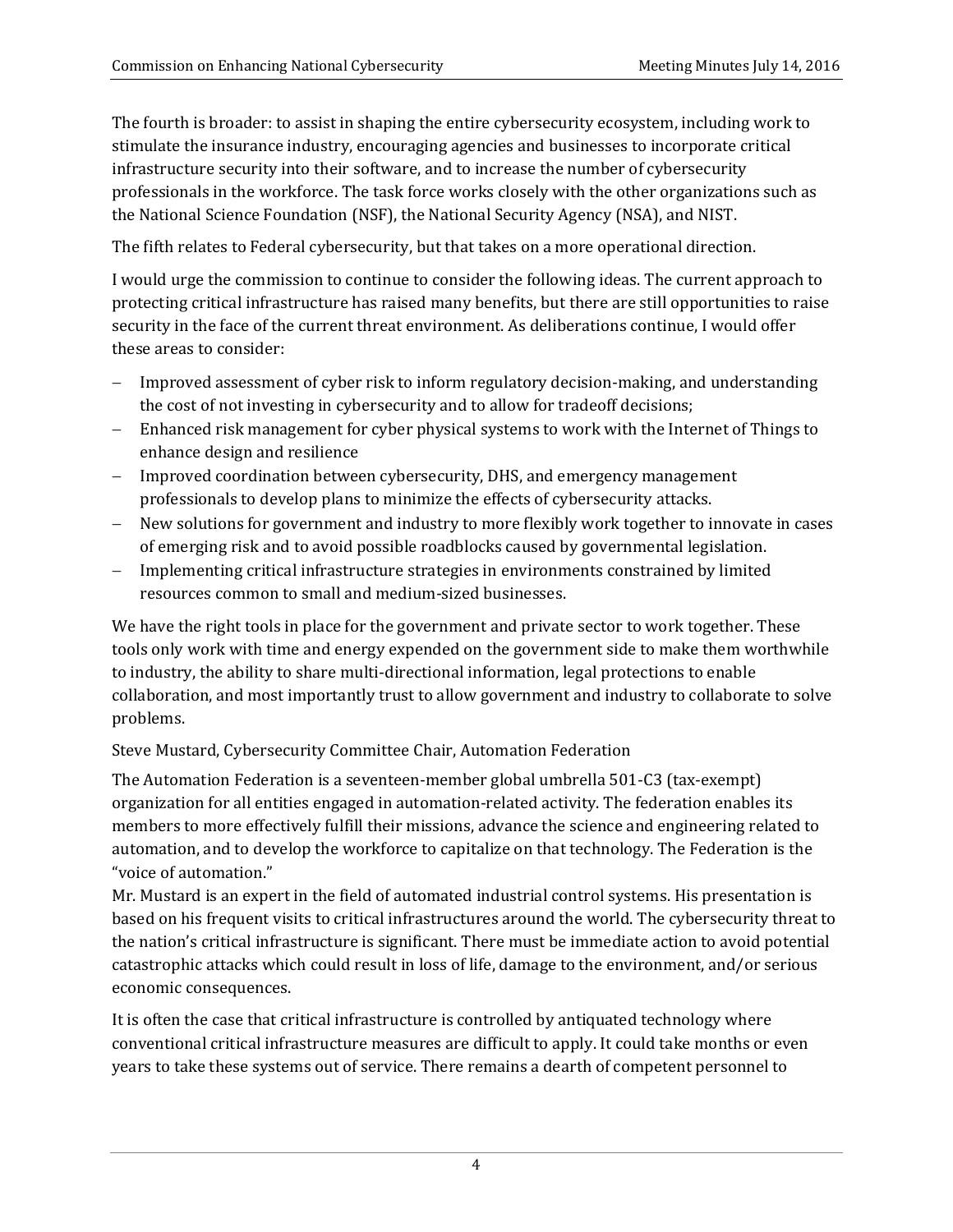address these issues and who appreciate the key differences between information and operational technology. 

As a consequence, safeguards are limited to perimeter security without controlling access and backup/recovery systems. The greatest challenge to cybersecurity management is complacency and that historically, attacks have affected multiple systems simultaneously. Though security technology has improved, people-oriented threats have increased. Social engineering methods are the dominant attack vector. People continue to use bad practices. Most cybersecurity budgets are biased toward technology. Though there is vigilance in following physical safety practices, the same cannot be said regarding cybersecurity. People continue to ignore the dangers inherent in downloading attachments.

Technology is only a third of the cybersecurity challenge, the other parts being processes and people. Unfortunately, resources are weighted toward technological preparedness, and not on improving awareness and producing workable policies. The industrial sector already has a proven strategy to address physical security. The same idea must be applied to cybersecurity as well. While workers in an industrial environment are rightfully reprimanded for neglecting physical safety regulations, the level of control is not as stringent in preventing an employee from introducing un-scanned devices into computerized systems.

The industrial sector also has effective practices to manage change, but these are often not applied to industrial control systems. The result: changes are made without adequate testing, recordkeeping is poorly organized, or even non-existent. Incident response plans too often lack provision for cybersecurity. An attack may be ignored because the physical effects may not be identified. The solution: a fundamental shakeup in the culture. There are existing resources to address cybersecurity: 

IEC 62443 – Industrial Network and System Security – provides direction to enhance industrial network and system security. The cybersecurity framework provides a good starting point for organizing responses to cyber-attacks by comparing what entities *should* be doing, as opposed to what they currently *are* doing. The workforce should be enhanced to train and equip additional cybersecurity specialists, supplemented by certification-based programs. Products should be security-certified. However, none of these strategies should be reduced to ineffective checklists.

We recommend the following as constructive actions to address cybersecurity:

- $-$  A major change must be made to realistically present the threat to cybersecurity.
- Timely education and training should be implemented to address people of all ages, from children to employees.
- Cybersecurity skills should be part of the standard competency framework when hiring industrial employees. The U.S. Department of Labor automation competency model, and the cybersecurity industry model provide the structure to implement proactive strategies.
- Specialist industrial control systems cybersecurity training is required to bring stakeholders up to the necessary skill level.
- Products should be verified as compliant by competent third-party entities. Consumer demand will drive vendors to adopt these policies.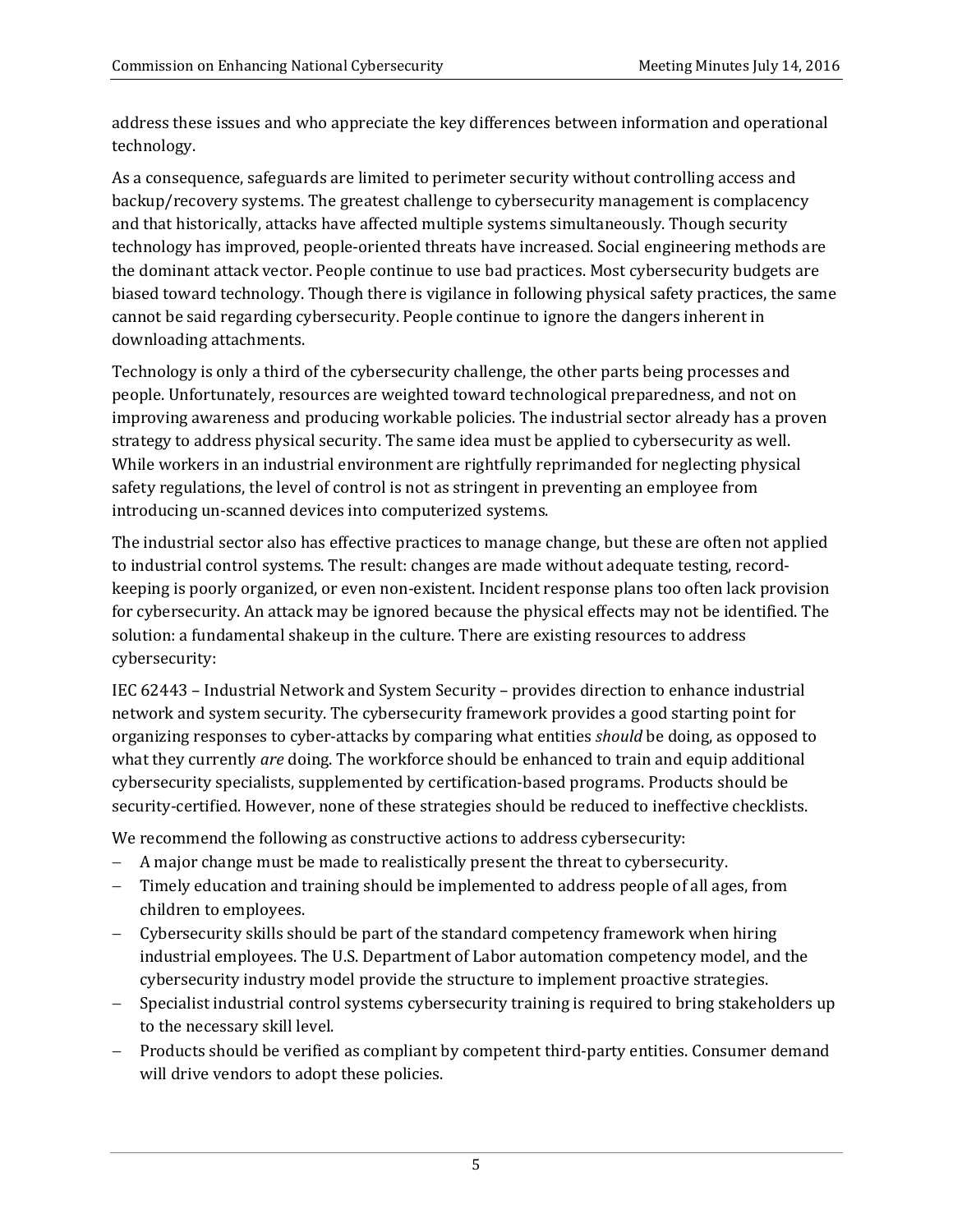$-I$  If these measures are implemented across all sectors, the industry will have taken a major step to ensure cybersecurity.

Dr. Subhash Paluru, Senior Vice President and Sierra Nevada Regional Manager, Western Area Power Administration (WAPA).

Dr. Paluru has worked in the electrical industry for twenty years. WAPA is one of four power marketing agencies directed by the Department of Energy, and operates in fifteen states over 17,000 miles of transmission lines, with over 300 substations, over 200,000 structures, and over 1,000 communication centers to operate the grid.

He manages the division that controls transmission to Northern California and Nevada. The division manages California's central valley, the nation's breadbasket. WAPA receives signals at the rate of two per second regarding the state of physical and cyber components of the grid. Cybersecurity is as important in the substations as it is in the system itself. IT solutions for all fifteen states are managed at a central location. In order to protect the grid, communication is maintained with other utilities.

While technological solutions are important, the need to train employees to use the technology is even more important, especially since WAPA resources are not comparable to those deployed by the larger utilities. To implement changes, we visit each region to educate local employees to bolster the weakest links in the system.

Among the regulatory agencies supporting WAPA is the North American Energy Regulatory Cooperation (NAERC) which issues mandatory critical infrastructure requirements. WAPA had no issues raised by NAERC audits in the past few years. We are proud of that record, but we also recognize the critical role played by WAPA, since, without electricity, all other critical infrastructure systems cease to function.

Education is important, so that clients understand the linkage between the introduction of improved technology with the necessary rate increases to enable pull implementation. Timely information sharing is critical to better ascertain the nature of any threat to our critical infrastructure. It happened that one week after a potential threat, he received an email alerting him to the incident.

WAPA is currently piloting an information sharing effort for utilities in the western United States by meeting with the CEOs to establish a network in which to share secure email communications in the event of an incident.

Mark Webster, Assistant Special Agent in Charge in the FBI-Houston Division.

The FBI welcomes the commission's leadership in enhancing cybersecurity. The industry should implement the following: patches to software and firmware are properly tested and deployed; minimize access to privileged user accounts and only used when necessary; establish a baseline of application and security measures across networks in order to distinguish between malicious and benign activity; critical infrastructure systems should be isolated from non-critical systems; identify where critical information is stored and managed to prioritize network security; develop an efficient incidence response plan; increased cooperation between the federal government and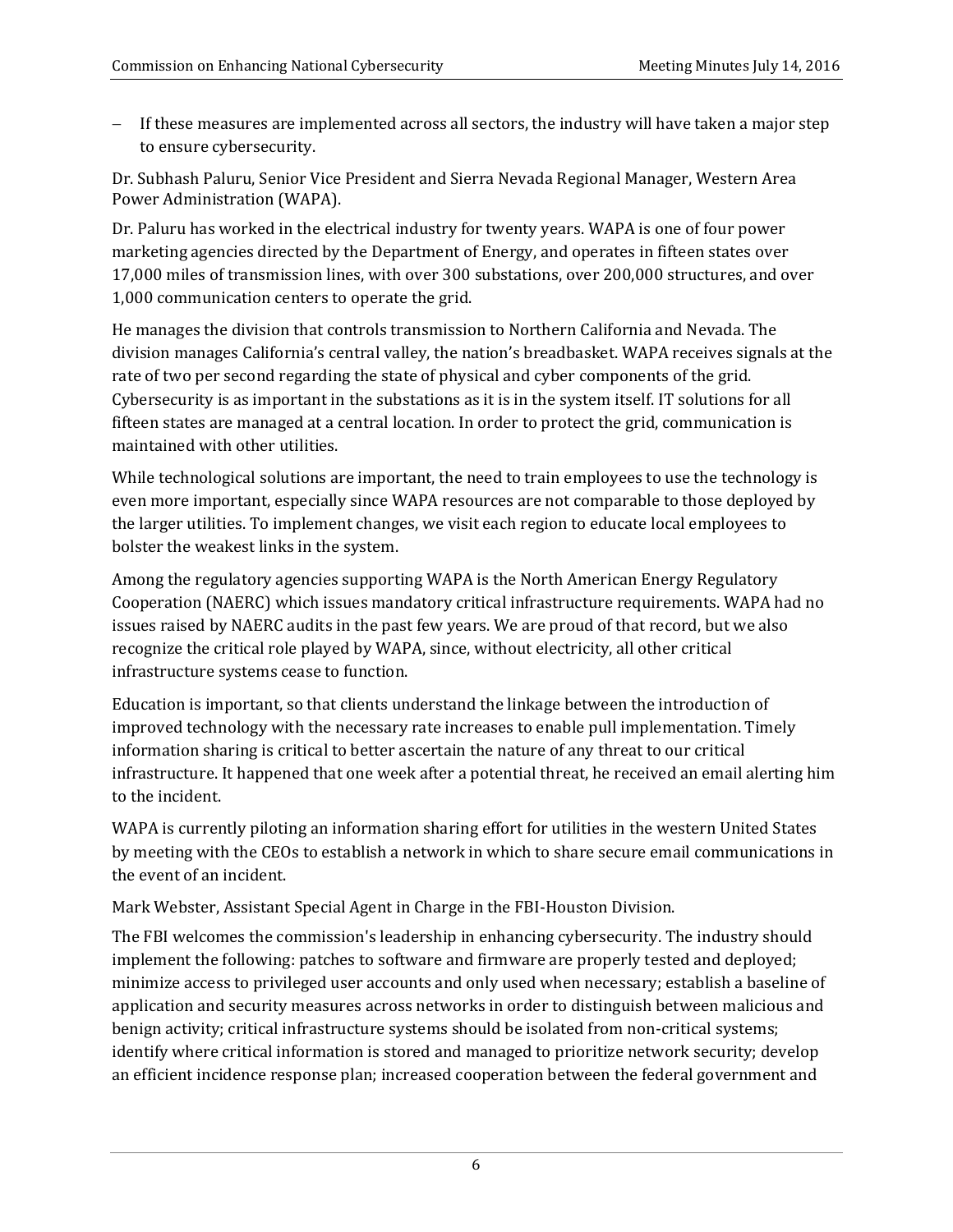private industry and establishing a trusting relationship between the FBI and clients before an incident occurs.

#### *Panel 1 Discussion*

Commissioners of the Commission on Enhancing National Cybersecurity

Mr. Sullivan: "When does Pokémon Go become critical infrastructure?" Though humorous, it is also a serious question, since it illustrates how easily personal data can be accessed and how easily people can be manipulated. Are products considered in terms of their potential impact on critical infrastructure? 

Mr. Kolasky: We care a lot about community and business security and have therefore adopted a fairly broad definition of critical infrastructure. There are times when security dictates that we determine which elements in our critical infrastructure represent a national security concern. This determination is guided by the Section 9 List in the Presidential Policy Directive (PPD) 21. Technologies like Pokémon Go are not on the Section 9 List, in contrast to our electric utilities, which are on the list.

**Mr. Mustard**: The importance of educating people regarding cyber hygiene remains critical. People must be made aware of the risks inherent in using a product like Pokémon Go.

**Dr.** Paluru: In his industry, technology is not adopted until it has reached an acceptable level of maturity, which might require years to implement. The effort is necessary in order to prevent the introduction of instability into the grid. We want to examine software for vulnerabilities prior to implementation, and evaluate pros and cons prior to implementation. We have learned many lessons in moving data.

**Mr. Webster:** From the FBI perspective, we must carefully consider how information is disseminated. Using Pokémon Go as an example, if the product posed a threat to critical infrastructure, the FBI would work to inform the public about the potential risks, while being mindful not to infringe on vendor rights.

**Ms. Murren:** I'd like to shift the focus to outside the United States and understand how our critical infrastructure is ranked, and if there are models and steps adopted by other countries which might prove beneficial to implement in the U.S.

**Mr. Kolasky:** The principle way we interface with other nations is through our partners in the critical five: the United Kingdom, Canada, New Zealand, and Australia. This has enabled us to publish shared narratives. We have similar approaches on critical infrastructure policies. There are critical foreign dependencies. We have broadened our ability to share information.

We met with representatives of the Gulf countries in the Gulf Cooperation Council (GCC), who expressed an interest in obtaining U.S. technical assistance. Companies doing business on a global scale have to navigate through differing rules and expectations regarding critical infrastructure. NIST has been instrumental in providing guidance in this area.

**Ms. Murren:** Would their methods of creating mandates, or incentivizing cybersecurity be the same as ours, or would they differ in any way? Is there is consensus among nations concerning standards, implementation, and other concerns?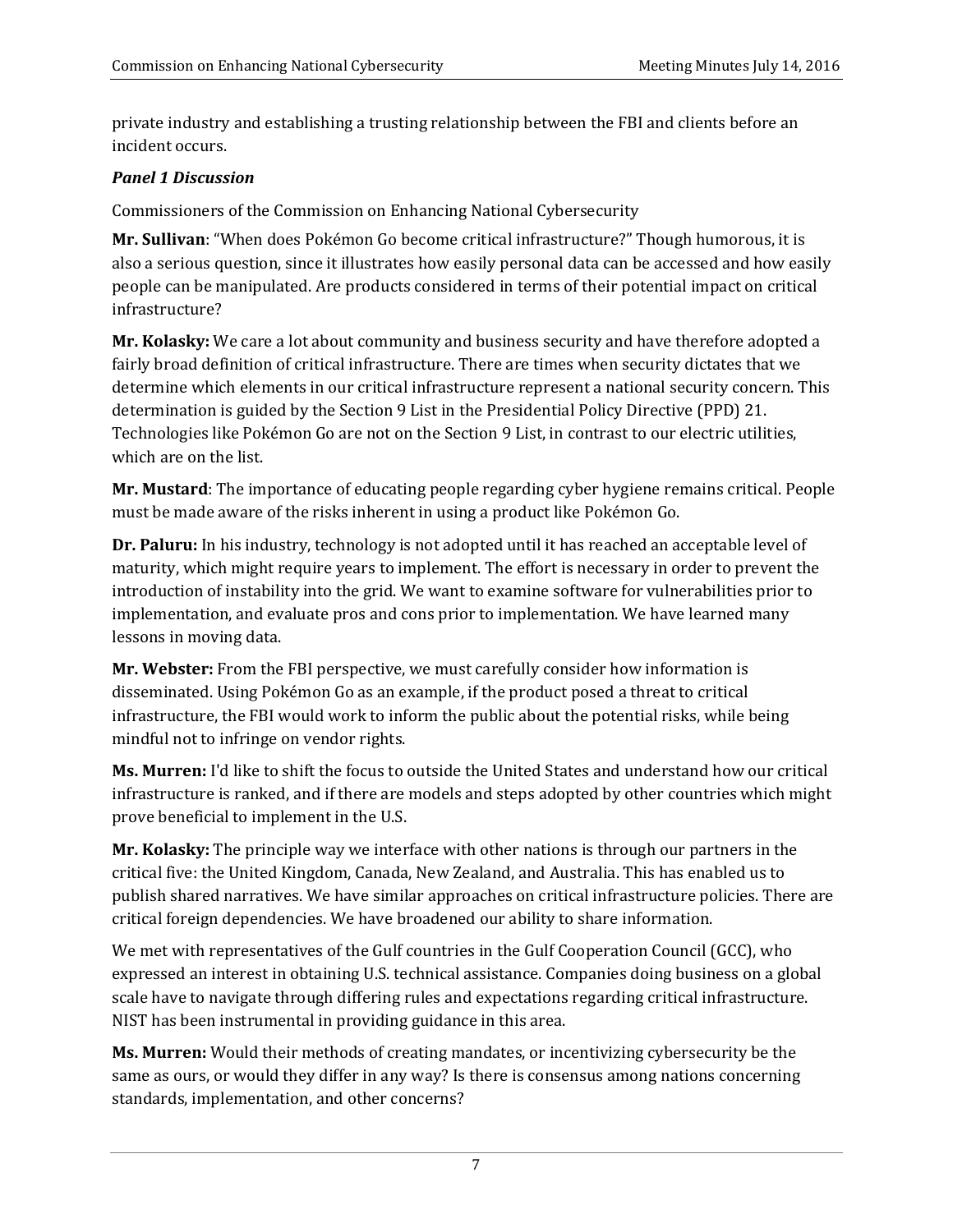**Mr. Kolasky:** They are not exactly the same as ours, but there is some consensus on moving toward shared approaches.

**Steve Mustard:** In the United Kingdom, the Health and Safety Executive has adopted a strategy in which risk is considered in terms of its manageability rather than by enforcing strict regulations on a point-by-point basis. Member organizations demonstrate compliance if it can be demonstrated that they have carefully considered the risks and have taken measures to ensure that they are addressed. 

**Dr. Paluru:** We in my industry have evolved from simply implementing compliance to a risk-based approach. This ensures a timely response to incidents as a priority, after which, compliance is considered. Europe has moved in this direction. The thought process now is, secure the system first and evaluate compliance later. To answer your question of where we rank in grid security worldwide, we are probably in the top five. When the Ukraine incident occurred, we went through a checklist of the security events that occurred there.

The checklist demonstrated that what happened there could not happen here, at least in the WAPA region, because we have prepared for those eventualities. General support systems and field devices run on completely separate networks with air gaps in between. We make sure data transfer is very secure. There are three different systems, so that email is separate from the others. We do not acknowledge alarms, but send crews out to the field to check. We do extensive systems checks. We do not want to be in a situation where a simple breaker failure will cause the grid to go down.

**Mr. Webster**: From the FBI perspective, we have cyber stations outside the country that we use as trip wires to other countries to provide information if we see something. Information travels in two ways. It can preempt attacks from outside the United States. It is the best way for the FBI to work. We tend to stay outside the realm of businesses operating outside the United States, but we try to provide some common sense security perspectives on operating in particular environments.

**Ms. Wilderotter**: *[to the Panel]* Since we are wrestling with the right policy recommendations for this critical topic, for each of you what would your number one policy priority be?

Mr. Kolasky: If I could legislate for a day, I would seek to facilitate cooperation between government and industry in order to work more quickly together on a range of topics. In working with industry and listening to them, I urge the commission to listen to the private sector panelists here today. There has to be a governance framework that moves us into the twenty-first century and arriving at solutions together sooner.

**Mr. Mustard**: Movement toward a broad implementation of risk-based management rather than by rote. Cybersecurity must be understood as one of the key risks.

**Dr. Paluru:** Cybersecurity Information sharing is the top priority.

**Mr. Webster:** I concur with Dr. Paluru's assessment.

**Ms. Wilderotter:** Are there specifics regarding information sharing, for example prevention, detection, or some other consideration.

**Dr. Paluru:** Prevention is most critical, and thus is most dependent on timely information sharing. Additionally, access to lessons learned after a breach has occurred would prove helpful. Speed in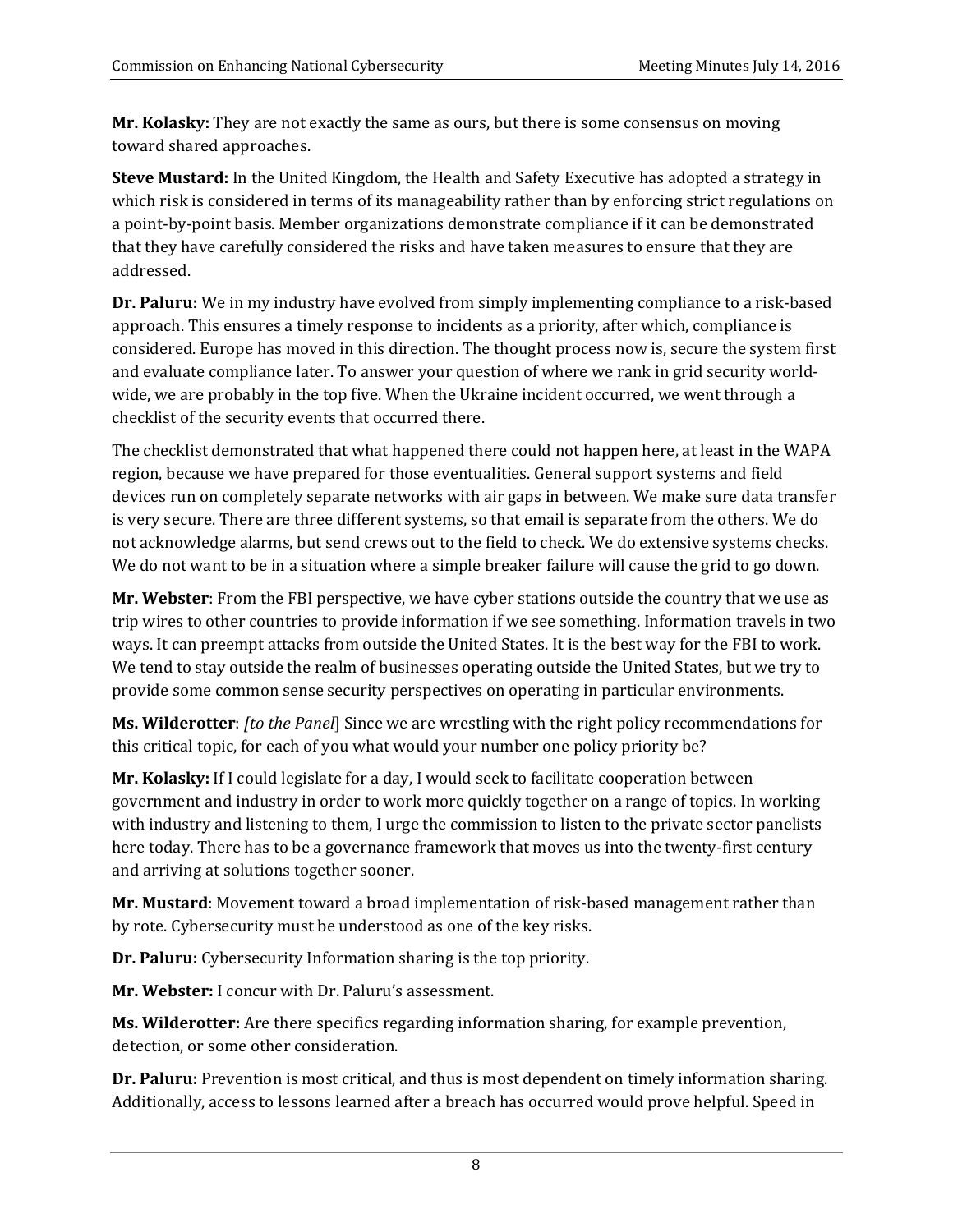acquiring information is crucial to securing systems. There are many modules in an energy management system, detailed information is critical to determining where events occur.

**Vice Chair Palmisano** [*To Mr. Webster*] I have observed that our efforts have been misaligned by taking a reactive and defensive posture. We have been concerned more with vulnerability mitigation, rather than focusing on how best to detect and prevent attacks in the first place. Mr. Webster might be in the best position to respond to how best to respond to the bad guys. The FBI has approximately 14,000 agents and asked Mark how many have been tasked to conduct critical infrastructure investigations.

**Mr. Webster:** Critical infrastructure incident investigators number between 500 and 600, or about three percent of the workforce.

**Mr. Webster:** The FBI forms Cyber Task Forces (CTF) largely staffed by members of local law enforcement trained in FBI investigative techniques. The agency also works closely with DHS.

**Mr. Palmisano:** I am still uncertain as to what the FBI is doing to proactively track the bad guys themselves. In the case of the Department of Justice, metrics are routinely published. Investigative and prosecutorial information furnished by the FBI would help the Commission to comment on a possible realignment of resources to assist in prosecuting critical infrastructure attackers. We request the FBI furnish pertinent information to the Commission regarding its success rate in investigating and prosecuting criminal attacks on critical infrastructure.

**Mr. Kolaski:** There have been recent indictments supported by DHS investigations in the New York area, and law enforcement is one of several efforts to prosecute and prevent CI attacks.

**Mr. Webster:** We can provide the Commission with more detailed metrics in a secure environment. The FBI might not be able to prosecute cases in which attacks emanate from outside the United States.

**Ms. Anton**: What would happen if an attacker launched a GPS-spoofer against an electrical substation? Is deploying a crew to the area within 30 minutes the best we can do? It is possible to operate all or a portion of critical infrastructure without GPS timing and synchronization?

**Dr. Paluru:** GPS spoofing still poses a significant threat which needs to be addressed. Like Mr. Webster, we could provide detailed information, provided it is conducted in a secure environment. The system is designed in such a way that a GPS spoofing attack could not take down the entire grid because it is interconnected. As an example, if a power generator was taken down at a particular substation, the power flow and frequency could be immediately addressed by power provided by a power generator located in another state or in British Columbia. If an attack was world-wide, or of a scale to affect the entire North American continent, the situation would be very bad. 

Mr. Kolasky: Timing is the most important factor in addressing a critical infrastructure attack. He would like to see attention directed toward testing Positioning, Navigation, and Timing (PNT) service backup systems.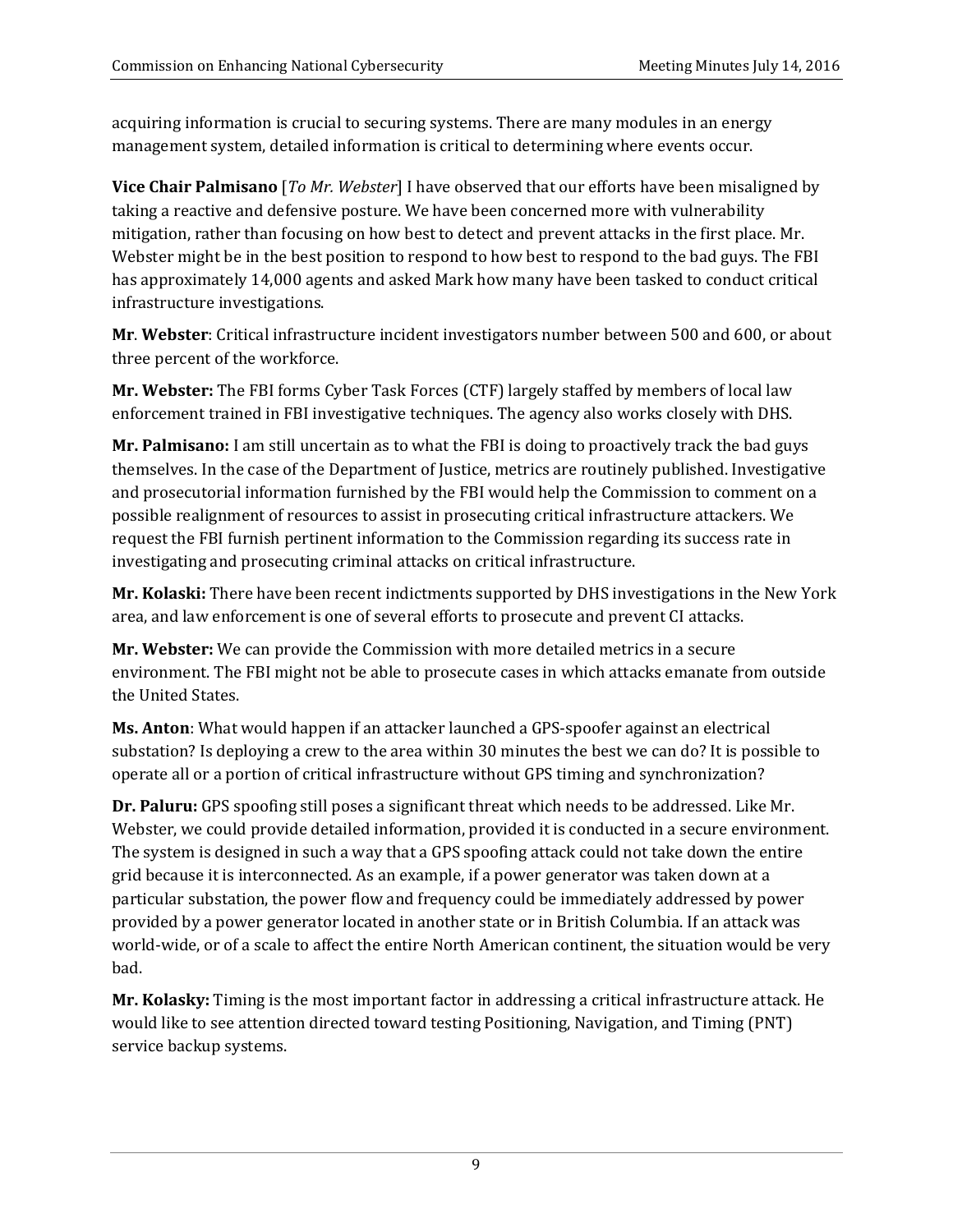**General Alexander:** Assuming that a critical infrastructure attack has occurred against the energy grid, either emanating from or supported by a nation-state, how should the government respond, and who assumes what role?

**Dr. Paluru:** The grid is a "living thing." It will operate apart from cyber control systems. Some substations still have synchro-scopes – manual devices which sync a generation to the grid. In the event of a major, coordinated attack, the grid will still be vulnerable to cascading outages, but it is designed to immediately alert unaffected segments of the grid to any anomaly emanating from the affected area. We can then dispatch teams into the field to address the situation.

**General Alexander:** If such an attack occurred, the liability shouldn't rest with those tasked with maintaining service, but should be shouldered at the national level. I suggest this because there is a point, in such an attack, in which normal expectations are overtaken because of the scale of the attack. 

**Mr. Webster**: As the result of tabletop exercises, the goal of the FBI is to alert critical infrastructure sectors when trends are identified on networks. The Agency strives to determine the nature of the attack, whether cyber or other, then to work with the critical infrastructure sector to remediate the situation. In the case of a catastrophic attack, policies are in place to enable the FBI to intervene when necessary.

**Mr. Kolasky:** In such a scenario, the federal government will assist, when requested, in threat reduction and asset response in the form of insert teams to assist in remediation. We do have a cyber response group, operating out of the White House, to oversee collaboration across agencies. We also assist in more traditional ways, such as emergency management.

**Mr. Mustard:** There is wisdom in distinguishing between continuity-of-operations efforts and those undertaken by law enforcement. I attended a Cyber Shield exercise conducted by the National Guard, and was impressed with the level of preparedness and training among its personnel. 

**General Alexander:** Business and government should, collectively, practice the full spectrum of response in order to do effective tabletop exercises as is practiced in the Cyber Guard.

**Dr. Paluru:** In the event of a major attack on the energy grid, the Secretary of Energy is authorized to take over control of the grid in order to direct mitigation efforts in a timely and efficient manner.

**Mr. Lin**: [*To Mr. Kolasky*]: what are the consequences for an individual firm for being put on the Section 9 list?

**Mr. Kolasky:** The federal government would offer the firm whatever resources were at the government's disposal. For example, the intelligence community would furnish the firm with information specific to an actual or suspected threat against them. And before such an attack, exercises have been conducted to practice collaboration between government and business.

**General Alexander:** According to Mr. Kolasky, there are no downsides to being on the Section 9 list. What is the approximate number of companies currently on the list?

**Mr. Kolasky** The number of companies on the Section 9 list is in the two-digit range.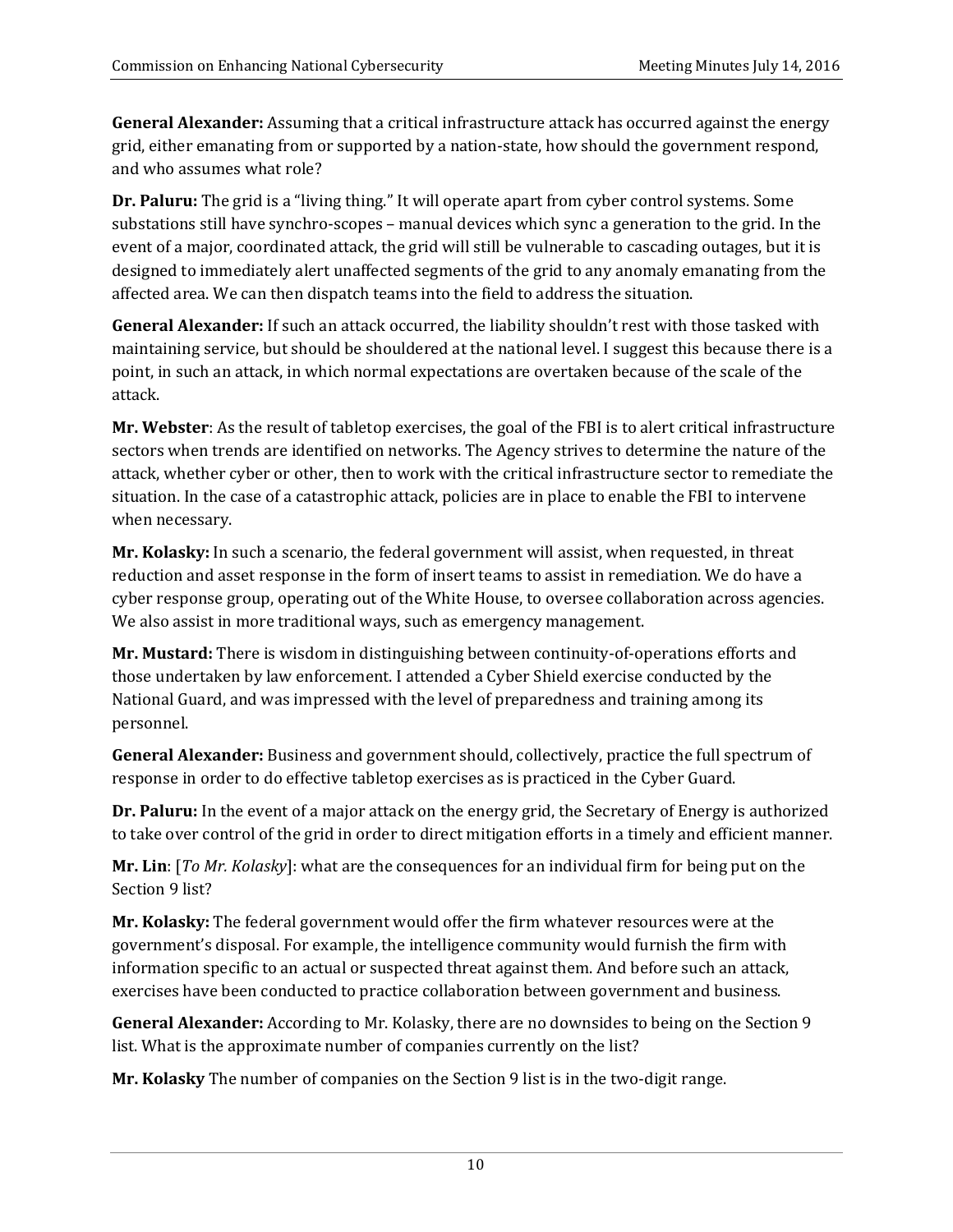**Mr. Lin:** *[To the panel]* How do we foster a culture of security?

Mr. Mustard: There already exists a very strong safety culture. If cyber security is thought of as a safety risk, the existing vigilance can be leveraged to include cyber safety, which, at present, still needs improvement. He added that safety is commonly the number one priority of top management. 

**Dr. Paluru:** WAPA conducts a Job Hazard Analysis (JHA) prior to conducting any work effort, and acknowledged that the same practice should apply to CS.

**Mr. Webste**r: The FBI routinely provides business with information on how to address cyber threats and works in teams or one-on-one in order to effectively implement the effort.

Mr. Lee: Are we making the right tradeoff between innovation and availability, what might SCADA systems look like, or, what should they look like ten years from now?

**Dr. Paluru:** The utility industry always looks 10, 15, or even 20 years ahead. He envisions the SCADA system making most of the decisions due to the increasing complexity of integrated systems. He said that it isn't uncommon for grid operators to receive anywhere from 1,500 to 2000 alarms every hour, with its consequent impact on decision-making. Looking ahead, SCADA will assume configurations now being manually implemented. It is important to strike a balance between innovation and availability.

**Mr. Mustard:** The trend is toward more intelligent devices with the capability of making decisions at the local level while subject, if necessary, to human intervention. At the same time, the pace of innovation requires a robust application of risk-based analysis to manage technological change and to better inform decision-making.

**Mr. Kolasky:** In order to stay ahead of the pace of technological change, potential vulnerabilities must be considered when designing cyber systems. He said that development at DARPA and at universities is ongoing, but acknowledged that addressing security, while anticipating future vulnerabilities is a constant challenge.

**Mr. Sullivan**: From a DHS and FBI perspective, how many skilled engineers are actively engaged in development, and how much is invested in educating staff, consumers, and the public to foster cybersecurity awareness.

**Mr. Kolasky:** The overall budget for his group is approximately \$1 billion. Within that budget, approximately \$20 million has been allocated to education and \$100 million toward engineering efforts. He was unsure of the amount spent for law enforcement.

Mr. Webster: The FBI competes with private industry to hire the "best and the brightest" to address cybersecurity. After training at the FBI academy, those individuals are assigned to cyber squads or to the cyber division at headquarters. Education is implemented through a private contractor. Individuals are trained in specific skill-sets, like designing and reading malware.

**Ms. Todt**: On behalf of Ajay Banga, how do we assess the present-day risk of technologies already in, or being designed to inform our critical infrastructures?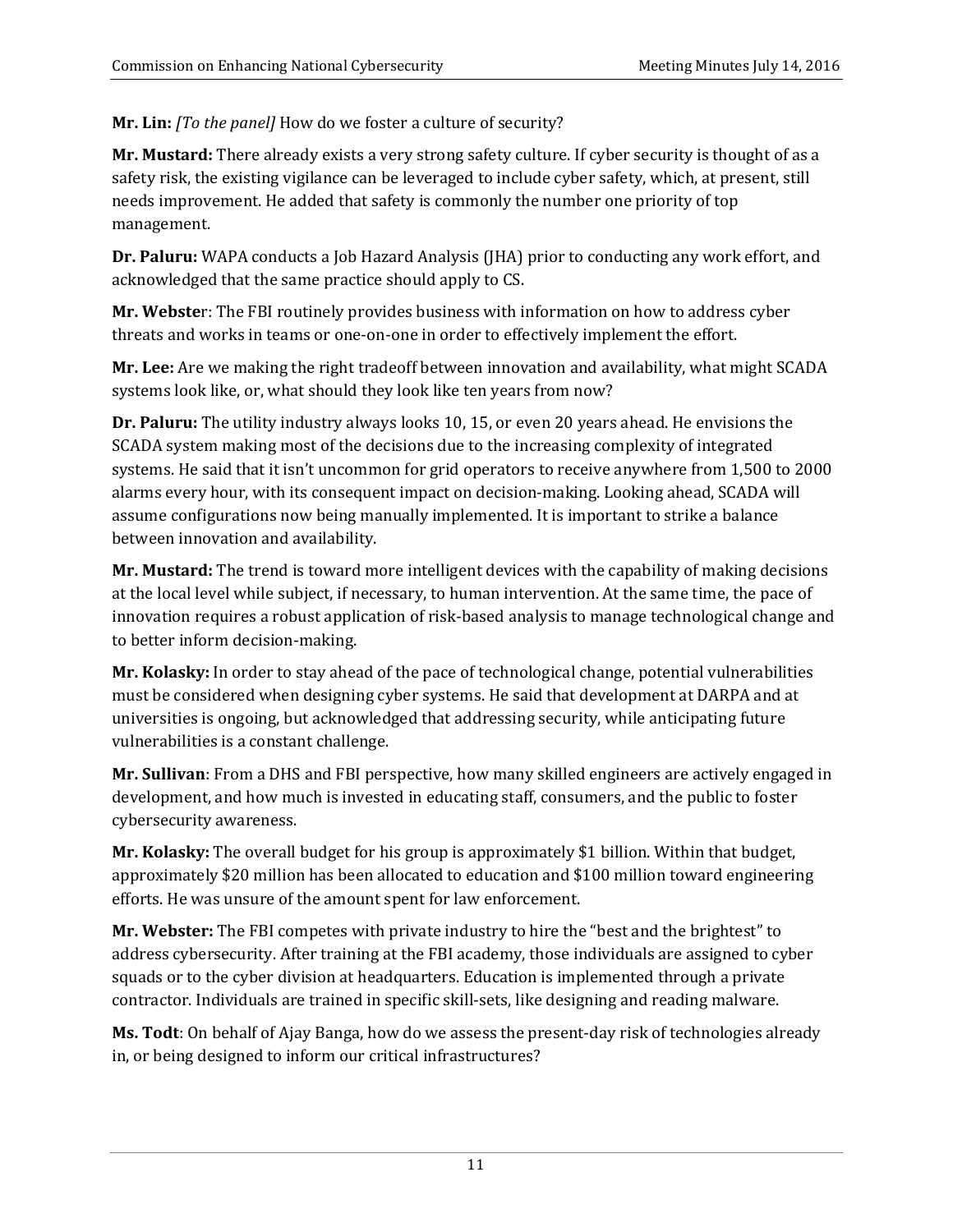**Mr. Kolasky:** In general, companies want to share information and to reduce risk, but it takes time. We define critical infrastructures by the degree to which they contribute to our national economy. There are good business reasons to take the necessary steps, since boards and investors require such diligence.

### *Break*

#### *Panel 2: Critical Infrastructure Cybersecurity Challenges Affecting the Digital Economy*

Scott Aaronson, Executive Director, Security and Business Continuity, Edison Electric Institute (EEI); Member of the Secretariat, Electricity Subsector Coordinating Council (ESCC) Chris Boyer, Assistant Vice President, Global Public Policy, AT&T Services Inc. Dr. Wm. Arthur "Art" Conklin, Director, University of Houston, Center for Information Security Research and Education

Scott Robichaux, Cyber Security CoE Manager, ExxonMobil GSC Information Management

Scott Aaronson, Executive Director, Security and Business Continuity, Edison Electric Institute (EEI); Member of the Secretariat, Electricity Subsector Coordinating Council (ESCC)

Mr. Aaronson talked about the distinction between cyber and physical security. In almost every cyber-attack, there are physical implications. Conversely, physical attacks almost always have cyber implications. These distinctions encourage a holistic view on cyber and physical security.

There are three elements of critical infrastructure security:

First, there are standards. Though they help create a foundation for security, they are static and thus cannot create security itself. While standards are static, partnerships, which evolve over time, are dynamic.

Senior executives and boards of directors recognize cybersecurity as important. An enlightened leadership is critical in creating a culture of security. They determine priorities, direct resources, and, of equal important, they attract other like-minded leaders from industry and government.

The Energy Sector Coordinating Council (ESCC) is a catalyst for leaders in industry and government to focus on three specific elements:

- Tools and technology, which fosters research and development.
- Information-sharing, making sure the right individuals get the right information and the right time.

It also encompasses machine-to-machine information sharing and cross-sector sharing. While other sectors are dependent the flow of electricity, the power sector is as dependent on all other sectors in order to function properly. Without a steady supply of water, power cannot be generated. Without a functioning transportation system, power cannot make its way to the consumer. Without financial services, we have no access to capital markets.

Response. The ESCC practices a lot. Dwight Eisenhower said "Plans are useless. Planning is everything." Mr. Aaronson prefers a quote by Mike Tyson: "Everybody's got a plan until they get punched in the mouth." Resilience, response, and recovery are critical. We must be right all the time. The enemy only needs to be right once.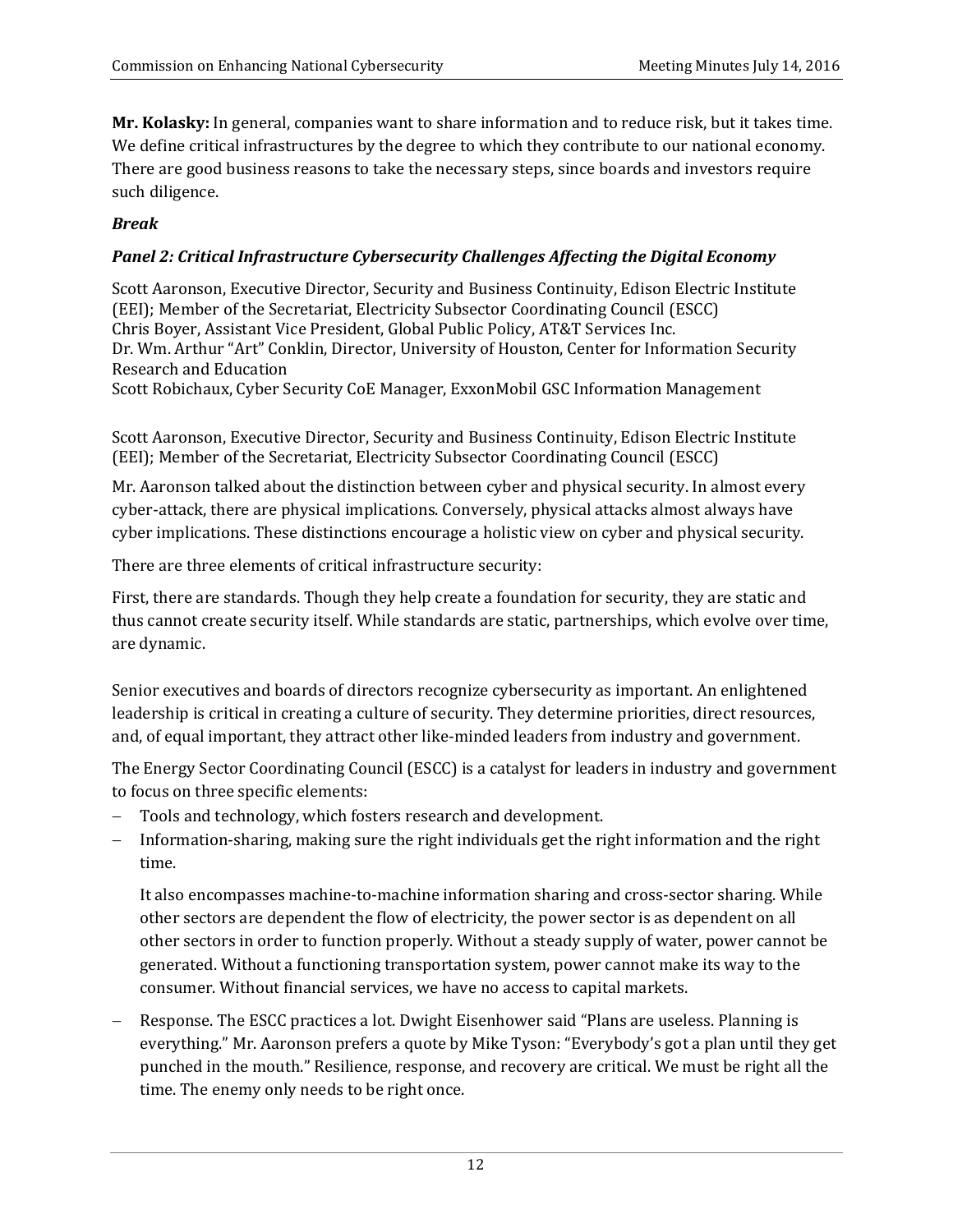The incident in the Ukraine was an eye-opening experience. But it was not an eye-opening experience because we knew that could happen. The incident brought up the importance of contingency planning. Over the past century, the grid was operated without any digital overlay, which means that planning must include going "back to the future", to access our systems as was done in the years prior to digitization.

A report issued by Paul Stockton from the Homeland Security Advisory Council dealt with cyber incident response and touched upon the interdependence of energy, finance, and communications. Until recently, each of those sectors planned in isolation.

Chris Boyer, Assistant Vice President of Global Public Policy for AT&T Services, Inc. He also serves as Chair of the NIST ISPAB in Washington, D.C.

The National Communications System (NCS) was founded in 1963 by President Kennedy as the result of the Cuban Missile Crisis. Mr. Boyer spoke on three recommendations:

First, the Commission should appeal to the President regarding the critical importance of the public/private partnership model and to adopt a strategy within government to eliminate duplication of effort.

Congress, the Administration, and expert agencies have recognized the partnership model as the most effective way to enhance Cyber Security (CS) as opposed to a regulatory/checklist approach. The partnership model was instrumental in the development and implementation of the NIST cybersecurity Framework and other efforts such as the DHS Sector Coordination Process and the NTIA Internet Policy Task Force.

We are seeing federal agencies adopting a prescriptive, regulatory requirements related to cybersecurity. For example, the FCC has proposed an over-broad risk-management and data security requirements scheduled for completion in the next few months. Proposals such as these are counterproductive and contrary to the approach adopted in the NIST Cybersecurity Framework. NIST believes that government, as a whole, approves of the approach adopted by the Framework. 

We continue to urge policies to ensure that agencies promote the public/private partnership model. Conflicting programs create a high degree of uncertainty and distracts from joint efforts to detect and respond to actual cybersecurity threats. The public/private partnership model and the regulatory model cannot co-exist and only add to the duplication of effort in the government.

Second, the Commission should develop strategies to enhance cybersecurity in a world of converged services and technologies. As an example, the communications sector is transitioning systems from legacy to IT-based systems, such as network virtualization. The implementation of efforts such as these will only emphasize the interdependence of sectors and agencies, making public/private partnerships even more important. If agencies continue to follow a siloed path, their efforts, as illustrated by FCC initiatives, will limit the scope to only include entities which fall under single government entities.

Third, the Commission should support the development of forward-looking, strategic technology plans to enhance the nation's cybersecurity. This is critical in order to manage cybersecurity in a rapidly changing environment. To stay ahead of nation-state and other actors, the communications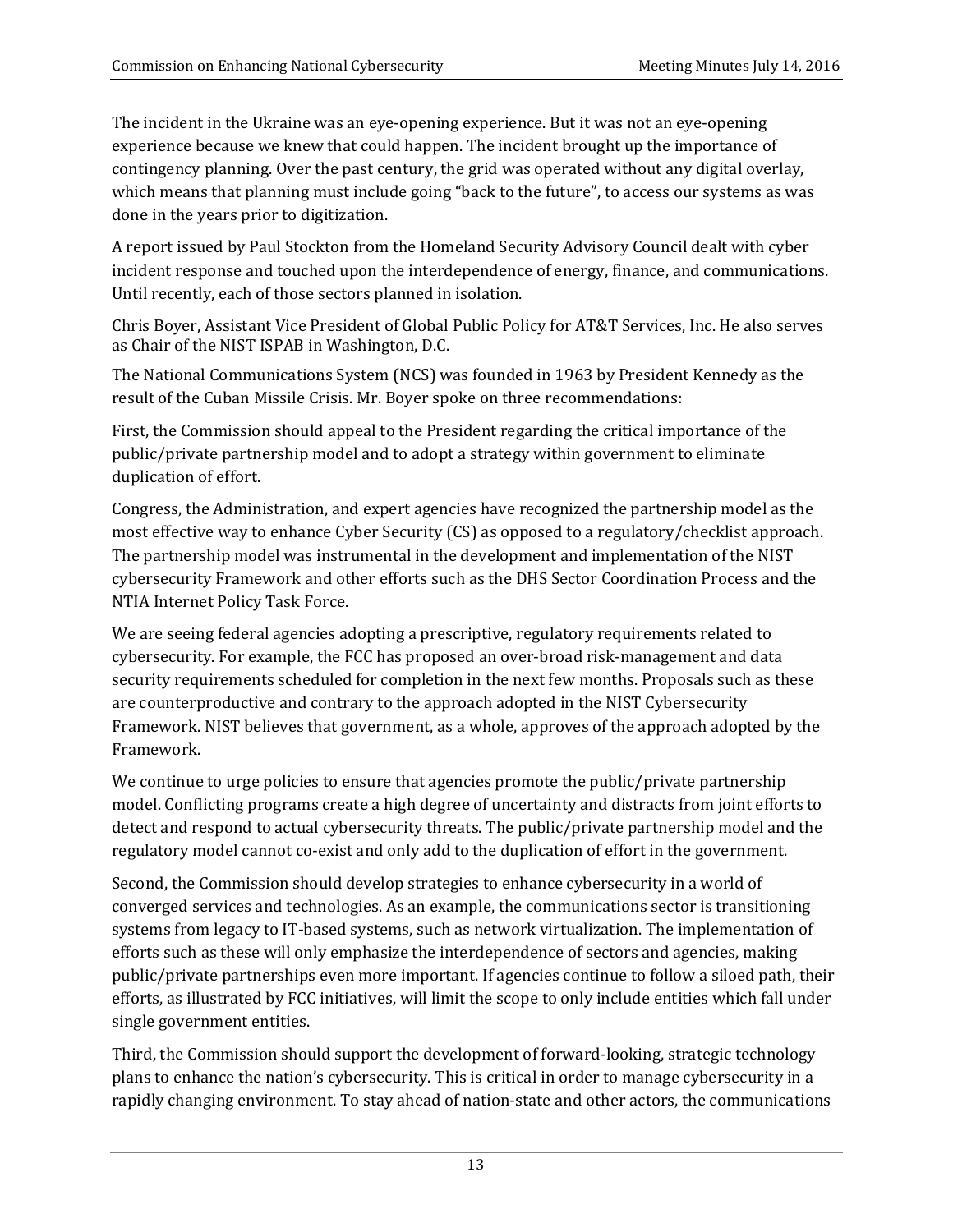sector is exploring development of digital technologies to enable a more rapid and flexible response, such as leveraging tools in the cloud. The President's National Security Telecommunications Advisory Council (NSTAC) serves as a good model to assess the implications of technology development.

Dr. Art Conklin, Director of the University of Houston's Center for Information Security Research and Education.

As a child of the space age, it is true that the innovation resulting from that environment was due primarily to people and not just to technology. They were intelligent people driven by a purpose.

As a consequence, our greatest challenges are not technical, but rather are a lack of people possessing the needed skills to address future challenges. At the same time, the challenge is that security wasn't designed into the technology. As a result, security strategies have been "bolted on" after the fact. It is like changing car parts while driving down the highway.

The problem is more complex than a lack of skilled people. Hiring skilled people is relatively easy, but what is not so straightforward is acquiring competent business and project managers to direct research and development and marketing because they drive the innovators. Even though we're living in the 21st century, our critical infrastructure was primarily engineered in the 1990s. When looking at the future, it is important to remember that these systems have very long lives.

Referring to President Kennedy's speech about sending a man to the moon, Dr. Conklin called attention to the words that followed: "and returning him safely to earth." The word "safely" made the effort much more challenging. It was also important because achieving that goal ensured that the effort would survive into the future. We need a present-day rallying cry to address the challenges facing us today. We need to build-in security at the outset of new development.

In order to address the problem of obtaining skilled people, education and training must be stressed, with a focus on where to apply the education and training. In order to experience an environment of successful education and training, one needs to go no further than the oil and gas industry. A quick way of triggering a safety alert is by walking into their headquarters with a smart phone, or walking on a stairway without using the hand rail. Safety is part of their D.N.A.

The next generation must learn our generation's lessons now, or they will learn them the hard way later. We must adopt the attitude that security is not someone else's problem, and to exercise restraint with innovation: it may be useful but it may not deliver the desired result.

Increased funding is needed to introduce Science, Technology, Engineering and Mathematics (STEM), starting in middle school, to include every technology field. We need to address the skilled teacher shortage in cyber and STEM. Schools do not have the budgets to maintain cyber programs. They must change every term to keep up. We must appeal to the President to set aside money for programs. Grant money exists, but not the related resources. People have always been our best asset. We are not asking for free fish, we need to learn to fish.

Scott Robichaux, CoE Manager for Cyber Security with ExxonMobil GSC Information Management.

Mr. Robichaux offered three aspects of the cyber security landscape in which most oil and gas companies operate.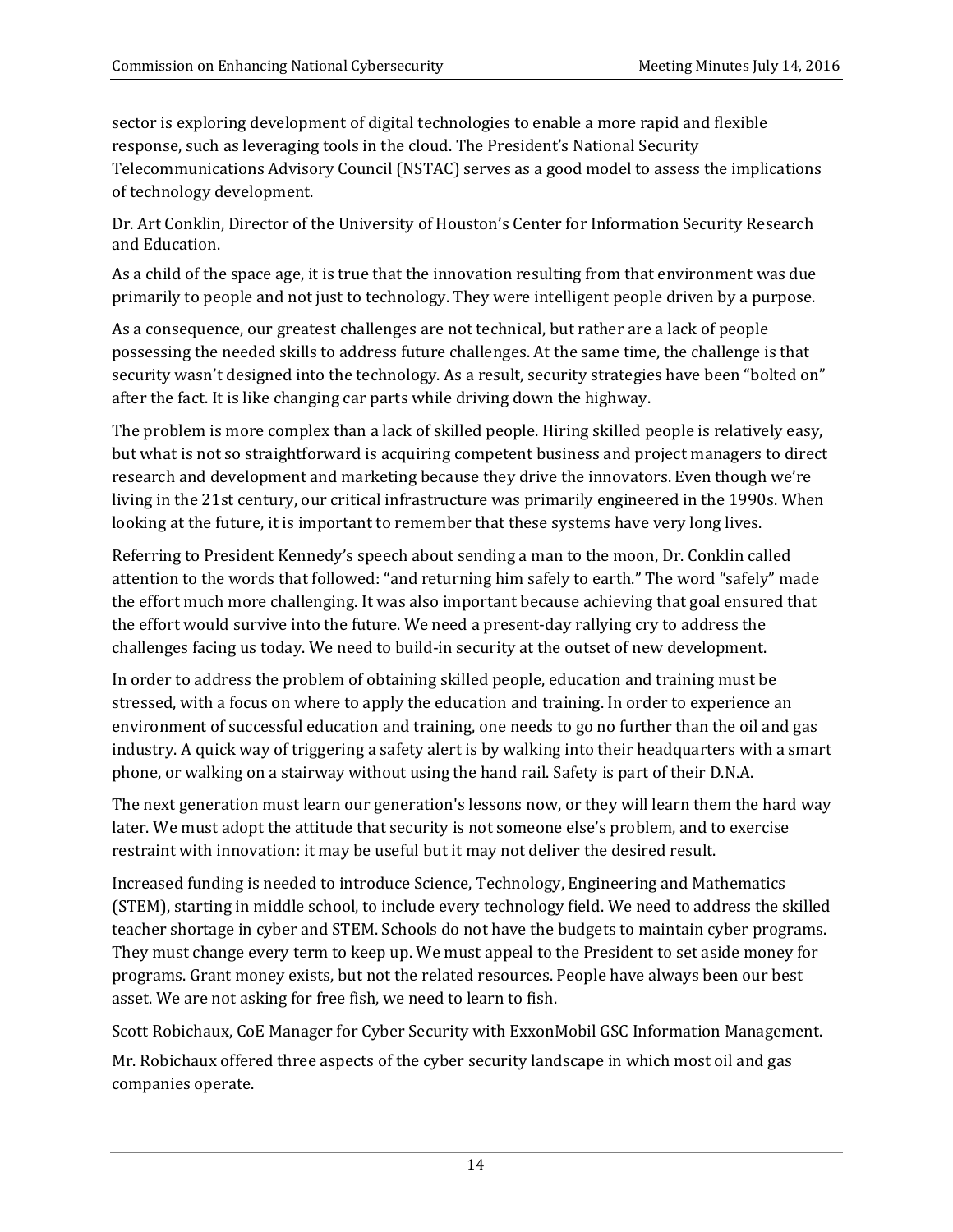First, computer systems which make up the industrial control systems and operate our most critical components. The threat of cyber-attack against such systems is "significant." These systems rely on computer technology at all points. It is critical that we isolate safety systems from those controlling the unit.

Second, we rely heavily on our internet-facing components such as eCommerce for product purchases, as well as in areas in which we collaborate with our business partners. We protect our internet-facing assets by creating a safety zone to control the traffic between the safety zone and our internal network.

Third, our final focus area is on our internal network on which our employees use the internet for email, collaboration, and analytics. Most of our intellectual property assets are stored here. Our cybersecurity approach is early detection, and a layered approach to defense. We also stress user awareness, since no amount of technology can protect against every threat. The end user plays a key role in cybersecurity.

Our cyber adversaries include people motivated by financial gain (such as stolen credit card information, or others), ideological protesters, to more dangerous adversaries such as nationstates interested in our intellectual property, or, in more extreme instances, the physical destruction of our assets.

Since the oil and gas industry considers protection a significant priority, the measures adopted by ExxonMobil are described below:

- High-level support for cybersecurity initiatives.
- A multi-layered defense approach is the best way to deter attacks on our critical infrastructure.
- Maintaining basic security hygiene is essential, such as ensuring that anti-virus software is up to date, timely deployment of security patches, using powerful systems of identity verification, and restricting the use of removable media devises such as USB drives and CDs and restricting access to personal webmail on company workstations.
- Conducting periodic drills (often unannounced) to ensure that threats can be detected, contained, and remediated.
- Developing plans to address worst-case scenarios.

We have the following recommendations:

- Provide the infrastructure and processes to facilitate timely and actionable collaboration and information-sharing. For industries, such as oil and gas, information-sharing should also take into account international considerations.
- Continue to promote and enhance the NIST Cybersecurity Framework as the preeminent and international standard for policy formation and implementation. The Framework addresses the five key aspects of cybersecurity: identify, protect, detect, respond, and recover.
- Before technological products and systems are deployed, to ensure that they be fully-tested for vulnerabilities and that cybersecurity is built-in and managed throughout the life cycle. It should be totally unacceptable to introduce devices into our control systems which contain known vulnerabilities.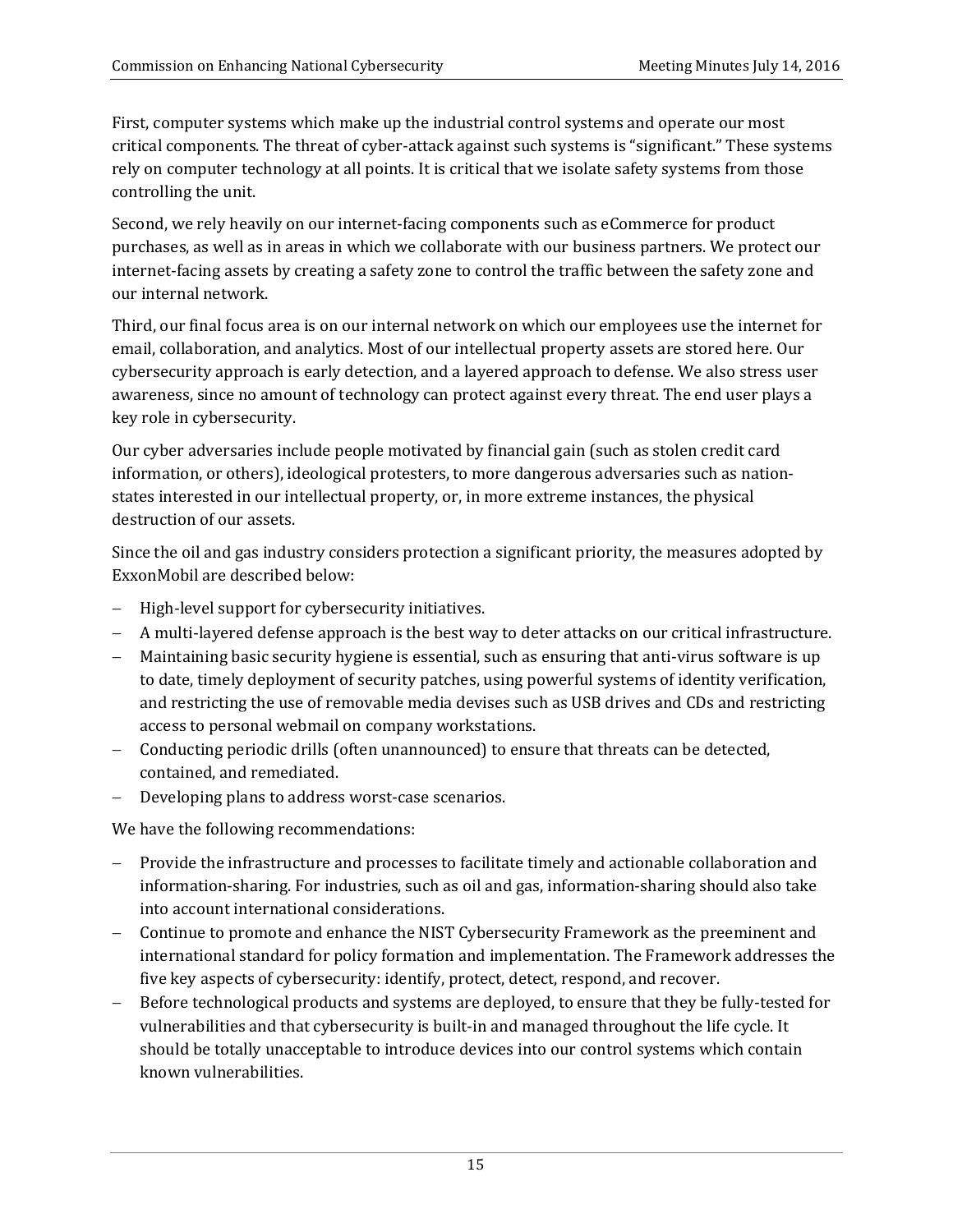Take a measured and coordinated approach to new security laws and regulations, ensuring that the regulations are risk-based and not one-size-fits-all. Setting minimum standards often has a stifling effect on advances in cybersecurity technology.

#### *Panel 2 Discussion*

Commissioners of the Commission on Enhancing National Cybersecurity

**Ms. Wilderotter**: What initiatives could the Commission recommend in order to get resources for cybersecurity education and training throughout organizations and how do we acquire cybersecurity-savvy employees?

**Dr.** Conklin: Make a strong case to upper management and corporate boards that the investment is worthwhile and understandable. A cybersecurity culture should include all employees down to the janitorial staff, who might find a USB drive on the floor, and who would then know how to report the incident.

**Mr. Aaronson:** Everyone who has an account with ExxonMobil is required to go through a certification process. The organization also disseminates regular bulletins on cybersecurity issues. We also "gift" our employees with simulated phishing emails and monitor employee responses to what they receive. This also generates an atmosphere of competition as to who can do better.

**Mr. Robichaux**: Cybersecurity must be presented as a personal issue. It must become as familiar as other safety related measures people typically take. Exxon Mobil is very focused on safety awareness programs, and they find these programs are having personal impacts for many of their people in their personal lives as well. Anyone on any ExxonMobil system is required to take awareness training.

**Mr. Boyer:** Like ExxonMobil, all our employees go through annual training in cybersecurity and privacy. When they login, they receive notifications regarding caution on phishing, and other topics. Our security officer frequently disseminates training videos. Security is part of the day to day operations of the business. Our Chief Executive Officer stresses our Network 2020 Initiative, with training on how do we get to virtualization in the cloud, and training on new technologies.

We have developed the Tech Transformation Series, designed to education our employees on shifts in technology in the industry, among those is cybersecurity, a separate module within the series. Among our over 200,000 employees, many come from legacy systems. AT&T is focusing on retraining staff using legacy systems on new technologies. We also encourage our employees to avail themselves of certified cybersecurity courses with tuition reimbursement offered by a university with whom we have a relationship.

**Mr. Aaronson**: It is a cultural issue, and reflects the values of senior executive leadership. There are real ramifications to failures in phishing training. The first time any of our employees engage in spear phishing, they're talked to. The second time they lose internet privileges for a period of time, the third time, there is no third time. Showing the severity of infractions helps to change the culture going forward. Where we differ in approach is the siloes that grow up within enterprises. It's not just HR, all parties need to work together. There needs to be change with executive oversight over all these areas. Security is an enterprise-wide undertaking, and treated as part of everything that's done.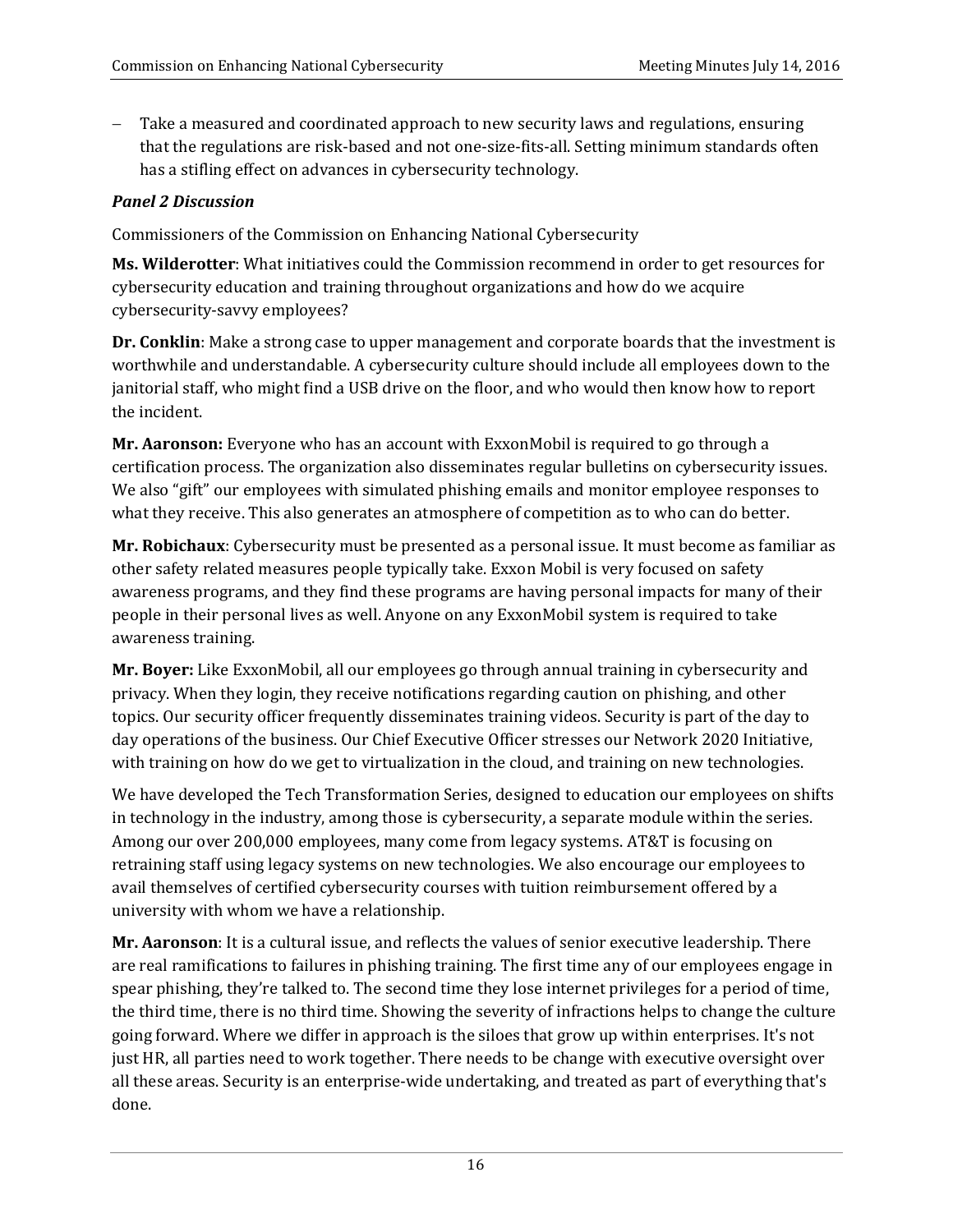**Mr. Chabinsky:** *[To Mr. Boyer]*: We always talk about the fact that industry is going to be on the front lines of cybersecurity. It is absolutely true. The problem is, industry is not being paid to be on the front lines of cybersecurity. There is a market failure there. There is no one on the frontlines more than the telecom providers, especially the Tier 1 companies. It appears that in most of the discussion that it is a foregone conclusion that everyone, down to the individual consumer or individual employee, regardless of size, needs to engage in cybersecurity. We might be able to raise this issue to a much higher level, of core providers and key providers. If cybersecurity was a profit center for Tier 1 providers and others, we can provide them with liability protections at the same time. This way we can change the dynamic.

When the nation wanted to make sure there was universal service in the United States, where markets didn't exist, we created a "Connect America" fund to make that happen. It is surprising that there isn't anything like a "Protect America" fund to handle cybersecurity in an accelerated, uniform, nationwide manner. In your experience, being with AT&T and working with the greater community, is there any merit in raising this issue and having a core set of resources in the U.S., provided with market incentives, to really clean this up before it gets down to the masses?

**Mr. Boyer**: First, the concept of core companies to address cyber is not new. We talked about a concept called Active Defense back in 2010 that involved the big carriers and technology companies. There were 25-30 companies grouped together that had a lot of cyber capabilities. It was the reason the information debate started at the time, to determine how to share information. The NSTAC in the recent Information and Communications Technology (ICT) mobilization report calls that out. That report is focused on cyber response, but it proposes that "ICT enablers" be established. Then there are "consequence organizations that are more downstream, that include customers and others. The concept of there being a core group is not necessarily a new one. Whether there was a market failure, I haven't determined definitely. All those companies offer security services that we sell to people to help them deal with security. Our goal remains having the capability of stopping cybersecurity attacks at the server level before they migrate. From an industry perspective it is something we can take into consideration and come back and talk to the Commission about.

**Mr. Lee**: [to *Dr. Conklin*] I am intrigued by the reference to moonshots. When we think of moonshots, there is a clearly accessible goal. Did they make it to the moon and did they make it back? It's a yes or no question. It gives a clear understanding of the aspiration to the nation as was expressed by the President. The other characteristic was that there was a substantial organizational commitment, tens of thousands of people, to achieve that goal. Do you think a mindset, similar to what existed for the moonshot effort, exists within the cybersecurity effort?

**Dr.** Conklin: It's not only an admirable, but an essential objective. As development progresses, it could be as simple as demanding that products do what they're supposed to do, and only what they're supposed to do. Anything that interacts with critical infrastructure must do so safely. As far as organizational commitment, it already exists as the education system from K-12, and in colleges and universities. They're in the business of making the future and in making STEM work, if we make it their business to make STEM work. We need to make STEM appealing, because students vote with their feet. The means exist, but the educational community as a whole needs direction and leadership to produce desired results.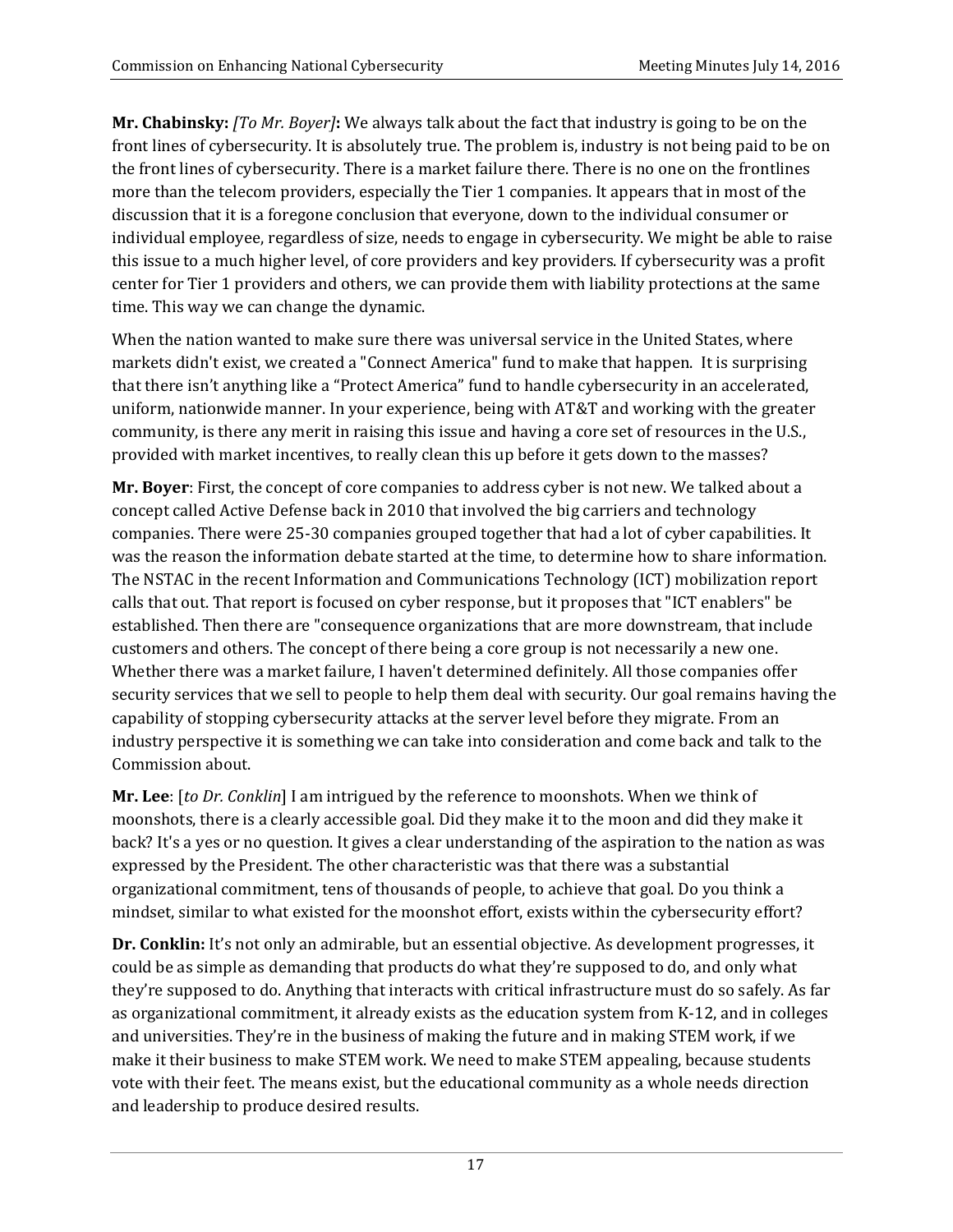**Ms. Murren:** Within your sectors, are there approaches that have been particularly effective which might work well in other sectors that may not have advanced as quickly as yours have in cybersecurity, and are there approaches that have not worked because they were not effective, and also *[to Mr. Aaronson]*, I'm curious about what you've learned about the incident in the Ukraine.

**Mr. Aaronson**: We do have standards which have worked in the cyber and physical environments. It does promote the culture and mindset of putting security first. Also, there now is a much more effective mindset among senior government and industry leaders to promote cybersecurity. The industries represented here are diverse. It is literally one big machine with thousands of owners and operators. If we don't work together, it will fail quickly. We have been fortunate to find common ground to support that system.

Regarding the Ukraine situation, a few days before Christmas in the U.S., 225,000 people in the Ukraine lost power for about 6 hours because of a well-coordinated cyber-enabled attack allegedly by the Russians. What was interesting was that six companies were attacked, four of the attacks failed. It was not a catastrophic attack, but it was a proof of concept. There were also physical components to the attack. The threat persisted for about 6 months prior to the event.

The take-away lesson is, that is what a cyber incident is going to look like. It will be launched by a sophisticated adversary. It will leave behind indications of preparation long before the attack actually occurred. The attack was also combined with an attack on telecommunications in that affected entities were subject to a denial of service, designed to confuse the monitoring of the incident by its targeted personnel. Twitter blew up during the incident and was able to provide operators an accurate assessment of where the attacks occurred. We think we know what will happen, and there are new ways to characterize what is happening in the field.

Ms. Murren: Would you go so far as to characterize Twitter or Facebook as critical infrastructure?

**Mr. Aaronson:** It may be amusing to think of but, I wouldn't go that far. It does bring home the fact that these technologies are integral to one another. They have become central to our way of life, and it may be a larger view of what is critically needed.

Mr. Boyer: It is somewhat frustrating that we always think of critical infrastructure in terms of putting things in boxes, whether it is, or is not critical infrastructure. Categorizing something as critical infrastructure isn't necessarily straightforward. Strictly speaking, a service is considered as critical infrastructure if its interruption or destruction would present a catastrophic failure. The reality, however, is that there is a lot of cross-over and interdependency that eludes easy definition. It creates a paradigm of competition, and does not make it conducive to working together. It might prove more profitable if all of us thought less of categories, and more about working together as one "family."

This view brings in entities like Facebook and Twitter that offer important services, and shift away from putting entities into boxes because it seems counterproductive. In terms of what's working, the NIST framework has been a huge success because it allows companies to shape their security according to the needs of the company. In terms of what's not working, regulation will not work for security. Maybe a challenge we have is, everyone agrees we need to have standards, and that eighty percent of incidents can be prevented by having standards.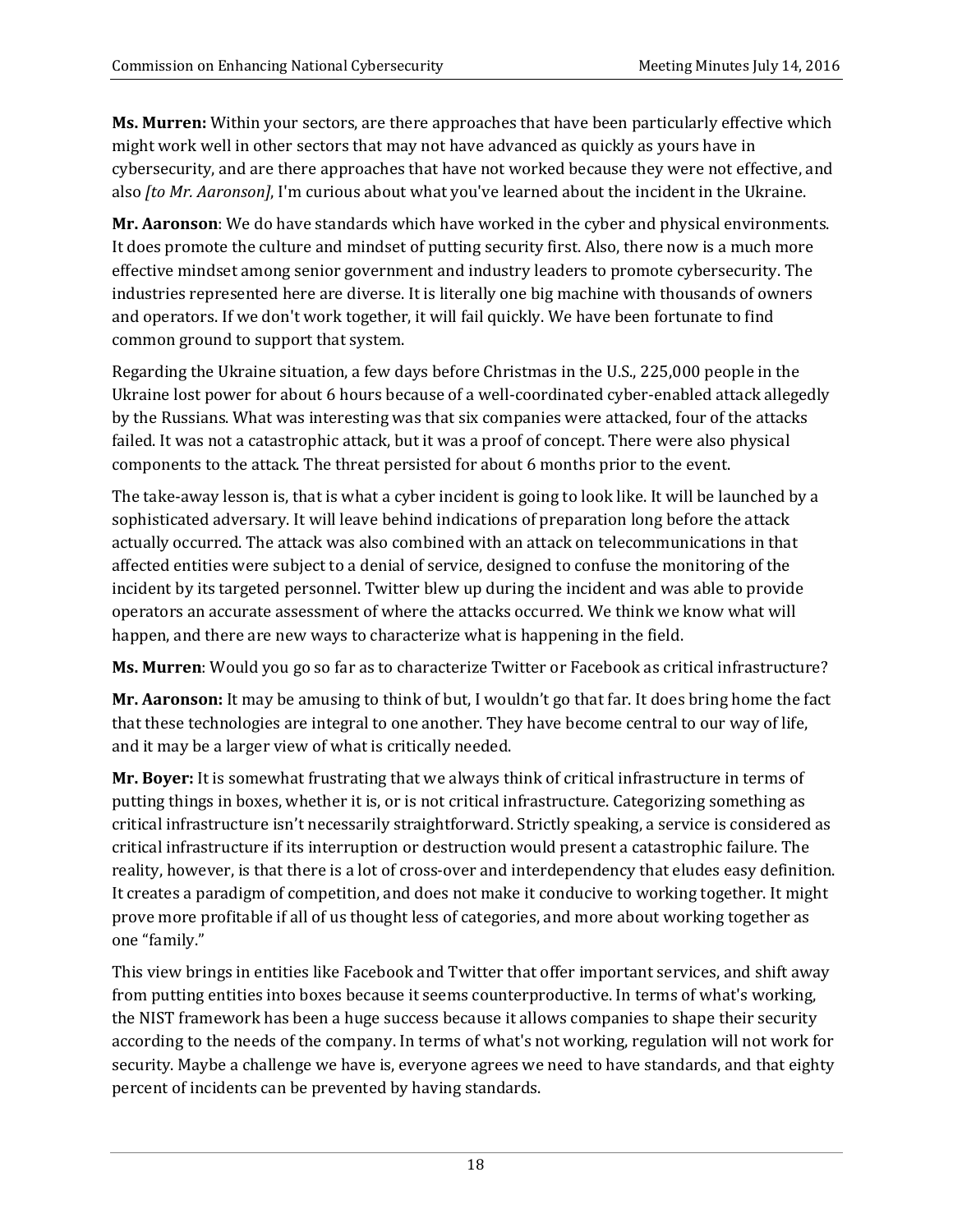The real challenge is how do we get to the last ten or twenty percent. In a company like AT&T, with many standards certifications, it still only takes one person to cause a problem. It seems things are shifting away from the protect function to the response function. The question becomes, not if but when there will be an attack. That is what the commission should think about in terms of the future. The other situation is how we deal with very sophisticated attackers we may not be aware of, and dealing with that area.

**Mr. Lin**: It's not clear to me that the moonshot analogy is accurate, since we can't go to the moon today. I'd like to better understand the argument against regulation per se. Regulations arise in situations in which people see a problem. We have tried to deal with it thus far with public private partnerships, and we still have a problem. My real question is: if regulation is not perceived to address the problem, is it because you don't see a problem or that regulation is not a way to address the problem? I'd like to better understand the logic of the argument.

**Mr. Boyer**: The presumption is that for regulation to work, people must know what to do to solve the problem. It presumes there is a set solution to every problem. In cybersecurity, the attacks are changing constantly. The risk is that companies may focus solely on regulatory solutions to an attack that may offer a slight improvement, but won't provide a real defense from an attack. Company resources will be forced to use resources to be compliant, instead of being flexible and adaptive to changing attacks. Most companies take this issue very seriously, and understand it's a problem. Regulation can divert attention from the ability to respond to changing threats, and create a rote compliance regime. Companies have demonstrated commitment to these issues.

**Mr. Robichaux:** It is somewhat misleading to equate cybersecurity with safety. In the latter, we have empirical proof that if maintenance isn't done, for example, on a particular valve or pump, there's a very high level of probably that failure will occur. In cybersecurity, however, we're presented with an intelligent adversary whose preparations are largely unknown to us. We don't understand their resources or capabilities, so our best approach should be in building defenses to protect our highest value critical infrastructure assets. I also maintain that if a company is truly committed to following the NIST Framework, based on a risk-based analysis of their particular company, they will be much better prepared to prevent or mitigate a cyber-attack on critical infrastructure. And since the Framework is not designed as one-size-fits-all, compliance doesn't take on the characteristics of a checklist.

**Mr. Robichaux**: The challenge regarding regulations is that since compliance to the NIST Framework varies depending on how it best addresses the vulnerabilities of a specific company, framing regulations in terms of language would be neither realistic nor productive.

**Mr. Boyer:** The Framework is interpretive and should be used to create a risk management plan specific to individual companies. From a regulatory standpoint, there will be huge differences of opinion on how the framework is applied, because it is designed to be flexible. The Framework does not mandate standards, but provides guidance in fostering cybersecurity.

**Mr. Aaronson**: While our industry takes regulations and standards quite seriously, we also recognize the significant shortcomings in those regulations to fully address the evolving cybersecurity landscape. There are profound shortcomings in a couple of ways. I don't know that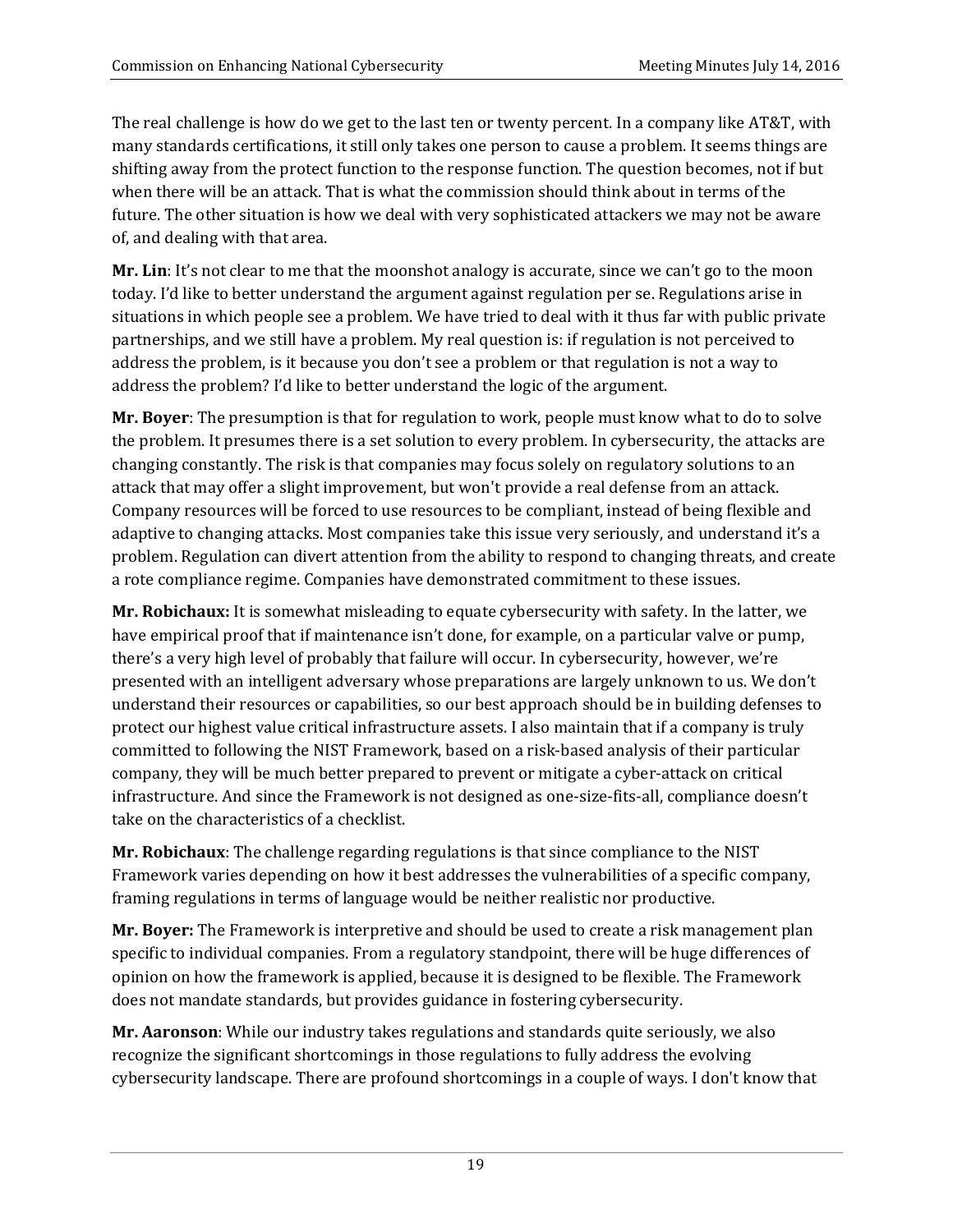we can keep up with a security standard alone. One shortcoming with standards is the drain on corporate resources when those responsible for cybersecurity must also supervise compliance.

**Mr. Boyer:** The FTC provides a slightly different approach in expecting companies to make a "reasonable" effort to comply and that, if that effort has not been made, the FTC might use its enforcement role to ensure compliance. I don't necessarily endorse this as the path to take, but it does present a different way of looking at security. It is different from a proscriptive regime, where what must be done is explicitly defined vs the expectation that reasonable actions will be taken.

**Gen. Alexander**: Today, industry is responsible for preventing protecting against cyber-attacks, even if launched by a nation-state. But since the efforts of a determined nation-state will ultimately prove effective, it seems reasonable to expect the federal government to weigh in. Do you agree with that?

**Mr. Aaronson:** Yes, I totally agree.

- **Dr. Conklin:** Yes.
- **Mr. Bover: Absolutely.**

**Gen. Alexander:** My second question is, if it can be shown that the entity targeted by a critical infrastructure attack has complied with existing standards, is there a legislative strategy to absolve that entity from lawsuits related to the attack itself? For instance, if the entity was attacked by a missile, they would naturally be exempt from consequent lawsuits. Can the same mechanism be introduced in the instance of a cyber-attack?

Mr. Aaronson: If it can be demonstrated that a company has taken the necessary prescriptive steps to protect itself, I do believe the federal government should step in to mitigate in the event of lawsuits. 

**Gen. Alexander**: In other words, if a compliant company is attacked, they are not liable, agreed?

## **Mr.** Aaronson: I agree.

**Dr.** Conklin: We already have Act of God, Act of War exceptions in insurance policies. In the event of an attack by a nation-state, it becomes all hands on deck. We mobilize everyone to get the affected services back up and running. Government and industry would work together in the interest of the society as a whole. That would include fallout of things that are beyond anyone's control, for either government or industry. There may need to be controlling legislation that adds "Act of War", or "Warlike" actions. It should not absolve a company necessarily, if standards were not met.

**Mr. Boyer**: It's quite possible that a company would use the NIST Framework as a defense if litigated against. Gramm Leach Bliley defines meeting standards as a reasonable approach. It becomes something like a safe harbor approach.

**Mr. Aaronson:** The insurance industry is working to exonerate a company's liability if it can be shown that requisite cybersecurity steps were taken prior to an attack. The "blame the victim" mentality in cybersecurity has been somewhat baffling. If a nation-state attacks a private enterprise, why is the private enterprise at fault in that instance? That should be what the government is for. The insurance industry is helping to identify what compliance looks like, to assist with determining company liability. Is not an attack by an advanced persistent threat,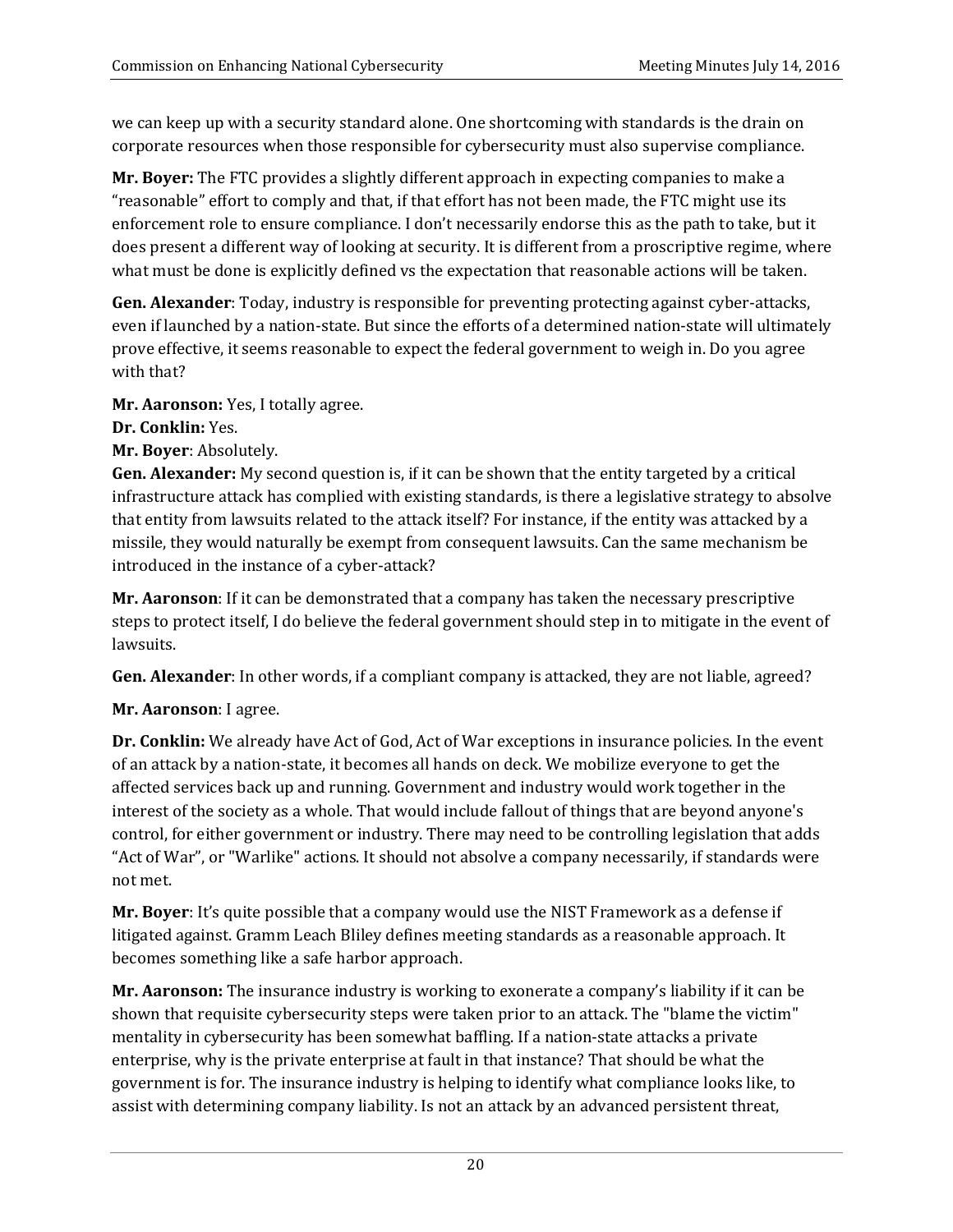effectively an act of war? When looked at in that construct, it becomes clearer that blaming the victim when we're under attack from an act war, the victim is not to blame.

**Mr. Boyer:** When an attack rises to the level nation-state, we really do need to work together with the federal government to set policy. There is work going on to figure out what the interaction with government should be.

**Ms. Anton:** [To Mr. Boyer] You have noted that a prescriptive regulatory model cannot co-exist with a public-private partnership model. In the first panel Mr. Mustard advocated for a risk based approach, and you mentioned the FTC model. Are there metrics that allow us to consistently and reasonably determine whether what an organization is doing meets the definition of reasonable? I'm struggling with how to minimize regulation and still have good cybersecurity, and also how to tackle the issue of metrics.

**Mr. Boyer**: The challenge is, how do you measure cybersecurity and whether efforts are adequate to meet the challenge? I don't know that we have a great handle on being able to measure. What *can* be measured is outcome. So, as a service provider, our priority is keeping our network up and running. Other aspects are more difficult to measure. We can measure indicators of attacks, but user metrics are difficult because there are many causes for problems that users experience.

**Ms. Anton**: Would you then advocate for a due diligence or standard of care approach?

**Mr. Boyer**: I wouldn't endorse that approach. If a company is blatantly irresponsible, they will, sooner or later, be found out. I'm not convinced having a prescriptive regime up front is the approach. 

**Ms. Anton**: One of the things that makes this challenging is that security requirements vary from sector to sector. An article in yesterday's Wall St. Journal stated that cyber-related incidents on the grid must be reported in a certain number of hours. In some cases, a company or industry doesn't have the resources to enforce compliance. Even if incidents are reported, there may not be resources to follow up on those reports. We should look at the different agencies to evaluate their ability to enforce.

**Mr. Aaronson:** I think what can be taken away from the *Wall Street Journal* article yesterday was a focus on physical security. There is a physical security standard known as (Critical Infrastructure Protection) CIP 014. It is interesting in the context of this discussion about regulating large industries in that it is flexible, because security planning revolves around asset value. There is a regulatory flexibility built into protecting assets of differing values. Once the plan is developed, there is third party validation that assets are being protected according to the applicable plan. With respect to the Wall Street Journal article, it talks about nuisances such as thefts, vandalism, or trespassing. The title of the article was, "How America Could Go Dark". What was interesting about the article was that it described a number of incidents, but none of those included a disruption of power. 

The best example of an incident involving a substation, was a shooting at a Metcalf, CA substation in 2013. Seventeen of the twenty-one transformers at the substation were completely destroyed, and the lights did not so much as blink in the Silicon Valley. It is a very resilient system. The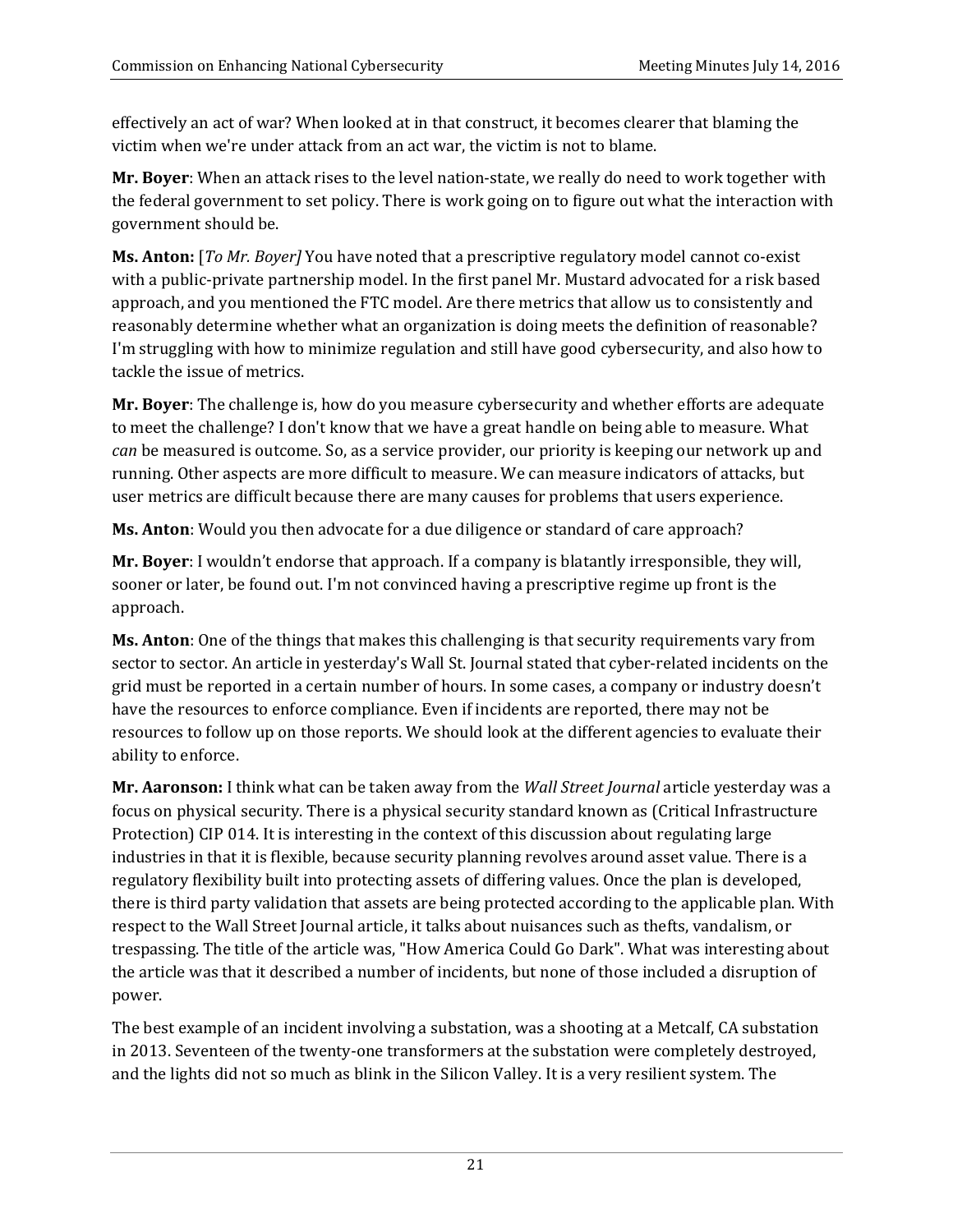hypothesis that we are all going to die because of the electric grid, as stated in Ted Koppel's book and by others, completely misses the actual resilience of the electric grid.

**Dr.** Conklin: If we could return to metrics and measuring. We arrived at the following thought that plagues us: How do you measure education success? It is also a problem. When we look at most of our educational systems, a big piece of how success is determined over time is how we react. What we identify as broken, what do we identify as quality improvement, and how do we fix it. It is never a point in time measurement, but a look at the journey. It all works until the point in time when the audit happens. Auditors examine what is happening at a point in time. What happened leading up to that point is irrelevant from the audit perspective. Even if something is scheduled to be fixed tomorrow, it still is a finding today. One of the important parts of metrics in terms of cybersecurity is determining if they are on the right path to making improvements and corrections.

## *Lunch*

## *Panel 3: Cybersecurity Challenges and Opportunities in State and Local Governments*

Edward Block, CISO, State of Texas, Texas Department of Information Resources

Major General Reynold N. Hoover, Director of Intelligence for the Chief of the National Guard Bureau; Director of Command, Control, Communications, and Computers and Chief Information Officer, National Guard Bureau

David LaPlante, CISSP, CISO, Houston IT Services, City of Houston

Edward Block, CISO, State of Texas, Texas Department of Information Resources

Mr. Block is the Chief Information Security Officer (CISO) for the state of Texas and in that role has provided policy, leadership and guidance for state agencies and public institutes of higher education. There are over 160 federated agencies and public institutes of higher education in the State of Texas. Each has its own security and information technology program. It ranges from very small agencies with 2-3 people, to very large agencies with thousands of people. They are subject to multiple federal and state regulations. Over the past few years, we have conducted risk assessments for Texas agencies. We have identified seven trends to be highlighted today:

- 1. Retaining staff is more challenging in state government. There are smaller salaries, less resources, fewer bells and whistles. Many people come into state government, learned the trade, and then leave. Security governance in state governments is ad-hoc. Some are very good at it, others are not. Those with federal oversight are better. Those without federal oversight are not. There is no standardized identity and access management policy across agencies. If people leave, often the credentials don't get turned off or they get promoted to positions in new agencies.
- 2. There is a problem with data classification in state government. The State of Texas has two public information settings. By default, everything is public, unless it's specifically an exception. That's where most agencies stop. We need to understand what we are trying to protect. They are in the process of identifying what the high value systems are. They have tried to address staffing challenges by training staff.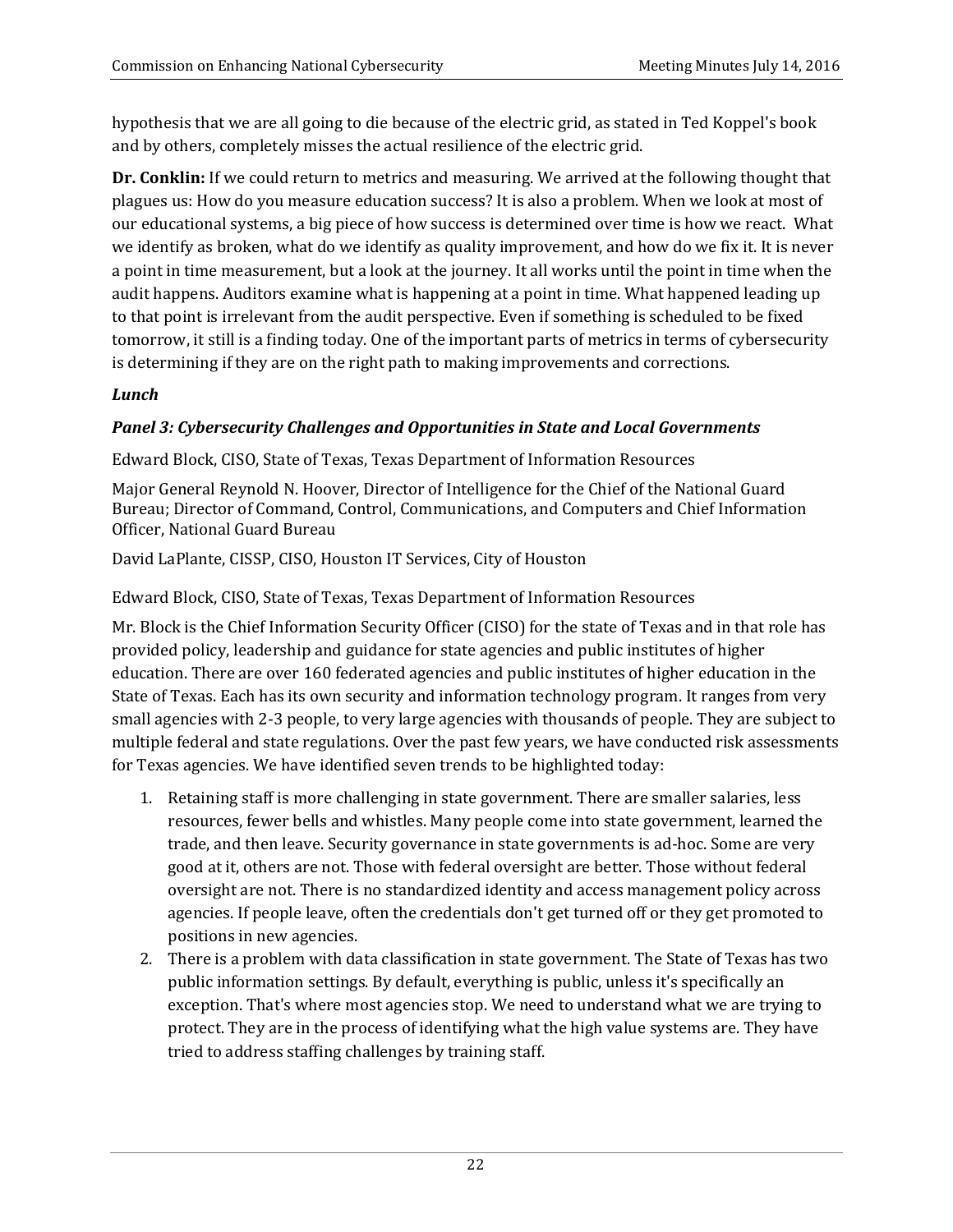- 3. Texas law on state security is authored and maintained by the CISO office. The Texas cybersecurity framework now aligns with the NIST framework. They strongly support it. They have modified the framework a bit because of the type of government Texas has.
- 4. Each of the 160 agencies and institutes of higher education must submit a plan to the state CISO office bi-annually. The CISO then submits a State of the State document to the Texas legislature. It provides an overview of what is being doing well, and what the challenges are. Challenges exist where there is less focus from newer technologies.
- 5. Some technologies are still new to the state government. We do well with cloud security, less so with mobile application development. They are not new to the private sector, but are still evolving for state governments.
- 6. Legacy and old, unsupported systems are an issue for state governments. There is a technology debt in state government. There are mission critical systems running on outdated or systems that are no longer supported by manufacturers. It can be operating systems, middleware, or underlying databases. It means manufacturers no longer provide security patches, so that any vulnerability that exists in the software will be there forever. States must then develop funding models to cover purchasing new technologies to cover outdated technologies. There are multiple states with the same issues with unsupported systems. Often software companies are no longer in business, and existing software cannot run on newer operating systems or databases.
- 7. Mr. Block also serves as cybersecurity coordinator for the State of Texas. He provides the CISO role for non-government entities and private citizens. The goal is to raise security awareness for everyone else. It is not just true at work, but in the culture of the state.

There are past and future employees, the elderly and minors, who need cybersecurity awareness and training. This training and awareness will also help to create the kind of workforce we want for the state.

Major General Reynold N. Hoover, Director of Intelligence for the Chief of the National Guard Bureau; Director of Command, Control, Communications, and Computers and Chief Information Officer, National Guard Bureau

Major General Reynold Hoover addressed the commission on the National Guard capability in the cybersecurity realm today and in the future. The challenge of protecting the cyber domain is a team sport. It is one in which the National Guard is uniquely positioned to partner with our national defense and non-DoD entities, including the private sector. The need for cyber defense partnerships becomes more apparent every day as we become more interconnected and dependent on online systems. As the level of connectedness increases, the number of targets and opportunities grow at the same pace. The roll call of government entities, trans-national corporations, small businesses and private citizens who have become victims of cyberattacks grows by the hour.

The rapid advance of technology that continues to bring convenience and networking to government, homes and businesses has also brought identity theft, cybercrimes, foreign government and industrial espionage, and attacks on critical infrastructure. The speed of technology advancement in cyberspace continues to outpace our ability to invest in defensive capabilities. The opportunity to address the President's commission today exemplifies the importance of our shared commitment in cyberspace defense and shared critical infrastructure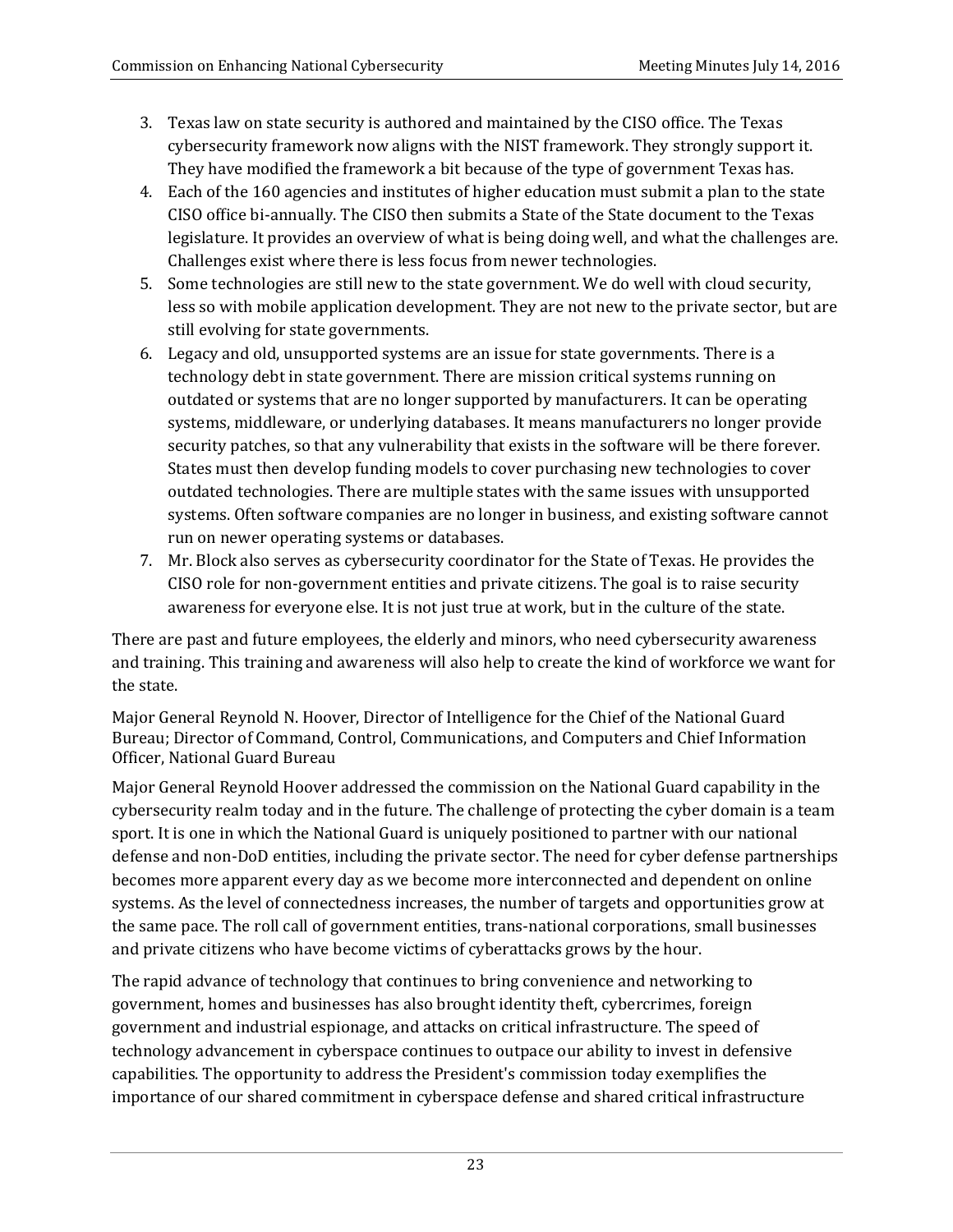protection. I know I speak for the more than 400,000 women and men around the world who say, "We're always ready, always there".

As the commission looks to build a path for continued progress into the future, I would like to highlight the National Guard's important role in growing, building, and maintaining enduring partnerships. Working together the National Guard, state, federal and private sector partnerships can disrupt and prevent attacks on our collective digital infrastructure. The whole government strategy should be a partnership at the state, local, tribal, federal levels; and a partnership with the private sector all committed to working together to safeguard our economic and national security.

The National Guard and the fifty-four states, territories, and the District of Columbia, along with the Army and Air Force are no strangers to defending the homeland and partnerships. When disasters strike, governors across the country call on the Guard to bring relief. They are the community and nation's first military responders. The National Guard's role in defense cyber operations can be traced back to the preparations for the Y2K bug in 1999. At that time, we established fifty-four computer defense network teams in case there were problems at the start of the new millennium.

State governors were given the authority to command these National Guard cyber space forces just like other National Guard capabilities within their states. These teams have remained in existence, and remain a force to support capability to support domestic missions. By 2019, the National Guard cyber capability will grow to in excess of three thousand personnel across thirty-four states, beyond the level of existing cyberspace defense teams.

We have designated these teams as Defensive Cyberspace Operations Elements. The National Guard will build the skilled cyber workforce trained to the level of their active duty counterparts. Today the National Guard is active in nearly all facets of cyberspace operations. We are aligned with proper authorities to support decision makers at all levels, including state governors, active duty services and with their various commands. Guardsmen and women are in every state and territory; and because of this, we are able to develop personal relationships with friends, neighbors and colleagues. 

This allows us to support cyberspace operations in careful collaboration with other U.S. departments and agencies, including the Departments of Homeland Security, Justice, and the intelligence community. We have units performing Federal Title 10 active duty missions in support of the Army, Air Force, and the U.S. Cyber Command. At the state level, National Guard personnel can be utilized under the Title 32 authority, or in a state active duty status under the governor's direction. 

As a part of a layered defense, today's National Guard provides a critical cyber defense capability to the governors of all 54 states and territories, in support of the Department of Defense and other federal and state response assets. The National Guard's ability to partner with critical infrastructure owners, government entities, public and private utilities, the defense industrial base, and other non-government entities was recently strengthened by the Deputy Secretary of Defense, who signed interim policy guidance on how the National Guard can coordinate, train, advise, and assist with cyber-support services outside the Department of Defense. These new guidelines allow our cyber-defenders in the Guard serving in a Title 32 capacity, to consult with entities outside DoD in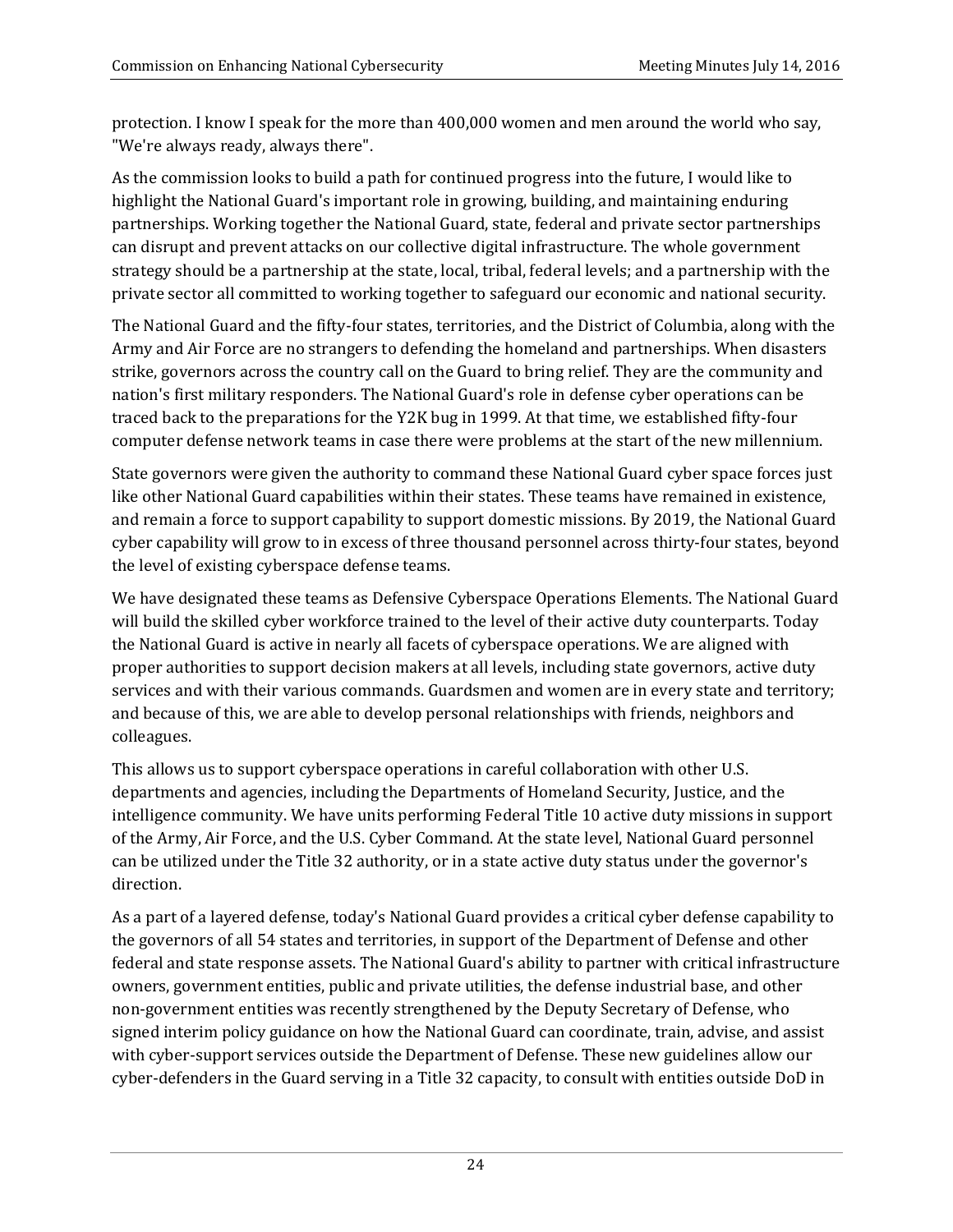order to protect its assets, create situational awareness, provide for DoD mission assurance requirements, and ensure cybersecurity unity of efforts.

Governors can retain their authority to activate their state National Guard to an active duty status to respond to cyber incidents or other disasters in accordance with state law. We frequently exercise these capabilities to make sure we are prepared. These exercises range from the local to the national level, and offer another opportunity to better familiarize ourselves with our private sector partners and other government capabilities, personnel, and key cyber terrain in order to enable a rapid response when it's time to call out the guard.

Let me just highlight a few of those exercises:

- Cyber Buckeye, a state-level exercise that provided National Guard leaders an opportunity to assess the Ohio National Guard's understanding and operational competency in managing cyber incidents;
- Cyber Yankee, a regional exercise that engaged cyber operations from across Federal Emergency Management Agency (FEMA) region 1; the exercise focuses on the implications of an event that cascaded beyond state boundaries, ultimately involving all six states in the FEMA region;

Cyber Guard, a national level exercise hosted by the US Cyber Command provided a whole-ofnation training exercise on responding rapidly to a domestic cyberattack causing a catastrophic natural or man-made cyberspace disruption. This exercise also provided an opportunity for the National Guard to train with industry, our active component colleagues, and all of the relevant federal agencies; and finally,

Cyber Shield, the National Guard's premier unclassified collective training event provides an assessment of National Defense Cyber Operations Elements in a defensively focused cyber exercise environment designed to engage our joint service and state partners.

As might be evident from our cyber-training exercises, partnerships are a key component of what we do. Just who are these National Guard cyber defenders? They are women and men trained to the same standards as our active-duty counterparts. They are employed in the private sector, in civilian government service, or in the home. When not in uniform, they are students, moms and dads, teachers, mechanics, police officers, and office workers. They are brothers and sisters, store clerks, and veterans. Whatever their profession, their cyber skills help to uniquely position the National Guard to respond quickly in situations where a federal response may not have the appropriate authority. 

They're intended to set conditions for other element response elements as situations require. Soldiers and airmen living in your communities, who are committed to protecting America's interest and critical infrastructure in cyberspace. Our cyber defenders have real world experience and valuable industry training bringing their expertise from some of the top IT and Communications companies in the world. That's why we believe the National Guard is uniquely suited for its role in cyber and critical infrastructure protection operations.

Looking to the future, the Army National Guard is in the process of establishing ten traditional cyber protection teams between now and 2019. These teams will be spread across FEMA regions and have a dual-use capability to operate in a state active duty status. The first three teams are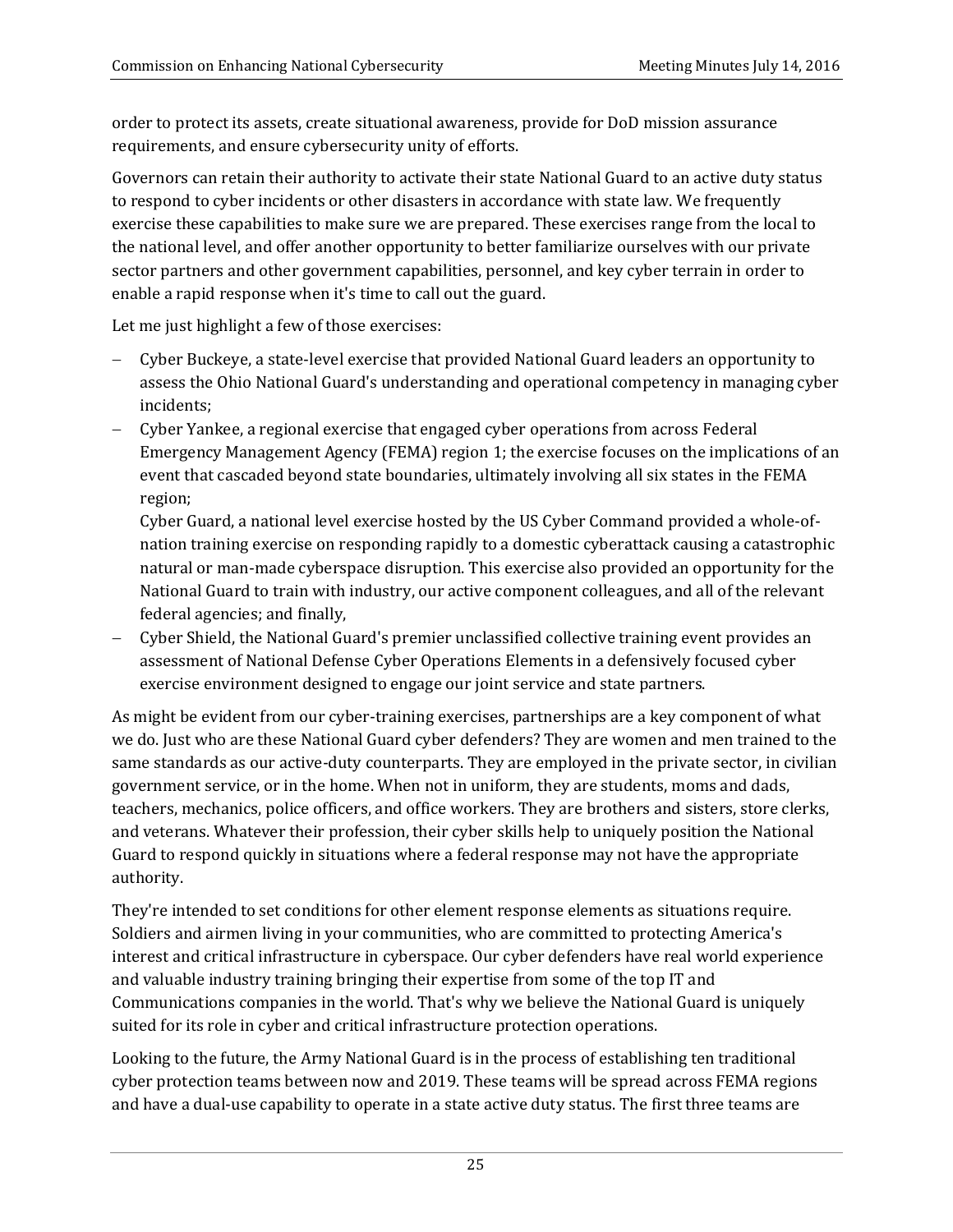activated in 2017, four more will be in 2018, and the remainder in 2019. These cyber protection teams will join the Army National Guard's full time 169th Cyber Protection Team that supports Army cyber and the 54 defensive cyber operation elements across the country. The Air National Guard also plays an important and integral part in DoD's in-depth defense strategy.

There will be 12 cyberspace operations squadrons geographically dispersed across the country, composed of 71 airmen each by the end of fiscal year 2018. The Air National Guard has already begun supporting the Air Force by providing operational rotations. So, what does all this mean in terms of posturing for the future cyber and critical infrastructure threats? It means the National Guard is committed to partnerships and protecting America's interests in cyberspace, just as we defend the homeland and respond to disasters or other domestic events across the country.

It means that National Guard cyber defenders are currently involved in building greater depth and infrastructure protection and many other types of cyber operations in support of the US Cyber Command, and it means the National Guard is there to provide critical cyber capabilities to the fiftyfour states, territories, and the District of Columbia in support of the Department of Defense, federal and state responses, and as part of federal and state partners in a layered partner defense.

More importantly, it means our cyber assets may be shared by states and across state lines by prearranged mutual assistance agreements known as Emergency Management Assistance Agreement Compacts, or eMACs. It is just another way that the National Guard provides partnership capabilities when it's needed, where it's needed. I'll close here by saying that I believe we are laser focused on defending the nation in cyberspace from foreign and domestic adversaries who wish to exploit, disrupt or destroy critical public, government and private infrastructure and in building an enduring partnership to do it effectively. As a drilling National Guardsman, I am deeply honored to be part of the National Guard's cyber effort and to be here today with you.

### David LaPlante, CISSP, CISO, Houston IT Services, City of Houston

Mr. LaPlante introduced himself as the Chief Information Security Officer for the City of Houston. He has been in that role for almost 2 years. In his career as an IT professional, which has spanned over 28 years, he has worked in many business sectors in both public and private organizations in manufacturing, education, health, finance, and defense to name a few. I share this only as an introduction of my experience to provide some insight into the organizations I have had the opportunity to work with, and experience some of the inherent challenges faced within many different types of businesses.

The City of Houston has 23 primary departments, which are somewhat a microcosm of numerous business sectors including, law enforcement, transportation, aviation, emergency services, health, utilities, infrastructure, finance, and obviously governmental administration. As with many organizations, although it may be more pronounced in the municipal sectors, we are cash and resource-constrained. Prior to 2013, the City of Houston did not have a clearly identified cyber security program. In 2013 the city started a project in earnest to establish a program that would ensure information systems are secure, while enabling business to function and reduce overall information security risk.

The city chose to use the NIST cybersecurity framework as its guide to developing the cyber security program. Again, as with many organizations the resources needed to understand and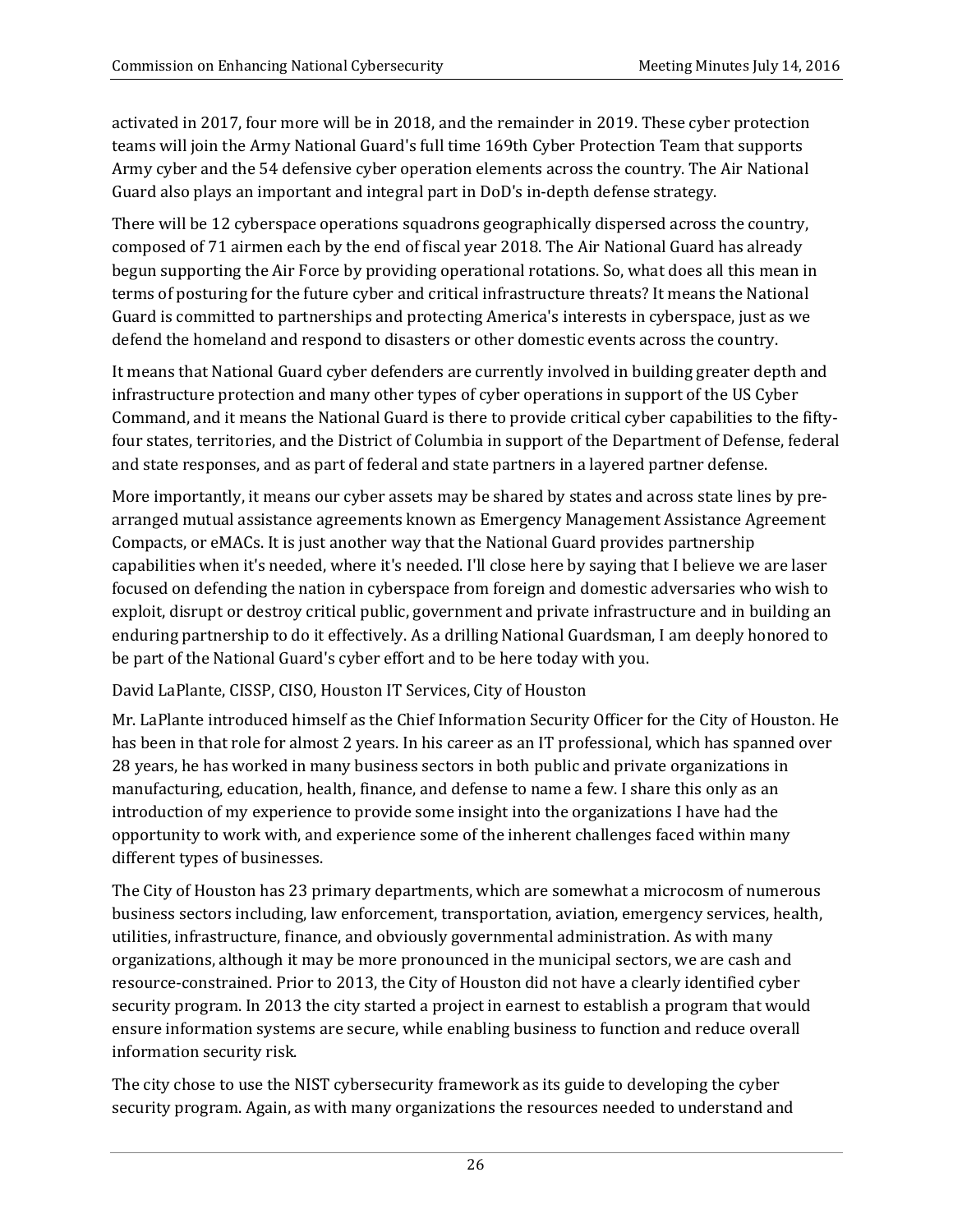implement a cybersecurity program are limited. When I started at the City of Houston, our cybersecurity department consisted of only one person, me. The resources needed are both financial, and personnel with the appropriate expertise. Through an application for funding through the Department of Homeland Security's Urban Areas Security Initiative or UASI, the grant program was primarily focused on physical security programs. We were able to submit applications to make the organization understand that cybersecurity was an important piece of cyber security protection for the Houston UASI region. We were awarded a grant fund that allowed us to begin implementation of the new cybersecurity framework. Since the focus of the UASI program is to provide resources for the protection of the entire five-county UASI region, it was our desire to not only implement the new framework for the city, but also to provide and develop resources for other organizations. 

In the region, we have worked alongside a number of municipal organizations smaller by far than the City of Houston. These resources were to include lessons learned, as well as plans and templates for processes, procedures, and guidance for implementation. Initially, it was believed that we could just provide output on a disc or download of all of the information that we generated. We learned quickly that wouldn't help our regional partners. Most of those partners had some of the same challenges that the city had, as far as being resource and financially constrained.

The first basic challenge we found was creating an understanding of the need for why a cyber security program was important and needed at all. This lack of awareness is not just at an organizational level, but it exists at the basic individual level. People understand we need protection from the bad guys who physically come to our homes to break in and rob and steal, but they don't understand that similar protections are needed to protect against cyber thieves. I often hear the comment, "I don't have any information on my computer that some hacker in Europe would ever want to access". As we continue to live our lives more and more in an electronic world, more needs to be done to protect that world. Technology is a great thing, but there are risks inherent in that technology.

I was at a recent workshop discussing cybersecurity, and one of the presenters spoke about recent ad campaigns that the public is very familiar with. According to a 2013 Ad Council tracking survey of U.S. adults, approximately 96 percent have heard of Smokey the Bear. Eighty-eight percent correctly identified his picture, and seven out of ten adults were able to recall Smokey's message of, "Only you can prevent wildfires".

Another well-known awareness campaign focused on crime and personal safety in the eighties, McGruff the Crime Dog and the campaign slogan, "Take a Bite Out of Crime". A campaign about awareness on cybersecurity topics and a memorable icon that makes cyber security personal will be worthwhile. In the basic cyber security awareness training we have performed at the city, we found that when people can see how cybersecurity impacts them personally, they are better prepared to protect themselves both at home and in the workplace from cybersecurity attacks. Recently, one of Mr. LaPlante's users relayed a story about how he was able to recognize and avoid a phishing attack thanks to the cyber security awareness training.

We've recently also provided the pilot of cyber security awareness training to some of the organizations within the Houston UASI region. We're taking what we've learned that the city and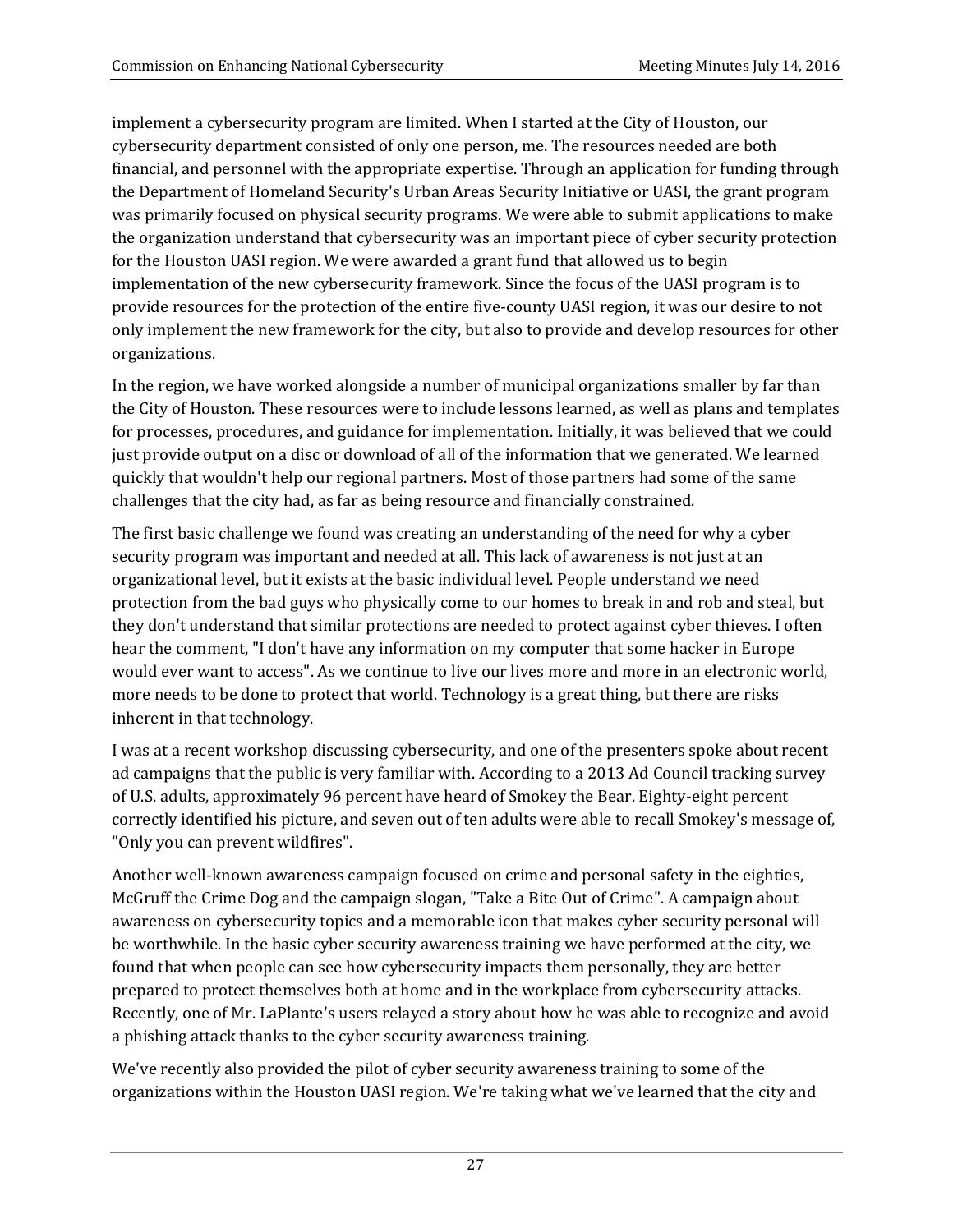the lessons we've learned as well as the advantages we've gained with cyber security awareness, and pass it on to our regional partners.

It is our hope that this will raise the overall level of awareness for the need for cyber security protection in individual organizations and for the region as a whole, and will ultimately provide an overall reduction in cyber security risk to the region. A second base of challenges, resource constraints, and we've heard it from a number of panels, is that most municipal organizations have resource challenges for technology.

We have many technologies that are defunct, or unsupportable and there is a deficit in that area. The resource challenge that we see is both financial and of personnel, which also has a financial nature. We can't pay people what they need to be paid, or what they can be paid in commercial or industrial environments.

In municipal government organizations we are taxpayer funded and there is only so much money to go around. The resource challenge is financial and personal. Most municipalities we work with do not have dedicated security staff, and most do not have dedicated IT staff. We have many smaller law enforcement organizations that may have one officer that who acts as IT manager. These organizations may understand the need to implement cybersecurity protective measures, but don't have any idea where to start. As the city cyber security program has developed in recognition of the challenges within the region are becoming better understood.

The output being provided to our regional partners has evolved away from discs or downloads with relevant material. A set of cybersecurity tools and resources has been created and presentations, workshops, and training has been provided to numerous regional partners including regional, independent school district, county, municipal organizations, ship channel partners, and transportation safety administration to name a few.

The tools we have created as part of the program include a cybersecurity mini-assessment, cyber security control implementation interface, cyber security posture dashboard, and the cyber disruption readiness assessment tool. The cyber security implementation interface we also called CCII was the initial resource provided to the region and the project was recognized by *CSO Online* magazine as an award-winning project for 2016. We are one of 50 organizations recognized for the project. 

The projects are recognized based on a number of factors including projects and initiatives to demonstrate outstanding business value and thought leadership, and exemplary value. The interface provides a step-by-step guide to take an organization through the framework implementation process, and provides access to documentation templates, boiler plates, and instructions. It is our goal to continue making improvements and additions to the tools and provide training and workshops to assist our regional partners with implementation of solid cybersecurity programs in their organizations.

We believe that by assisting our partners in this endeavor, we will be able to reduce the overall cyber security risk to the region. While we have been able to do much with the funding that has been made available to us through the UASI program; additional focus on funding for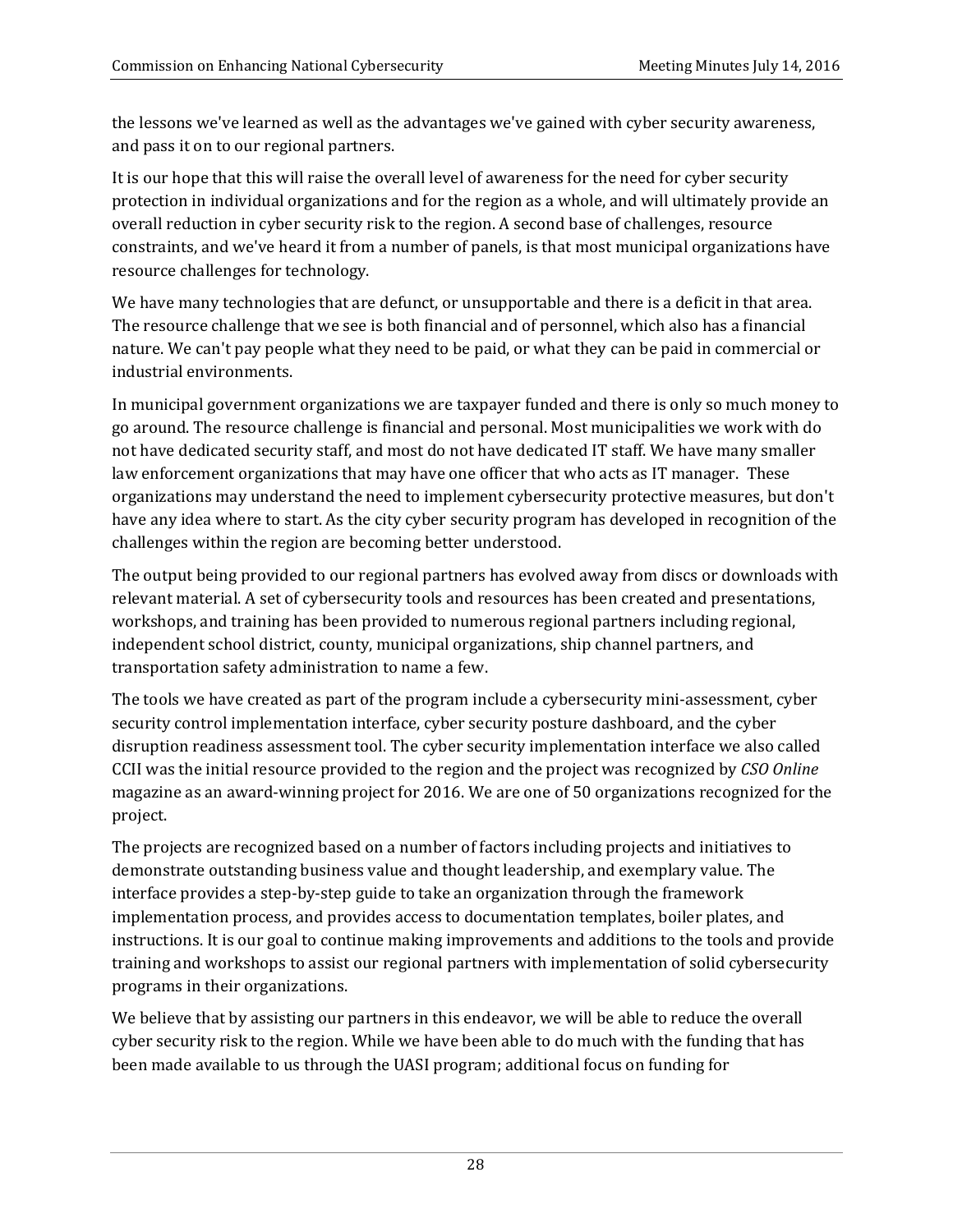implementation assistance for those organizations that don't have the resources would be of great benefit. 

All my focus in this testimony has been on the city of Houston, and the Houston UASI region. My experience tells me that other areas of the country struggle with the same challenges. I look forward to the opportunities allowing the work we have done here in Houston to be leveraged in other areas. Thank you again to the commission for the opportunity to speak and participate in this process, and I look forward to how I might be able to participate in the future.

## *Panel 3 Discussion*

Commissioners of the Commission on Enhancing National Cybersecurity

**Ms. Wilderotter**: *[to Major General Hoover]* The National Guard is one of the most unique publicprivate partnerships that works really well and has been around a long time. A lot of the guard are part-time people who work full time. You mentioned how you're getting three thousand people ready across the guard. Is there a way to leverage their Guard skills where they work?

**Major General Hoover:** We see a great opportunity to leverage guard cyber skills for the private sector and local communities. Small and large communities are in need of cyber resources. The Guard has a pool of ready trained cyber-defenders that we could place in these critical infrastructure industries in jobs. I believe a program could be developed where Guard cyber experts work in private industry, where we may be able to direct commission, similar to what we do with doctors and lawyers in the military, and bring them in as well.

The guard can operate in its Title 32 capacity and with governor activation. At the local level, people are working as hard as they can, but don't have resources. The Guard can bridge the gap between the federal government response as a whole, and the state and local level. The U.S. Cyber Command is doing great things in defense of the nation, but there is also a growing capability in the National Guard to participate and help close the gap.

It is not the first idea people think of in terms of cybersecurity. We have the interim policy guidance that allows us to train, advise, and assist non-DOD entities incidental to our title 32 training mission. That's a huge win for all of us.

**Mr. Chabinsky:** One of the areas we are exploring is emerging threats. In hearing all of the exercises, this group might be representative of a larger group of state and locals working with the federal government. An area of concern is purposeful interference. I'm not seeing a lot of attention being paid on driving down collection capabilities, recognizing interference events and then being able to triangulate and discover where they're coming from. Are you seeing anything different than that? The notion I think about all the time is just everything that could be impacted by interference. Is there the development capabilities and exercises that are taking into account interference events? 

**Major General Hoover:** I will look into and provide information back to you.

**Mr. Chabinsky:** This may be an area for more coordination between state and federal government. It may provide opportunity for the commission.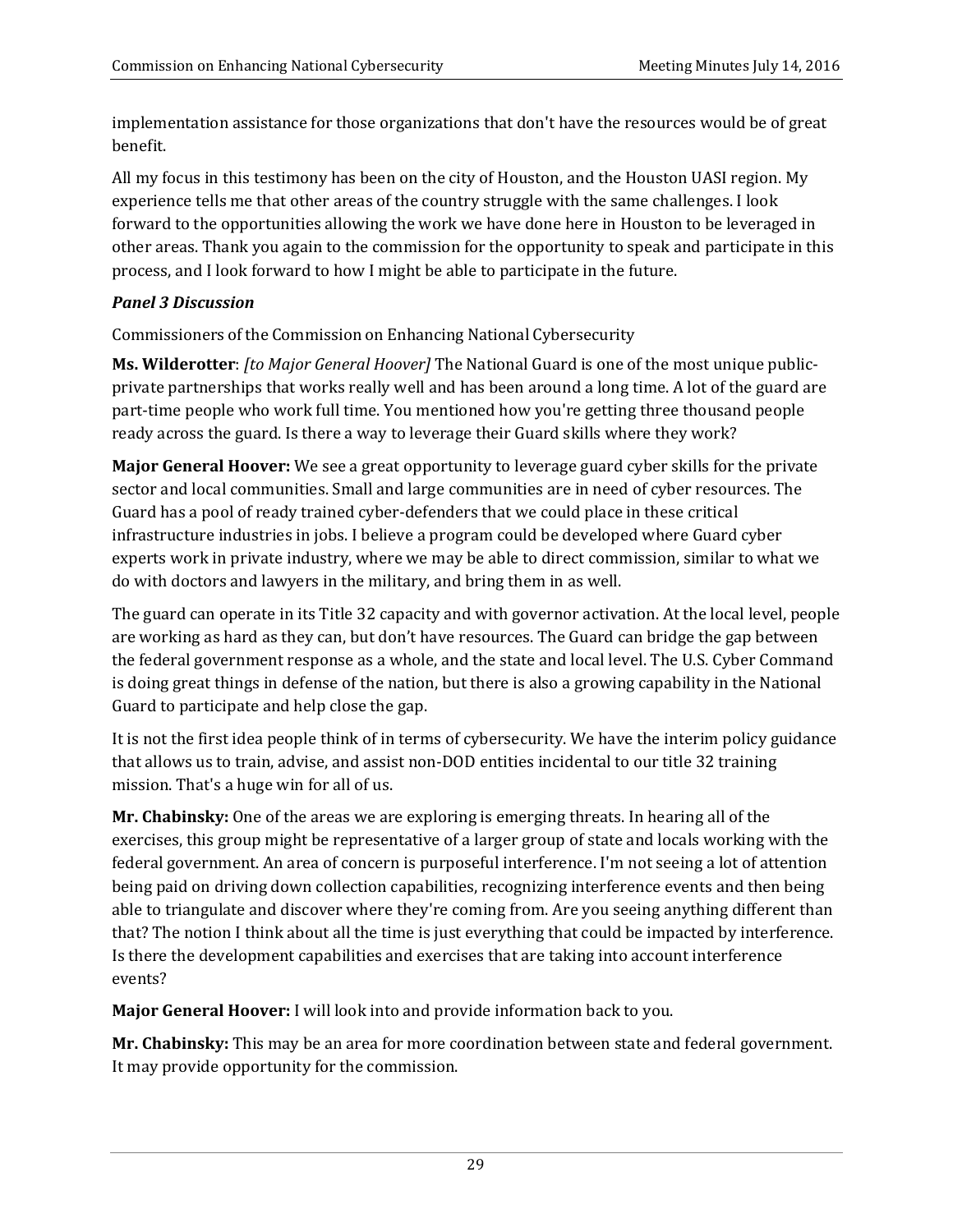**Ms. Murren:** [*To the panel*] I'm thinking about the uneven nature of evolution in some of the states and whether there's a way that either the private sector or the government could help to even the playing field to bring those that are slower to emerge, from a cybersecurity standpoint, up to where the leaders are, and also to help to advance the states that have taken a leadership role in this particular area?

Mr. Block: We have visited multiple states. Some states are doing really good work. The breadth of cybersecurity within state government shows it's hard to be firing on all cylinders all the time. The State of Arizona has done well with public-private partnership. Michigan is also doing well. We are trying to emulate some of their practices in TX. We have worked with other states where we are ahead of the game. As people were moving to the cloud, we have used the buying power of the State of Texas to leverage certain contracts, and terms in contracts, to make sure that it included security language that states need. As soon as we did that, the buyers in other states started calling us asking us for that language, so we were able to lead that way.

There are so many agencies across so many parts of the business of state government. As we try to set statewide standards, we also try to develop best practices. We end up setting a standard all can reach. The fault in all of them is that the standards are not as high as they need to be. It's not a one size fits all. The aim is to do the risk assessment, and understand where the more valuable assets are, and look at the protections around those assets. The struggle has been determining what a minimum standard should be. It's not a one size fits all.

**Major General Hoover:** I think in the area of cybersecurity, just like in the area of emergency management, at the state level it varies from municipality to municipality, from state to state, and in private sector industry to private sector industry. So, when we think about who's doing it really well in terms of cybersecurity, we point out the State of Michigan. Governor Snyder has really advanced the ball in terms of information sharing, and developed the cyber range for training that's available to the private sector.

It's all about partnerships. Every year they have an international cybersecurity summit. I think you heard on the first panel this morning about the importance of better information sharing. I think that is the best practice in the same arena. We need know what's going on, and we need to know when it's happening, because it's going to go quick. It's possible we may not even know it's happening until somebody in the network tells us.

Personal and professional relationships develop through information sharing and conferences -that's when the guy picks up the phone and calls and says, "Hey, watch out for this malware", and then all of a sudden it's discovered that it's here too. So, I think in terms of a best practice, it is information sharing. I think in terms of a model to look at, it would be the State of Michigan. Governor Snyder, in addition to his efforts within his state, partners with Governor McAuliffe from Virginia. They are co-chairs of the Governor's Cyber Working Group within the National Governors Association. The two of them are really on the forefront of trying to push cyber security within the states, and at the state and local level.

The other thing in terms of best practice would be the way we respond to disasters. The national response plan describes how FEMA and the DHS respond to a disaster; we should respond to a cyber threat in essentially the same way. We ought to be responding to cyber-incidents together.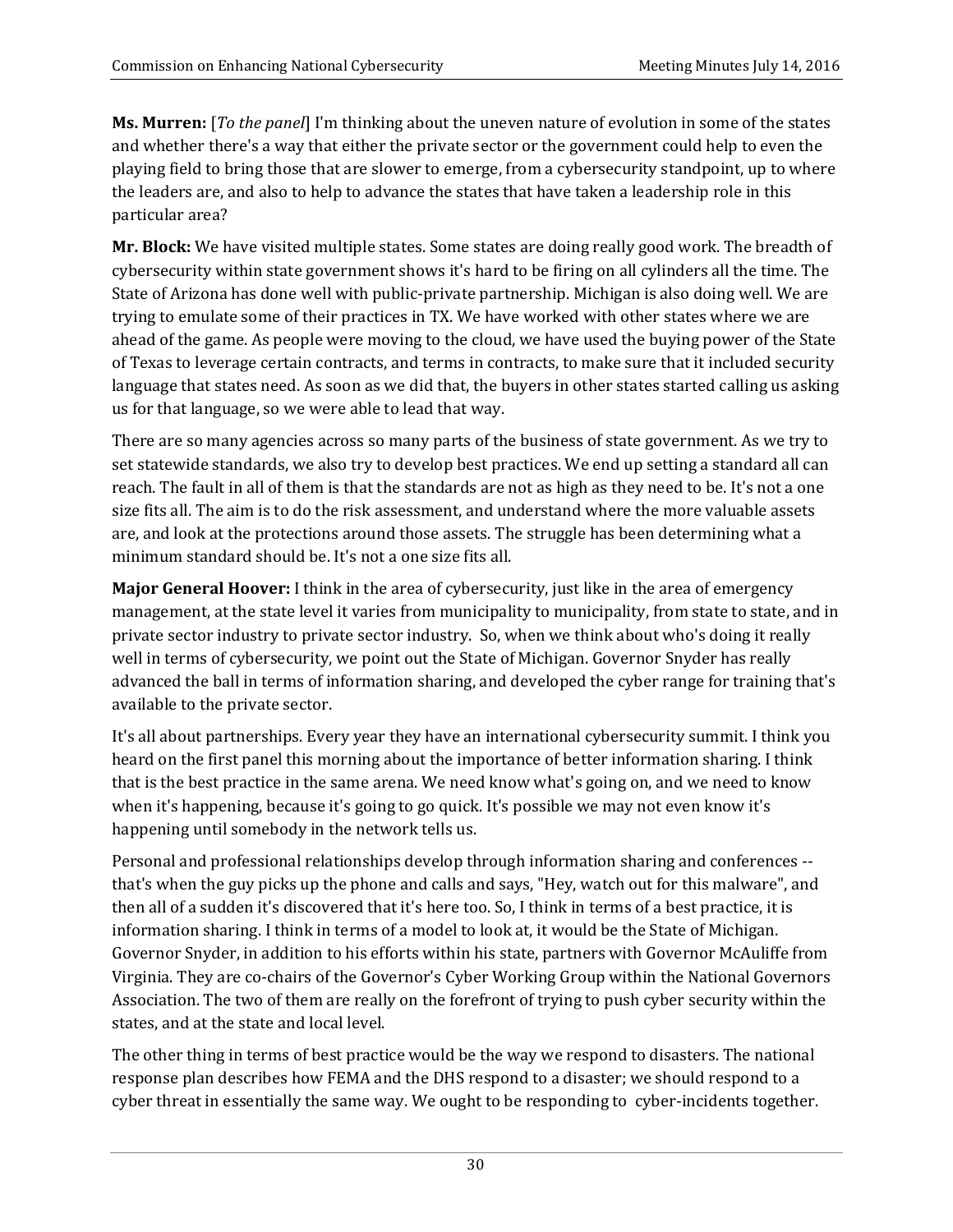Nobody has enough money to defend themselves against the cyber threat. Nobody has enough resources alone to defend themselves. All it takes is one person on your side of the line doing something bad that takes down the network. What happens locally has national impacts.

I think in terms of a best practice we are to look at how we respond to a natural disaster where there's a tornado or hurricane the flood. We have capabilities in place and DHS is working on the cyber response which is a step in the right direction, but the impact of a cyber-attack at the local level can quickly outpace their resources and ability to respond.

**Mr. LaPlante:** I have had relationships with a number of other cities to pick their brains and see what they've done and what has worked within their organization, and what they've seen that doesn't really work. Again, being fairly new to my role at the City of Houston I'm still picking up on those information sharing organizations. They have been invaluable to me. The information that I'm able to pick up and use again with everything that we're trying to do at the city. even as young and immature in our cyber security program as we are, we're trying to then pass that along to the smaller regional entities to assist them as much as we can.

**Mr. Lee**: It has been very important to get local perspective. On the state and local issue, all of you have spoken on variations on responsibilities across entities. In the division of responsibilities across state and local entities, how do you spell appropriate division of labor between Federal and local levels, as well as the nature of these variations?

**Mr. LaPlante:** We have spent time on the phone trying to track down IT people, and had a difficult time, as often small companies do not have IT people. I have also worked with a county judge, whose personal computer got taken over. It makes an interesting mix. Mr. LaPlante puts federal resources in touch with local needs. We would like to be able to offer more services, but is unable to do so. 

**Mr. Block:** It is another level of complication for the city, with local ordinances involved along with federal and state levels. We try to use as much as possible from the federal level, and state provided capabilities. We utilize Infraguard to get and share information. I don't know if the question is more, should the federal government have more responsibility, or should they have more of an ability to set requirements.

**Mr. Lee:** *[to Major General Hoover]* I wanted to understand a little more clearly to imagine, what are the conditions under which a governor calls the National Guard into action? Is there is specific policy that guides our governor.

**Major General Hoover:** There's a couple of things: First, our cyber teams have gone into states and done penetration testing. That's one aspect that we can assist with at the state level, to do things that maybe the state doesn't have the assets to do. Then, the National Guard cyber teams can come in and do system vulnerability penetration testing. That's one aspect and the governor certainly can do that in their state active duty status and Title 32 capabilities.

The governor could use cyber assets within the Texas National Guard, on the Air Force and Army side to come in and assist the City of Houston. There is a great capability. Or, it may be that the city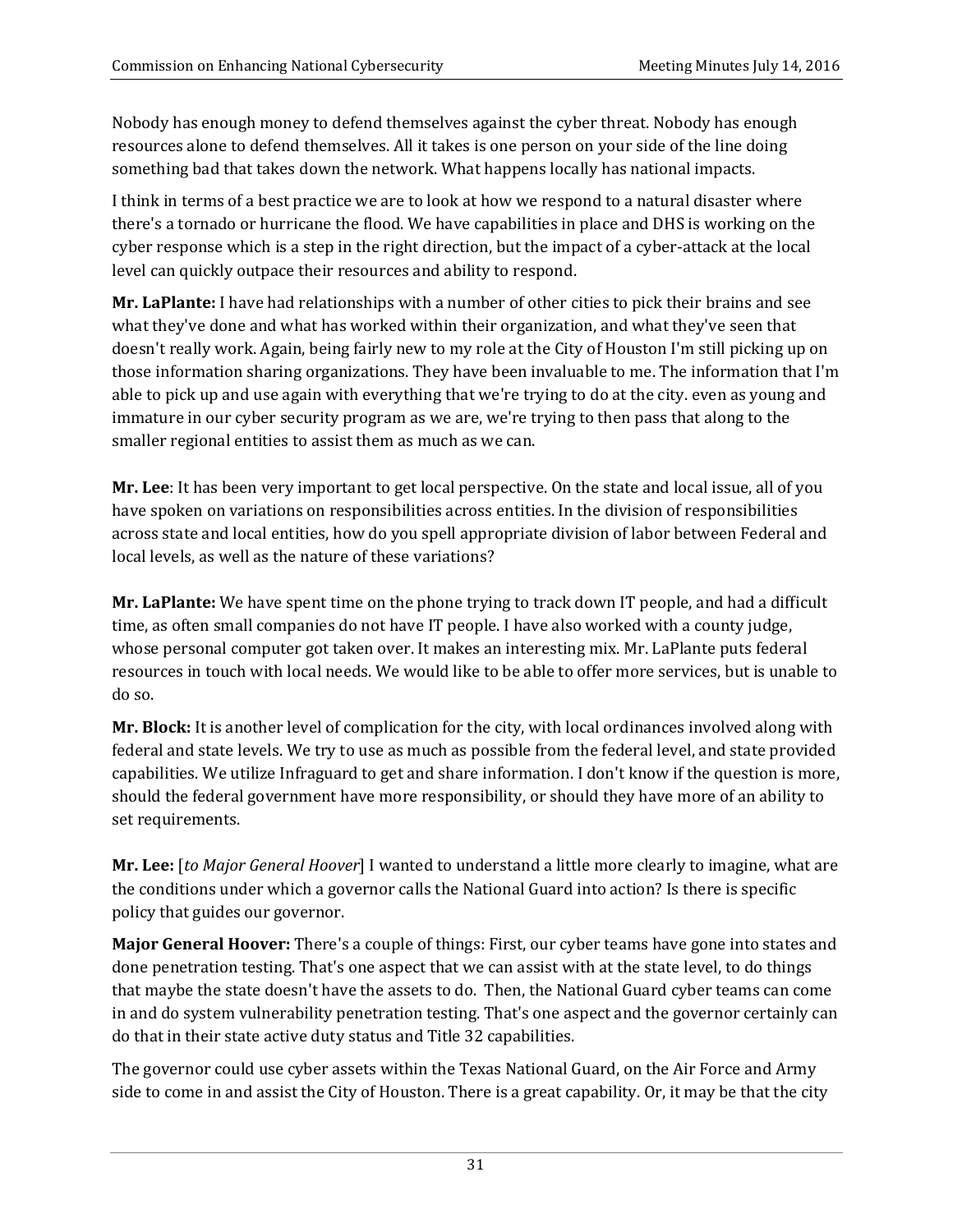may see something happening and can bring in some guard assets to take a look. If the guard sees that it is really a nefarious actor, or something really bad is going on, then the guard has that bridge now to reach back to Cyber Command or Cyber Air Force, and bring in the rest of the federal government that needs to come in. The guard's role really would be the set conditions for others to come in.

**Mr. Block**: In my agency there are guard and reservists, who can come in on a cross training basis. They need networks to practice on, and we have a massive network. We can both win in that situation. We get the resources we need. They get an additional place to train.

**Major General Hoover:** When you think about that, and apply it to the private sector. If it was something really bad that happened, the private sector or even the state and local governments aren't necessarily going to want the pros from Dover to come in, or maybe they don't want the FBI to get into their sensitive information. But they know Bob, because Bob works for them in cybersecurity in his day job in the company.

They know the cyber-guy, and oh by the way, they also happen to be an Air Guardsman and he is the Cyber trained person. What better place to have someone right there to be able to make the real first response. If there's a way that we could leverage getting these people trained, equipped, and qualified, and then place them in the private sector or place them in the public sector and in the cities and states. That's a huge win for everybody.

**Mr. Lee**: It is an interesting concept, and it makes me think of fire departments. I wanted to comment on Smokey the Bear. That concept has been presented to us several times, because there is some interest in engaging the public in better cyber hygiene. There was earlier testimony from someone from Dropbox, that the uptake of two factor authentication among Dropbox users is less than one half of one percent, despite its undeniable benefits. Attempts to make two-factor a default for signup has a significant impact on sigh up rates. What I want to understand is, do you have specific thoughts on what an awareness campaign ought to do? What behaviors or insights, or what sort of awareness would you want a campaign of this type to guide people toward?

**Mr. LaPlante:** I have no great marketing ideas for cybersecurity campaign. We know from experience, from the awareness training we've done, that even simple tips we provide to those in the city have been well received. I've had people tell me they appreciate the cybersecurity awareness training we made them take. We have received positive responses from tips we've sent. People want to know what to do. Following the tips and training, they are able to apply what they learn right away.

**Mr. Block**: McGruff and Smokey focus on younger people. This is where the campaign would have to take place. There is a group from San Antonio, the Cyber Texas Foundation. One of their goals was to develop a K-12 curriculum, which has now been completed. It's been adopted by the Texas Education Association, and is open to all state school districts. It is more like a Drug Abuse Resistance Education (DARE) program. It fits the age group, and it starts simple, and becomes more complex. We will have to start that way as a country, in order to build the culture. We really need to start with the building blocks in K-12.

**Mr. Lin:** [to *Maj. Gen Hoover*] I'm having a little trouble in imagining what would happen in a major cyber event with guard being called to respond in state.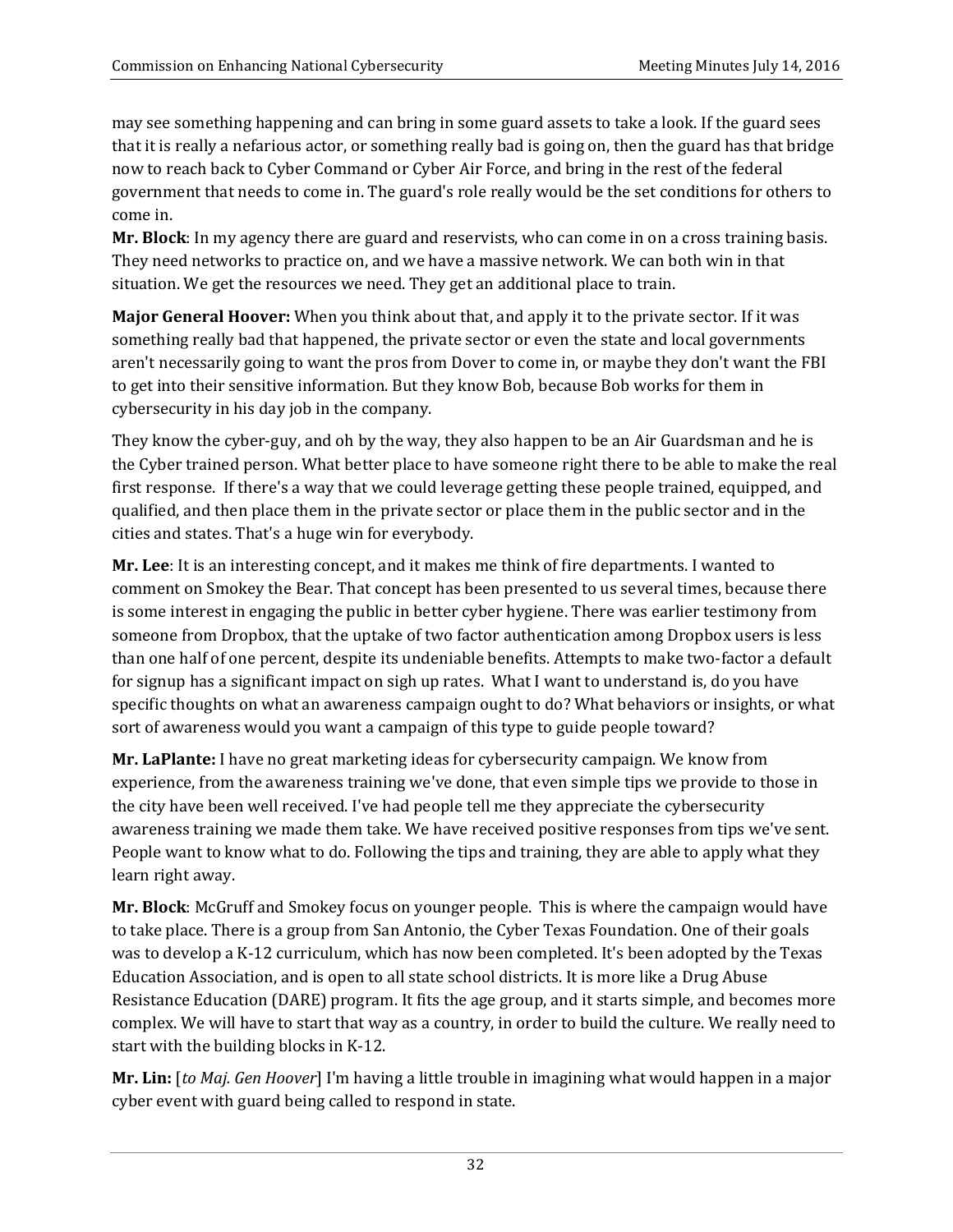**Maj. Gen. Hoover:** It's a matter of who does what and when. General Alexander talked about it this morning. There is an event in the state, and the governor calls guard to active duty with the directive to determine what has happened. In their investigation, they discover the event has a large scope. They then reach back to Cyber Command, DHS, or the FBI. The National Guard's role is not to solve the problem, but to be the first responder to the incident. It is the first military response on the scene, and can set conditions for the rest of the responders to be involved. It really is no different than a natural disaster. The governors call the National Guard first to come in, and coordinate the response of the other aid that is needed.

**Mr. Lin:** The difference is that those events are natural. In the event of a cyber response, someone must let the guard in the door. You speak of coordination of kind with the private sector that is not necessarily needed when responding to a natural disaster.

**Maj. Gen. Hoover:** The governor would not activate the guard to come into AT&T assist them with a cyber response. However, the governor could call up their National Guard assets to assist cities within the state. In the case of the private sector, the governor can offer to have the guard come in and set conditions for the rest of the response. It is because the guardsmen and women are local, it creates familiarity. 

**Mr. Lin:** [*To the panel*] How do state and local challenges in cybersecurity differ from what is faced at the federal level?

**Mr. LaPlante:** Some of the challenges are the same. We also assisted the Transportation Security Administration (TSA) surface support organization. There are challenges for any organization depending where they are in their security development process. They may have questions during that process, and can get assistance as needed. It is a mix.

**Mr. Lin**: Are there things that states and locals face, other than lack of resources that the federal government does not?

**Mr. LaPlante**: This might be where we remind the commission that Texas is larger than France. We do have country-sized challenges. The threats are not necessarily different, but the response may be different. Scale comes into play. If we look at cybersecurity breach insurance, we know that the State of Montano purchased it as a rider to their physical property insurance. There are 500,000 citizens in Montana. The State of Texas has 350,000 state employees. The South Carolina breach that involved eighty percent of their citizens cost fifteen million dollars to respond. If we extrapolate out to twenty-four million Texans, it becomes a sixty-million-dollar problem. There is a lot we learn from each other, but the type of government also plays into what happens.

**Major General Hoover:** What do we have in common? We all face a dynamic adversary that is changing by the minute. We never thought we would watch television on our phones. The technology has changed so much from brick cell phones and pagers. We are faced with such a dynamic or changing adversary, no one really knows what will happen.

Then, we are both faced with an infinite number of people who want to get into the cybersecurity business. We can't do it individually. There is not enough people in the pipeline. The challenge becomes finding the people we need to fight the threats.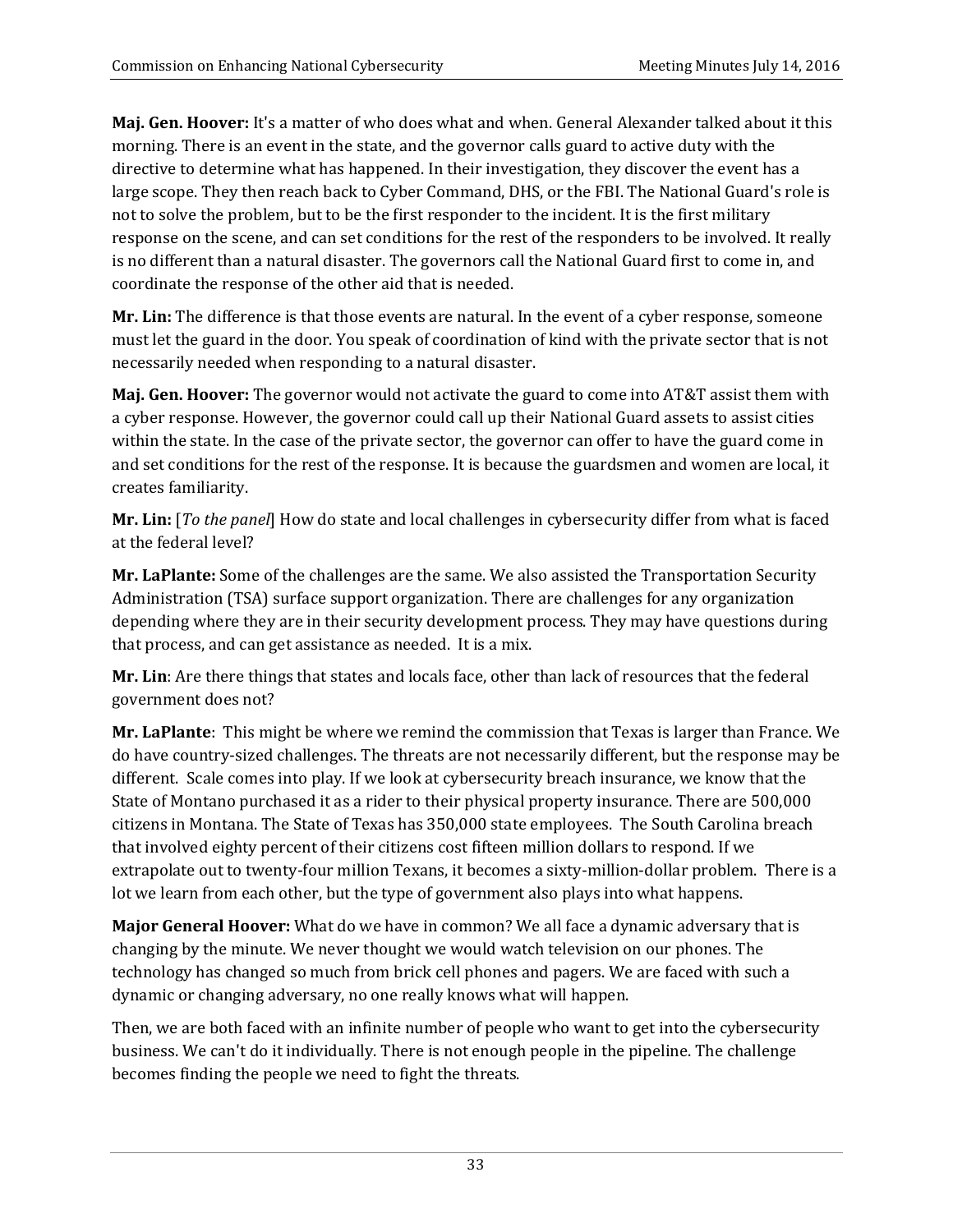**Ms. Todt:** When we talked about the education and awareness campaigns, what are we actually asking the campaign to address? That is where the issue lies with ad campaigns.

[To Maj. Gen. Hoover] Is there a Stafford Act adaptation for cybersecurity?

**Major General Hoover:** This is my view based on past consideration of the Stafford Act. The impact of a cyber event in a community could be no different than a physical disaster like a tornado. It exceeds the capability of local authorities to respond. In that case, why could the Stafford Act not be applied? DHS has recognized a cyber annex is needed for the cyber response plan. In the end, all disasters are local events.

**Mr. Palmisano:** Is it legislative constraint to take National Guard resources to form cyber response team and deal with issues?

**Mr. Block:** Part of it has to do with the structure of the TX state government that makes it difficult to respond. We are trying advocate making security a line item in the budget. Whatever percentage of the budget the private sector spends on security state governments spend significantly less than the corporate average. If cybersecurity is not a line item, it makes it easier to cut out of the security budget. We have also looked at the legacy systems issue. At the last session the Texas legislature passed money for updating systems. We can then start to prioritize where money should be spent.

#### *Public Comment*

Kent LandField, Intel

In response to Kiersten's question about what it is we would want in public service announcements (PSA). If you think about what a PSA is, in the past they were targeted towards changing behavior focusing on specific things that needed to be watched for or changed. So, if we're talking about doing something similar, then why can't you look at what is the behavior that we have both within our corporate environment, and home environments that we want to try to change? 

One simple thing that comes to mind is although you might have to talk to Hilton about it, is just stop clicking around. You know it's amazing how you think about silly things like that but you start talking about a bear, you start talking about a dog, that are part of our PSAs you get a simple message across. It was something very, very simple and we shouldn't overthink it. We are trying to look at changing behavior.

**Ms. Todt:** We will confirm and approve the minutes for the Berkeley and Houston meetings in Minneapolis. 

### *Meeting Adjourned*

The meeting adjourned at 3:40 p.m., Central Time.

I hereby certify that, to the best of my knowledge, the foregoing minutes are accurate and complete.

 Tom Donilon Chairman Commission on Enhancing National Cybersecurity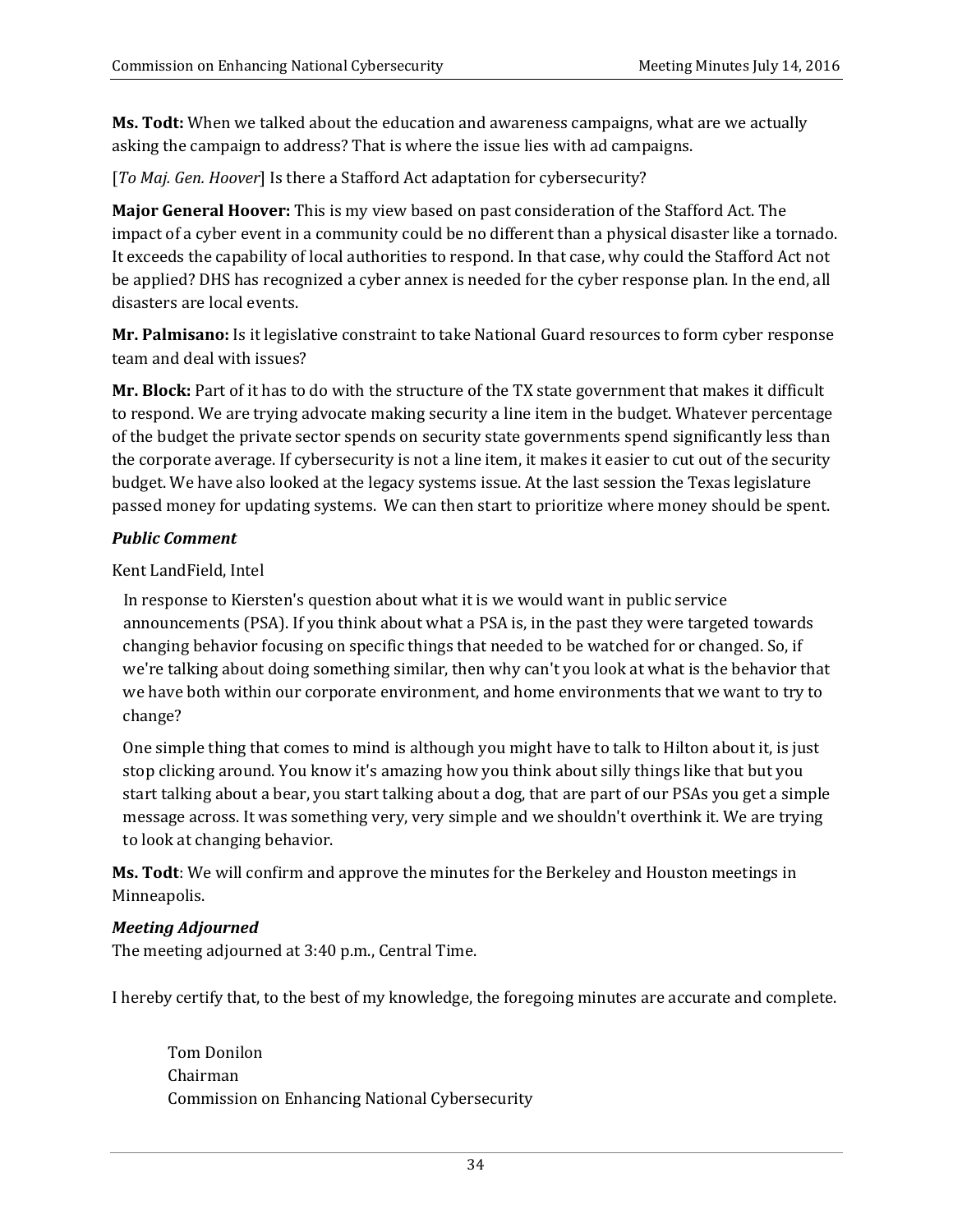These minutes will be formally considered by the Commission at its August 23, 2016 meeting, and any corrections or notations will be incorporated in the minutes of that meeting.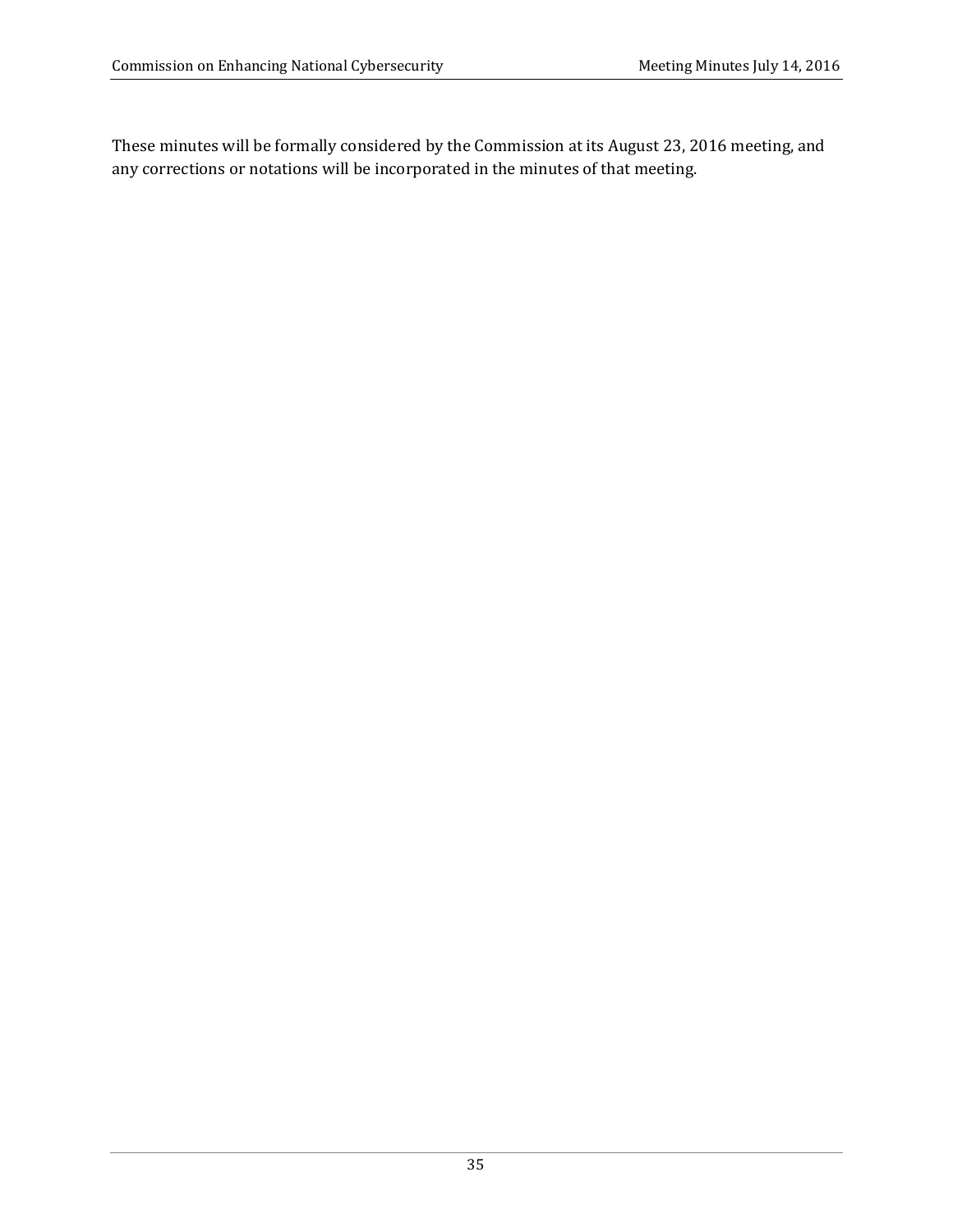| <b>Last Name</b> | <b>First Name</b> | <b>Affiliation</b>                                                                                                                                                    | <b>Role</b>                                                                                                   |
|------------------|-------------------|-----------------------------------------------------------------------------------------------------------------------------------------------------------------------|---------------------------------------------------------------------------------------------------------------|
| Todt             | Kiersten          | <b>NIST</b>                                                                                                                                                           | Executive Director,<br>Commission on<br><b>Enhancing National</b><br>Cybersecurity                            |
| Palmisano        | Samuel, J.        | Retired Chairman and<br><b>CEO, IBM Corporation</b>                                                                                                                   | <b>Commission Vice Chair</b>                                                                                  |
| Alexander        | Keith             | Founder/CEO of IronNet,<br>Former Director of the<br><b>National Security</b><br>Administration, and<br>retired four-star general<br>who headed U.S. Cyber<br>Command | Commissioner                                                                                                  |
| Anton            | Annie             | Professor and Chair of<br><b>Interactive Computing at</b><br>the Georgia Institute of<br>Technology                                                                   | Commissioner                                                                                                  |
| Banga            | Ajay              | President and CEO of<br><b>MasterCard</b>                                                                                                                             | Commissioner                                                                                                  |
| Chabinsky        | Steve             | General Council and<br>Chief Risk Officer,<br>CrowdStrike                                                                                                             | Commissioner                                                                                                  |
| Gallagher        | Pat               | Chancellor, University of<br>Pittsburgh                                                                                                                               | Commissioner                                                                                                  |
| Lee              | Peter             | Microsoft Research<br>Corporate Vice President                                                                                                                        | Commissioner                                                                                                  |
| Lin              | Herb              | Senior Research Scholar,<br><b>Stanford University</b>                                                                                                                | Commissioner                                                                                                  |
| Murren           | Heather           | Former commissioner on<br>the Financial Crisis<br><b>Inquiry Commission</b>                                                                                           | Commissioner                                                                                                  |
| Sullivan         | Joseph            | Chief Security Officer at<br>Uber                                                                                                                                     | Commissioner                                                                                                  |
| Shaw             | Stephanie         | <b>NIST</b>                                                                                                                                                           | Alternate Designated<br>Federal Officer (DFO),<br>Commission on<br><b>Enhancing National</b><br>Cybersecurity |
| Mustard          | <b>Steve</b>      | Cybersecurity<br>Committee Chair,<br><b>Automation Federation</b>                                                                                                     | Presenter                                                                                                     |
| Edwards          | Marty             | <b>DHS</b>                                                                                                                                                            | Presenter                                                                                                     |

## *Annex A: List of Participants*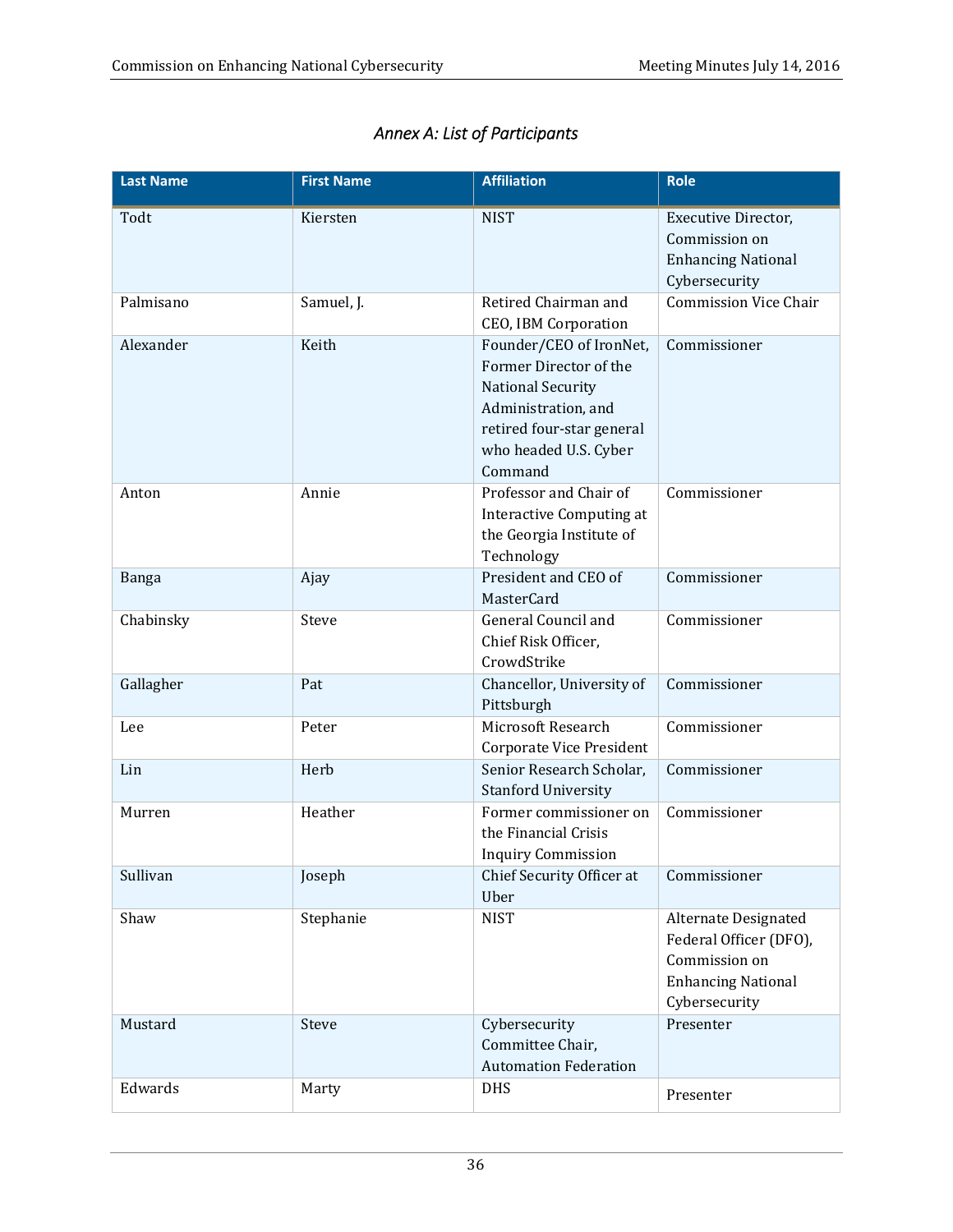| <b>Last Name</b>    | <b>First Name</b> | <b>Affiliation</b>                                                                                                                                                                                                                                | Role      |
|---------------------|-------------------|---------------------------------------------------------------------------------------------------------------------------------------------------------------------------------------------------------------------------------------------------|-----------|
| Boyer               | Chris             | Assistant Vice President,<br>Global Public Policy,<br>AT&T Services Inc.                                                                                                                                                                          | Presenter |
| Paluru              | Subhash           | Senior VP & Sierra<br>Nevada Regional<br>Manager, Western Area<br><b>Power Administration</b>                                                                                                                                                     | Presenter |
| Kolasky             | Bob               | Deputy Assistant<br>Secretary, Office of<br>Infrastructure<br>Protection, U.S.<br>Department of<br><b>Homeland Security</b>                                                                                                                       | Presenter |
| Aaronson            | Scott             | Executive Director,<br><b>Security and Business</b><br>Continuity, Edison<br>Electric Institute (EEI);<br>Member of the<br>Secretariat, Electricity<br><b>Subsector Coordinating</b><br>Council (ESCC)                                            | Presenter |
| LaPlante            | David             | ISSP, CISO, Houston IT<br>Services, City of Houston                                                                                                                                                                                               | Presenter |
| Edwards             | Marty             | Director, Industrial<br>Control Systems Cyber<br><b>Emergency Response</b><br>Team (ICS-CERT), a<br>division of the<br>National Cybersecurity<br>and Communications<br>Integration<br>Center (NCCIC) in the<br>Department of<br>Homeland Security | Presenter |
| <b>Myrick Short</b> | Dr. Paula         | Senior Vice Chancellor<br>for Academic Affairs,<br><b>University of Houston</b><br>System; Senior Vice<br><b>President for Academic</b><br>Affairs and Provost,<br><b>University of Houston</b>                                                   | Presenter |
| Webster             | Mark              | <b>Assistant Special Agent</b><br>in Charge, FBI-Houston<br>Division                                                                                                                                                                              | Presenter |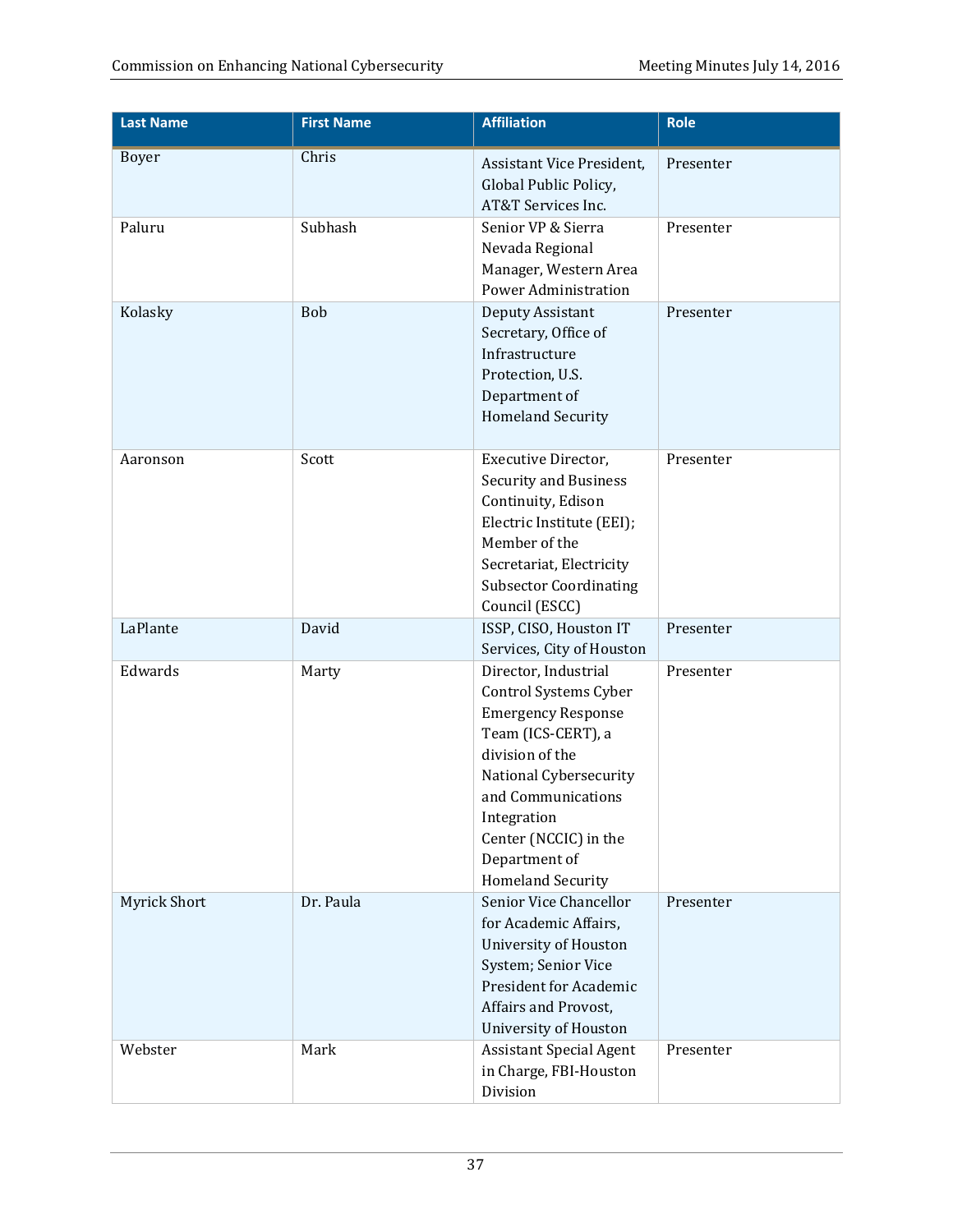| <b>Last Name</b> | <b>First Name</b>           | <b>Affiliation</b>                                                                                                                                                                                            | <b>Role</b>          |
|------------------|-----------------------------|---------------------------------------------------------------------------------------------------------------------------------------------------------------------------------------------------------------|----------------------|
| Conklin          | <b>William Arthur "Art"</b> | Director, University of<br>Houston, Center for<br><b>Information Security</b><br><b>Research and Education</b>                                                                                                | Presenter            |
| Robichaux        | Scott                       | <b>Cyber Security CoE</b><br>Manager, ExxonMobil<br><b>GSC</b> Information<br>Management                                                                                                                      | Presenter            |
| <b>Block</b>     | Edward                      | CISO, State of Texas,<br>Texas Department of<br><b>Information Resources</b>                                                                                                                                  | Presenter            |
| Hoover           | Major General Reynold<br>N. | Director of Intelligence<br>for the Chief of the<br>National Guard Bureau;<br>Director of Command,<br>Control,<br>Communications, and<br>Computers and Chief<br>Information Officer,<br>National Guard Bureau | Presenter            |
| Chalpin          | IP                          | <b>Exeter Government</b><br>Services                                                                                                                                                                          | <b>Meeting Staff</b> |
| Drake            | Robin                       | <b>Exeter Government</b><br>Services                                                                                                                                                                          | <b>Meeting Staff</b> |
| Smith            | Matt                        | G2, Inc.                                                                                                                                                                                                      | <b>Meeting Staff</b> |
| Salisbury        | Warren                      | <b>Exeter Government</b><br>Services                                                                                                                                                                          | <b>Meeting Staff</b> |
| Norton           | David                       | <b>FERC</b>                                                                                                                                                                                                   | Attendee             |
| Mario            | Chiock                      | Schlumberger                                                                                                                                                                                                  | Attendee             |
| Castillo         | Matthew                     | <b>UH UIT</b>                                                                                                                                                                                                 | Attendee             |
| Tong             | Simon                       | Schlumberger                                                                                                                                                                                                  | Attendee             |
| Morris           | Don                         | <b>CenterPoint Energy</b>                                                                                                                                                                                     | Attendee             |
| <b>Barrett</b>   | Matt                        | <b>NIST</b>                                                                                                                                                                                                   | Attendee             |
| Mahn             | Amy                         | DHS, NIST                                                                                                                                                                                                     | Attendee             |
| Amin             | Faisal                      | <b>Berkeley Research</b><br>Group                                                                                                                                                                             | Attendee             |
| Comstock         | Norman                      | <b>Berkeley Research</b><br>Group                                                                                                                                                                             | Attendee             |
| Clifton          | Douglas                     | EY                                                                                                                                                                                                            | Attendee             |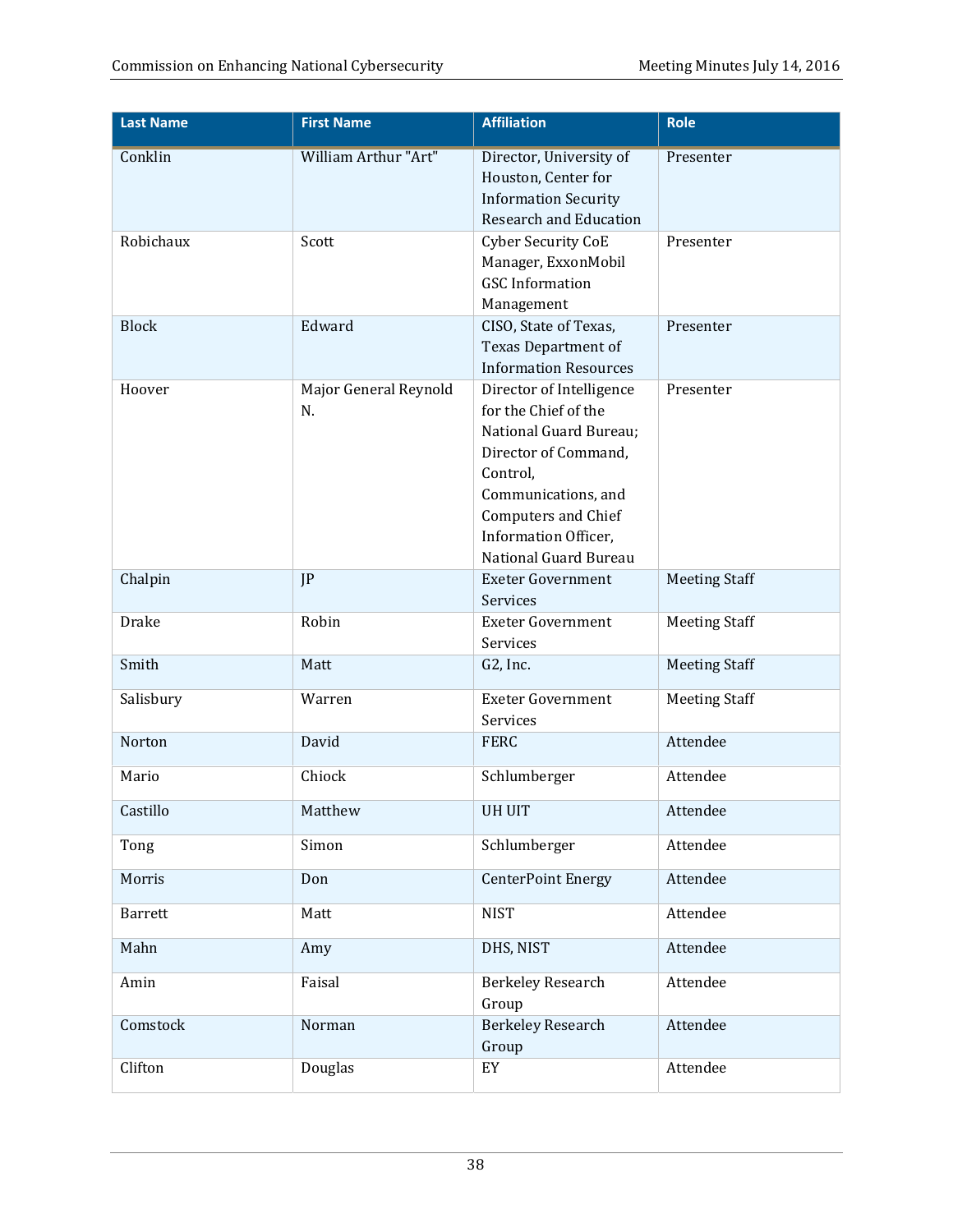| <b>Last Name</b> | <b>First Name</b> | <b>Affiliation</b>                         | Role     |
|------------------|-------------------|--------------------------------------------|----------|
| Gurkan           | Deniz             | <b>University of Houston</b>               | Attendee |
| Macias           | Vic               | National Guard Bureau                      | Attendee |
| Cressey          | Roger             | <b>Liberty Group Ventures</b>              | Attendee |
| Kever            | Jeannie           | <b>University of Houston</b>               | Attendee |
| Stine            | Kevin             | <b>NIST</b>                                | Attendee |
| Romine           | Charles           | <b>NIST</b>                                | Attendee |
| Dodson           | Donna             | <b>NIST</b>                                | Attendee |
| Sedgewick        | Adam              | <b>NIST</b>                                | Attendee |
| Armstrong        | Robert            | <b>DIR</b>                                 | Attendee |
| Mesker           | Kenny             | Chevron                                    | Attendee |
| Dawrer           | David             | The MITRE Corporation                      | Attendee |
| Dickerson        | Mary              | <b>University of Houston</b>               | Attendee |
| Steagall         | Allen             | Accenture                                  | Attendee |
| Trusty           | Delwyn            | Accenture                                  | Attendee |
| Dominguez        | Jake              | <b>FMC Technologies</b>                    | Attendee |
| Navarez          | Mel               | Centerpoint Energy, Inc.                   | Attendee |
| Dietrich         | Glenn             | UTSA (University of<br>Texas, San Antonio) | Attendee |
| Blackwell        | Theresa, G.       | Virtuo Group Corp/City                     | Attendee |
| Gomez            | Jonathan          | of Houston<br>HCC                          | Attendee |
| Padilla          | Aaron             | American Petroleum                         | Attendee |
|                  |                   | Institute (API)                            |          |
| Sachwani         | Sadiq             | U.H., Sugarland                            | Attendee |
| Rosney           | Mark              | U.H., Sugarland                            | Attendee |
| Ruffolo          | Marisa            | Chevron and API                            | Attendee |
| Huewemeier       | Jennifer          | University of Houston,<br>Downtown         | Attendee |
| Haynh            | Nathan            | Methodist                                  | Attendee |
| Reynr            | Paul              | <b>Booz Allen Hamilton</b>                 | Attendee |
| Lowe             | Stan              | <b>Booz Allen Hamilton</b>                 | Attendee |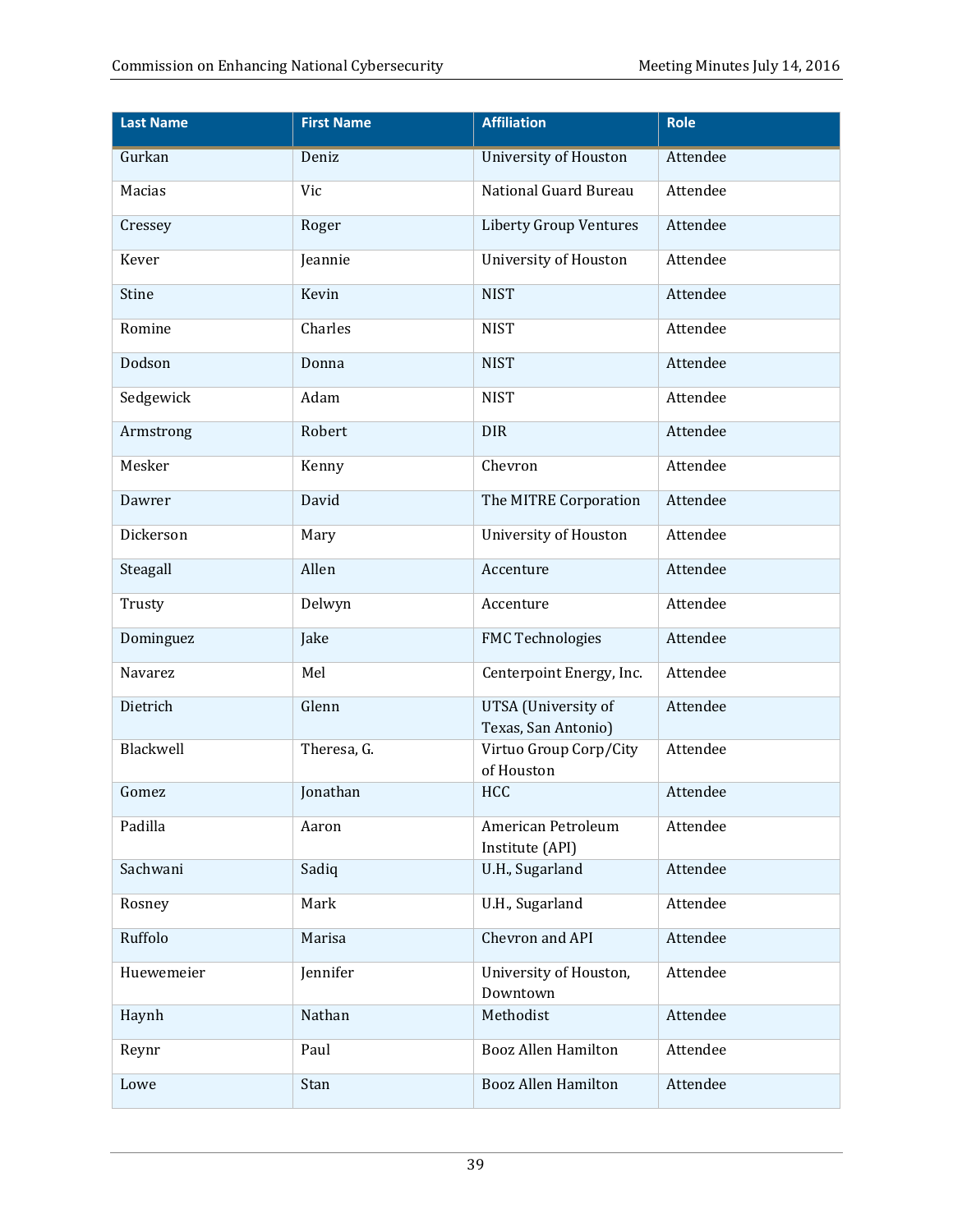| <b>Last Name</b> | <b>First Name</b> | <b>Affiliation</b>                                | <b>Role</b>     |
|------------------|-------------------|---------------------------------------------------|-----------------|
| <b>Zuldema</b>   | Liz               | Microsoft                                         | <b>Attendee</b> |
| Prochaska        | Joel              | Enbridge                                          | Attendee        |
| Ernst            | Martin            | <b>SLB</b>                                        | Attendee        |
| Garza            | Jon               | University of Houston,<br>Downtown                | Attendee        |
| Ortiz            | Greg              | <b>UH Media Relations</b>                         | Attendee        |
| Lindsey          | Shawn             | <b>UH Media Relations</b>                         | Attendee        |
| Ronorst          | Aaron             | <b>UH Media Relations</b>                         | Attendee        |
| Swindle          | Julia             | Center for Offshore<br>Safety, API                | Attendee        |
| Potter           | <b>Bruce</b>      | KeyW                                              | Attendee        |
| Langford         | Alison            | ExxonMobil                                        | Attendee        |
| Saber            | Samir             | <b>Houston Community</b><br>College               | Attendee        |
| Shaw             | Ed                | Self                                              | Attendee        |
| Hunt             | Courtney          | University of Houston,<br><b>DOR</b>              | Attendee        |
| Huang            | Stephen           | <b>University of Houston CS</b>                   | Attendee        |
| Caesa            | Wendy             | <b>Houston Housing</b><br>Authority               | Attendee        |
| Villela          | Marlene           | Alvarez & Marsal                                  | Attendee        |
| Mayer            | Robert            | <b>US Telecom Association</b>                     | Attendee        |
| R.               | Bhagavi           | Student, University of<br>Houston                 | Attendee        |
| Anderson         | Gregory           | Graduate Student,<br><b>University of Houston</b> | Attendee        |
| Ledesma          | Kate              | <b>DHS</b>                                        | Attendee        |
| Cubbler          | Scott             | <b>DHS</b>                                        | Attendee        |
| Nguyen           | Tim               | <b>BHP Billiton Petroleum</b>                     | Attendee        |
| <b>Bronk</b>     | Chris             | <b>University of Houston</b>                      | Attendee        |
| Schlemeyer       | Lynn              | Texas A&M University                              | Attendee        |
| Raosopir         | Daniel            | Texas A&M University                              | Attendee        |
| Gause            | Stewart           | <b>NRG</b>                                        | Attendee        |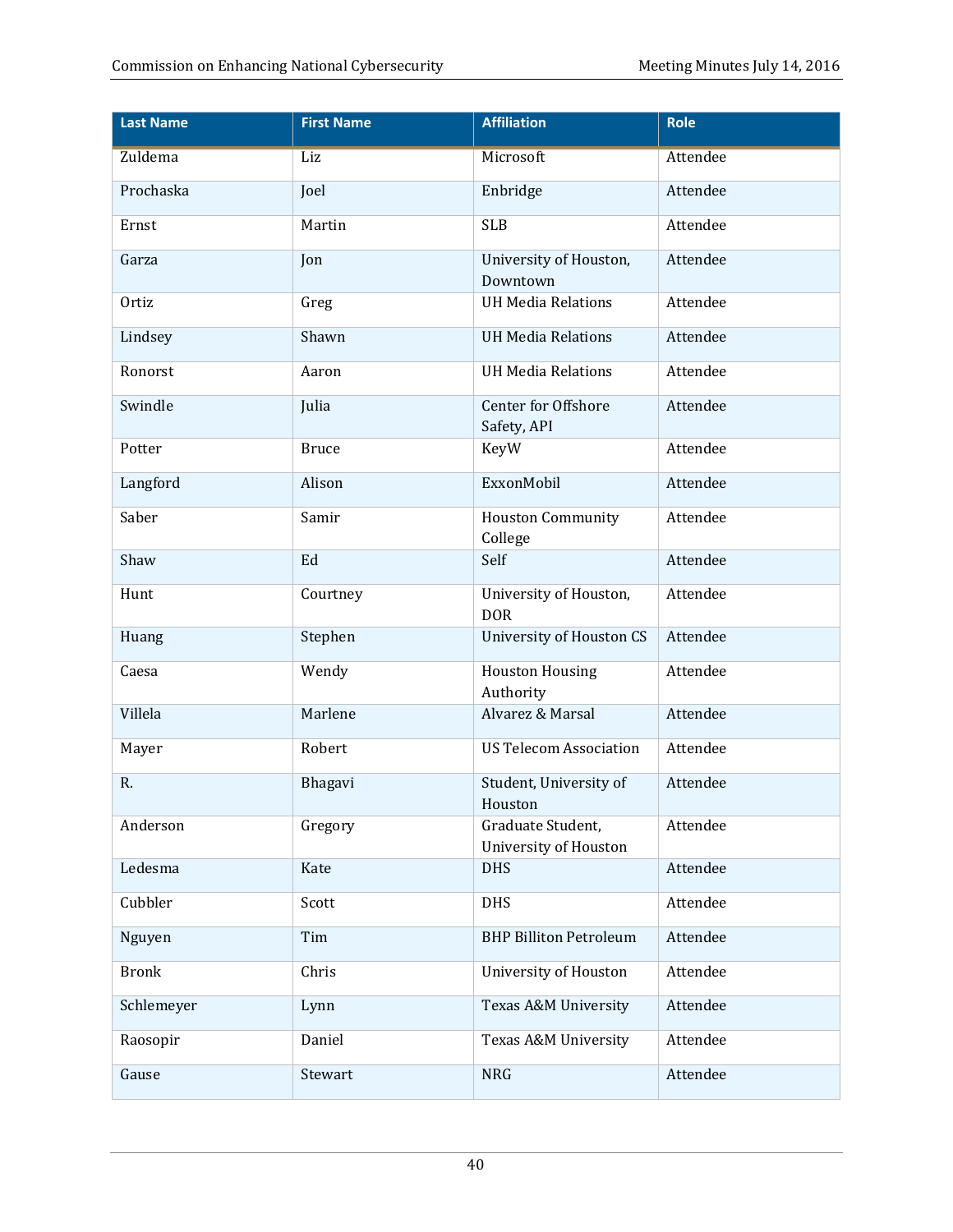| <b>Last Name</b> | <b>First Name</b> | <b>Affiliation</b>                               | Role     |
|------------------|-------------------|--------------------------------------------------|----------|
| Goenka           | <b>Nat</b>        | Not legible                                      | Attendee |
| Thursten         | Matt              | <b>Booz Allen Hamilton</b>                       | Attendee |
| Landfield        | Kurt              | Intel                                            | Attendee |
| <b>Zhang</b>     | Yue               | Aramno Services                                  | Attendee |
| Loanes           | Cynthia           | Rowan Companies                                  | Attendee |
| Lafleur          | Carson            | Red Tiger Security                               | Attendee |
| Wolfe            | Evan              | Crewell&Mooring                                  | Attendee |
| Singleton        | Scott             | Kadeum Strategies                                | Attendee |
| Huerta           | Carlos            | Eastwood Academy                                 | Attendee |
| Williams         | Gerard            | Lyondrell Basrell                                | Attendee |
| LI               | Dan               | <b>University of Houston</b>                     | Attendee |
| Jyebji           | Abeerav           | Shipwin                                          | Attendee |
| Ritchey          | Philip            | Texas A&M University                             | Attendee |
| Conklin          | Susan             | Waashower                                        | Attendee |
| McNee            | T.                | <b>UIT</b>                                       | Attendee |
| Chambers         | Charles           | <b>UH-UIT</b>                                    | Attendee |
| <b>Nugz</b>      | Harvey            | <b>4IT Security Government</b><br>and Compliance | Attendee |
| Not legible      | Mario             | Texas not legible                                | Attendee |
| Cheng            | Victor            | <b>University of Houston</b>                     | Attendee |
| Ronan, P.E.      | Steve             | <b>NWTS</b>                                      | Attendee |
| Gomez            | Camilo            | CGI                                              | Attendee |
| Olson            | Eric              | <b>HPD</b>                                       | Attendee |
| Parliman         | Richard           | LR                                               | Attendee |
| Konstantinidis   | Ioannis           | <b>University of Houston</b>                     | Attendee |
| Dally            | Glenn             | <b>Spectra Energy</b>                            | Attendee |
| Morthy           | Asha              | Mantro Tech                                      | Attendee |
| Garoia           | Michael           | Rowan Companies                                  | Attendee |
| Boeckman         | <b>Brian</b>      | <b>University of Houston</b>                     | Attendee |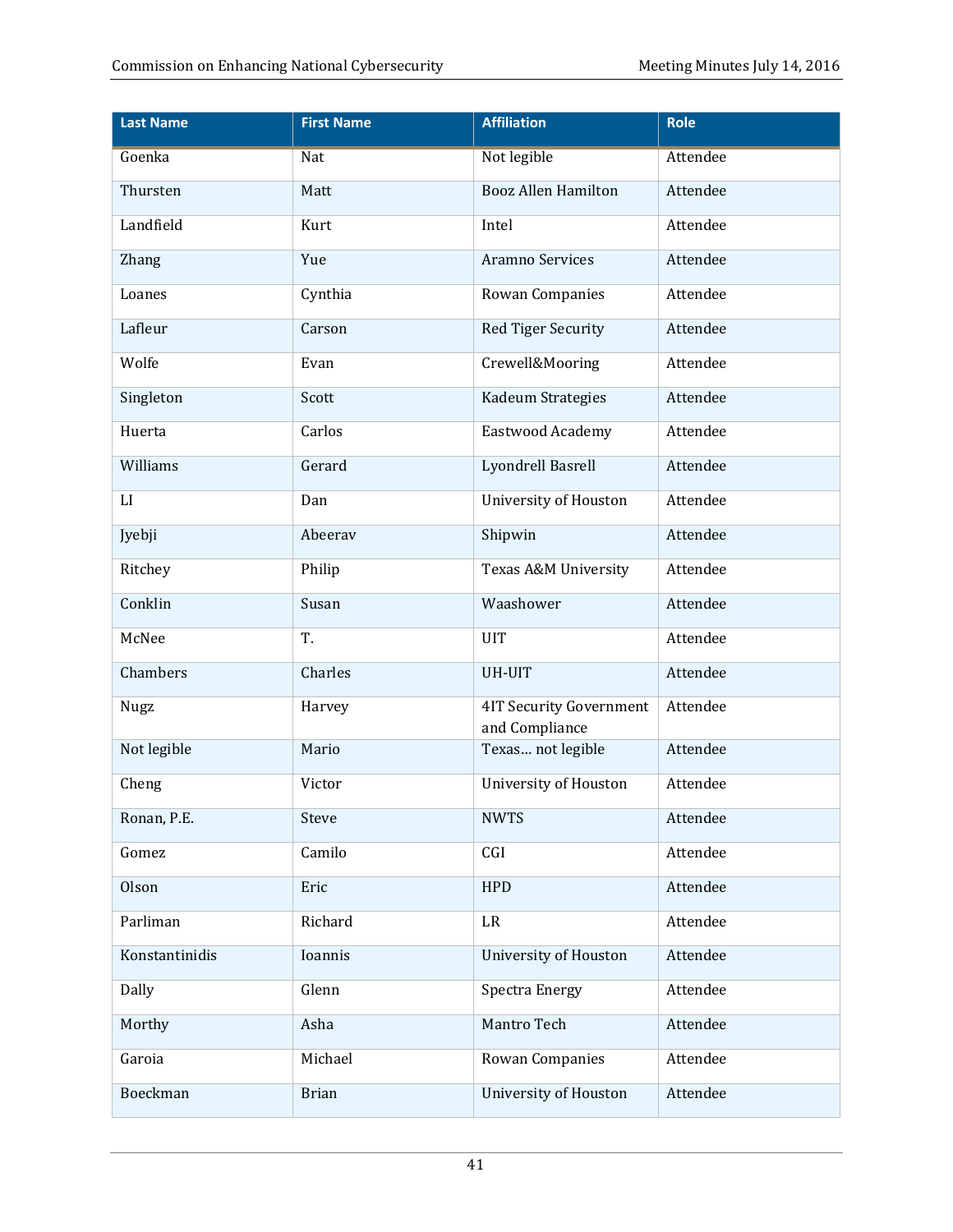| <b>Last Name</b> | <b>First Name</b> | <b>Affiliation</b>                                   | Role     |
|------------------|-------------------|------------------------------------------------------|----------|
| Coulter          | <b>Braelyn</b>    | <b>University of Houston</b>                         | Attendee |
| Esubeur          | Claudia           | DIR - State of Texas                                 | Attendee |
| Zacher           | David             | OWG-ISAC                                             | Attendee |
| Pollet           | Jonathan          | Red Tiger Security                                   | Attendee |
| Fin              | Colin             | University of Houston                                | Attendee |
| Lockett          | Patrick           | University of Houston                                | Attendee |
| Vena             | Unresh            | <b>Blue Lanes</b>                                    | Attendee |
| Harris           | Steph             | Calpine                                              | Attendee |
| Mousari          | Milad             | <b>EIT Consulting</b>                                | Attendee |
| Nieselow         | Alex              | MasterCard                                           | Attendee |
| <b>Byrd</b>      | Chris             | EY                                                   | Attendee |
| Templeton        | Stacy             | <b>Scalable Solutions</b><br>Consulting              | Attendee |
| Vogt             | Peter             | <b>Cloud Security Alliance</b><br>Chair              | Attendee |
| Taylor           | Simon             | Glasswall Solutions                                  | Attendee |
| Jeyanti          | Yasi              | <b>Shipcon Wireless</b>                              | Attendee |
| Tyerji           | Ouresh            | Shipcon Wireless                                     | Attendee |
| Klump            | Edward            | <b>Energy Wire</b>                                   | Media    |
| Houser           | MG                | National Association of<br><b>Broadcasters (NAB)</b> | Media    |
| Eaton            | Collin            | Houston Chronicle                                    | Media    |
| Weber            | Rick              | Inside Cybersecurity                                 | Media    |
| Fehling          | David             | <b>KUHF</b>                                          | Media    |